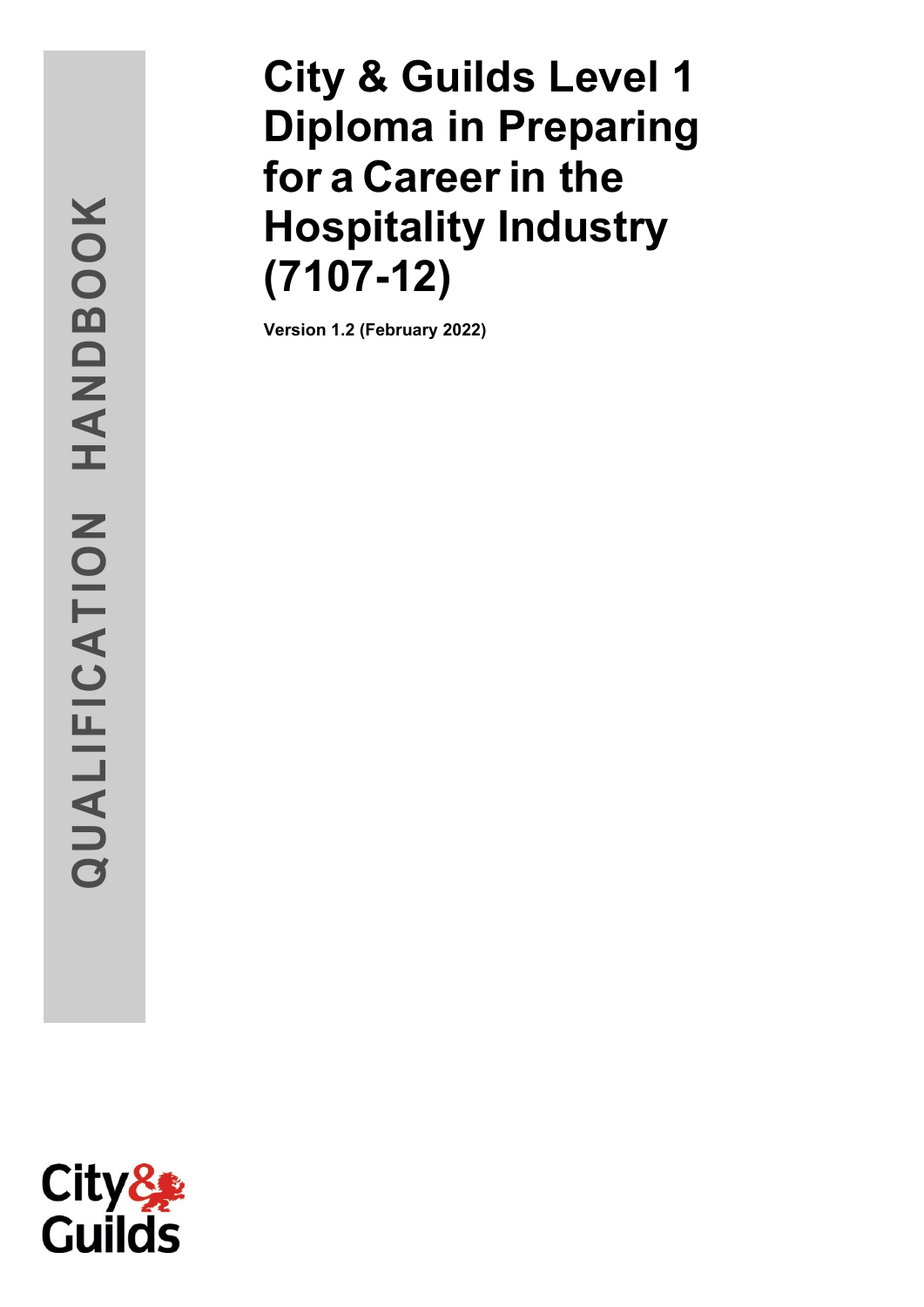# **Qualification at a glance**



| <b>Subject area</b>                      | <b>Hospitality</b>                                                     |
|------------------------------------------|------------------------------------------------------------------------|
| <b>City &amp; Guilds number</b>          | 7107-12                                                                |
| Age group approved                       | All                                                                    |
| <b>Entry requirements</b>                | Level 1                                                                |
| <b>Assessment</b>                        | Portfolio, assignment                                                  |
| <b>Fast track</b>                        | Available                                                              |
| <b>Support materials</b>                 | Assessment pack                                                        |
| <b>Registration and</b><br>certification | <b>Consult the Walled</b><br>Garden/Online Catalogue for<br>last dates |

| <b>Title and level</b>                                                                       | City &<br><b>Guilds</b><br>number | <b>Accreditation GLH</b><br>number |     | тот |
|----------------------------------------------------------------------------------------------|-----------------------------------|------------------------------------|-----|-----|
| City & Guilds Level 1<br>Diploma in Preparing for a<br>Career in the Hospitality<br>Industry |                                   | 7107-12 600/6198/4                 | 329 | 370 |

| <b>Version and date</b> | <b>Change detail</b>                                   | <b>Section</b>                                           |
|-------------------------|--------------------------------------------------------|----------------------------------------------------------|
| 1.1 August 2013         | Fixed contents page to<br>show all units               | Contents                                                 |
| 1.2 February 2022       | <b>GLH and TQT clarified</b><br>City & Guilds added to | Qualification<br>at a glance,<br>Structure<br>Throughout |
|                         | qualification title                                    |                                                          |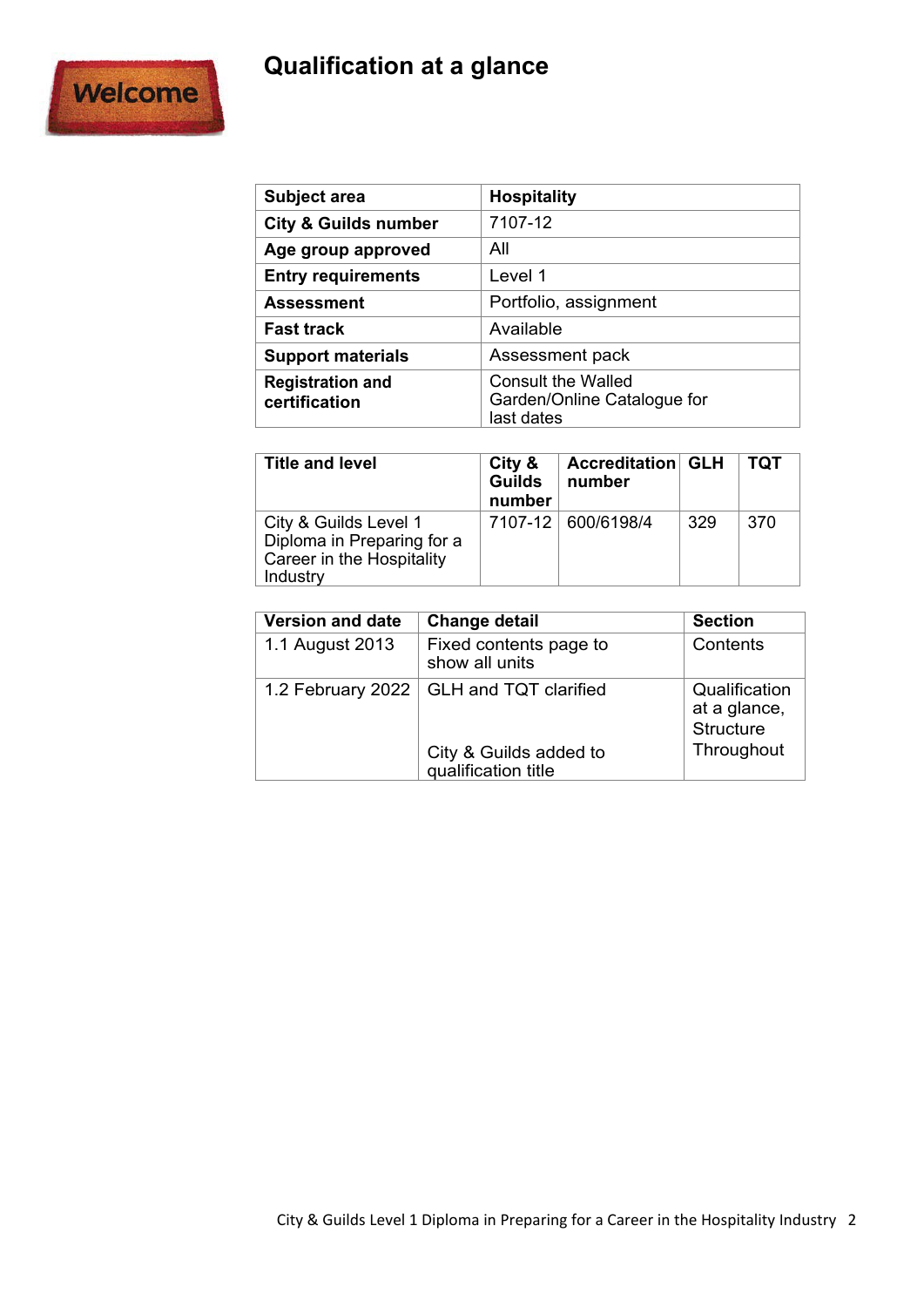# **Contents**



| 1                 | <b>Introduction</b>                                        | 4                |
|-------------------|------------------------------------------------------------|------------------|
|                   | <b>Structure</b>                                           | 5                |
|                   | TQT                                                        | 6                |
| $\mathbf 2$       | <b>Centre requirements</b>                                 | $\overline{7}$   |
|                   | Approval                                                   | $\overline{7}$   |
|                   | Resource requirements                                      | $\overline{7}$   |
|                   | Candidate entry requirements                               | 8                |
| 3                 | Delivering the qualification                               | $\boldsymbol{9}$ |
|                   | Initial assessment and induction                           | 9                |
|                   | Support materials                                          | 9                |
| 4                 | <b>Assessment</b>                                          | 10               |
|                   | Summary of assessment methods                              | 10               |
|                   | Recognition of prior learning (RPL)                        | 11               |
| 5                 | <b>Units</b>                                               | 12               |
| <b>Unit 101</b>   | Introduction to the hospitality industry                   | 13               |
| <b>Unit 103</b>   | <b>Food service</b>                                        | 15               |
| <b>Unit 106</b>   | <b>Basic food preparation and cooking</b>                  | 17               |
| <b>Unit 107</b>   | <b>Preparing and serving drinks</b>                        | 19               |
| <b>Unit 109</b>   | <b>Front office operations</b>                             | 21               |
| <b>Unit 110</b>   | <b>Housekeeping and guest services</b>                     | 24               |
| <b>Unit 112</b>   | Introduction to personal workplace skills                  | 27               |
| <b>Unit 113</b>   | Health and safety and food safety awareness in<br>catering | 31               |
| <b>Unit 114</b>   | Introduction to kitchen equipment                          | 35               |
| <b>Unit 115</b>   | Applying for jobs and courses                              | 39               |
| <b>Unit 116</b>   | Preparing for work placement                               | 41               |
| <b>Unit 117</b>   | Investigating rights and responsibilities at work          | 42               |
| <b>Unit 118</b>   | Learning from work placement                               | 45               |
| <b>Unit 203</b>   | Principles of customer service in hospitality, leisure,    |                  |
|                   | travel and tourism                                         | 46               |
| <b>Unit 303</b>   | Serving food and drink                                     | 52               |
| <b>Unit 304</b>   | <b>Basic food preparation</b>                              | 54               |
| <b>Appendix 1</b> | Sources of general information                             | 56               |
|                   |                                                            |                  |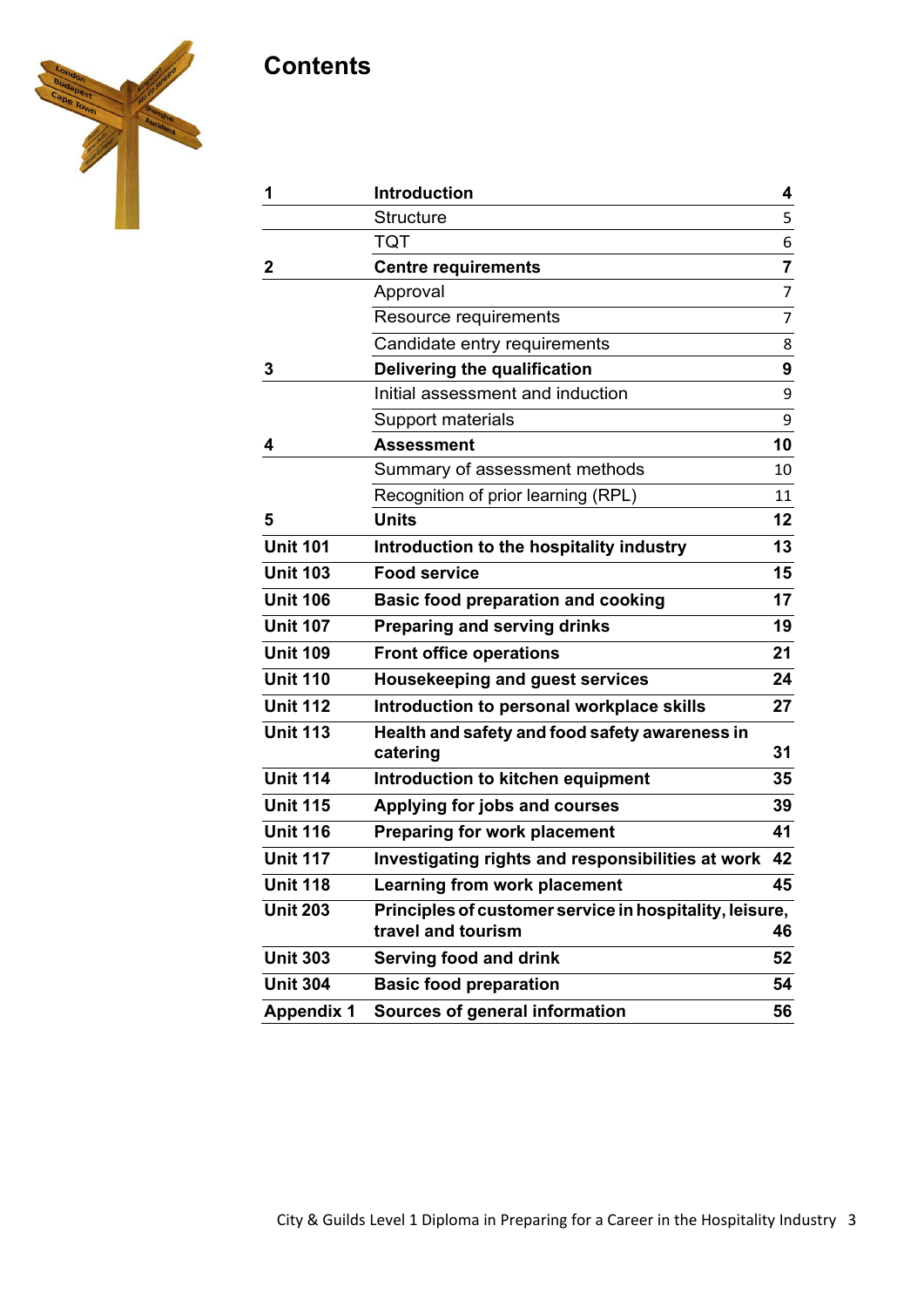# **1 Introduction**



This document tells you what you need to do to deliver the qualification:

| Area                                                             | <b>Description</b>                                                                                                                                                                                  |
|------------------------------------------------------------------|-----------------------------------------------------------------------------------------------------------------------------------------------------------------------------------------------------|
| Who is the<br>qualification<br>for?                              | It is for candidates who are looking for a<br>career in the hospitality industry.                                                                                                                   |
| What does the<br>qualification<br>cover?                         | It allows candidates to learn, develop<br>and practise the skills required for<br>employment and/or career in the<br>hospitality sector, covering areas of food<br>service and cooking for example. |
| Is the qualification<br>part of a<br>framework or<br>initiative? | n/a                                                                                                                                                                                                 |
| Who did we<br>develop the<br>qualification with?                 | It was developed in association with<br>People1st.                                                                                                                                                  |
| What<br>for<br>opportunities<br>progression<br>are               | It allows candidates to progress into<br>employment or to the following City &<br>Guilds qualifications:                                                                                            |
| there?                                                           | <b>Hospitality Apprenticeship</b>                                                                                                                                                                   |
|                                                                  | Professional Cookery (7100)<br>0                                                                                                                                                                    |
|                                                                  | Professional Food & Beverage<br>Service (7103)                                                                                                                                                      |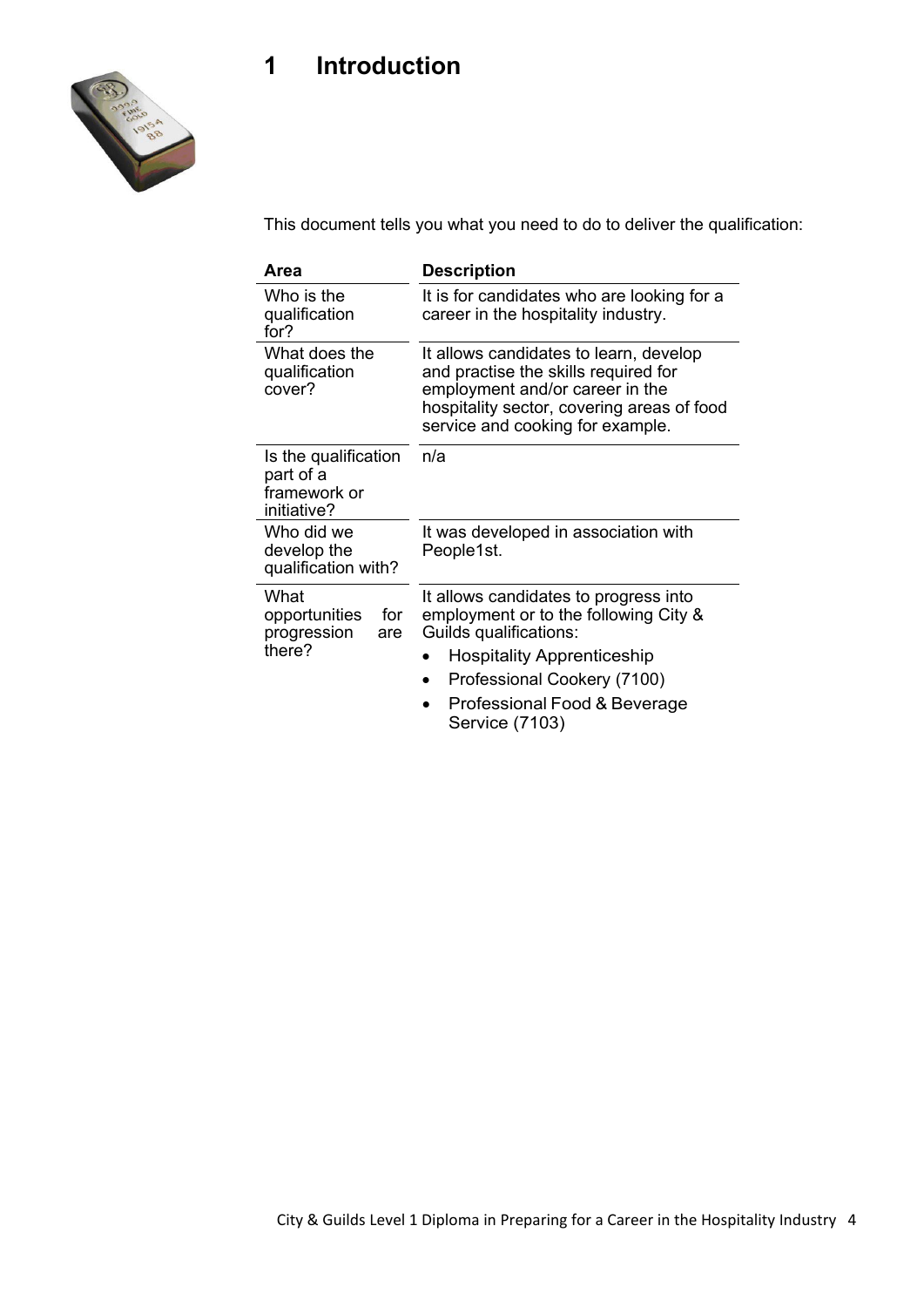### **Structure**

To achieve the **City & Guilds Level 1 Diploma in Preparing for a Career in the Hospitality Industry**, learners must achieve a total of **37** credits from the mandatory units.

| Unit<br>accreditation<br>number | City &<br><b>Guilds</b><br>number | <b>Unit title</b>                                                                | <b>Credit</b><br>value |
|---------------------------------|-----------------------------------|----------------------------------------------------------------------------------|------------------------|
| <b>Mandatory</b>                |                                   |                                                                                  |                        |
| M/502/4894                      | 101                               | Introduction to the hospitality<br>industry                                      | $\overline{2}$         |
| K/502/4957                      | 103                               | Food service                                                                     | 3                      |
| K/502/5042                      | 106                               | Basic food preparation<br>and cooking                                            | 3                      |
| L/502/5051                      | 107                               | Preparing and serving drinks                                                     | 3                      |
| K/502/5073                      | 109                               | Front office operations                                                          | 3                      |
| A/600/1094                      | 110                               | Housekeeping and guest<br>services                                               | 3                      |
| D/500/9047                      | 112                               | Introduction to<br>personal workplace<br>skills                                  | 3                      |
| Y/503/9583                      | 113                               | Health and safety and<br>food safety awareness in<br>catering                    | 1                      |
| T/601/2093                      | 114                               | Introduction to kitchen<br>equipment                                             | 5                      |
| J/500/8541                      | 115                               | Applying for jobs and courses                                                    | 2                      |
| F/503/2854                      | 116                               | Preparing for work placement                                                     | 1                      |
| L/501/6382                      | 117                               | Investigating rights and<br>responsibilities at work                             | 1                      |
| J/503/2855                      | 118                               | Learning from work placement                                                     | $\overline{2}$         |
| T/600/1059                      | 203                               | Principles of customer service<br>in hospitality, leisure, travel and<br>tourism | 1                      |
| F/502/4835                      | 303                               | Serving food and drink                                                           | $\overline{2}$         |
| J/600/0711                      | 304                               | Basic food preparation                                                           | $\overline{2}$         |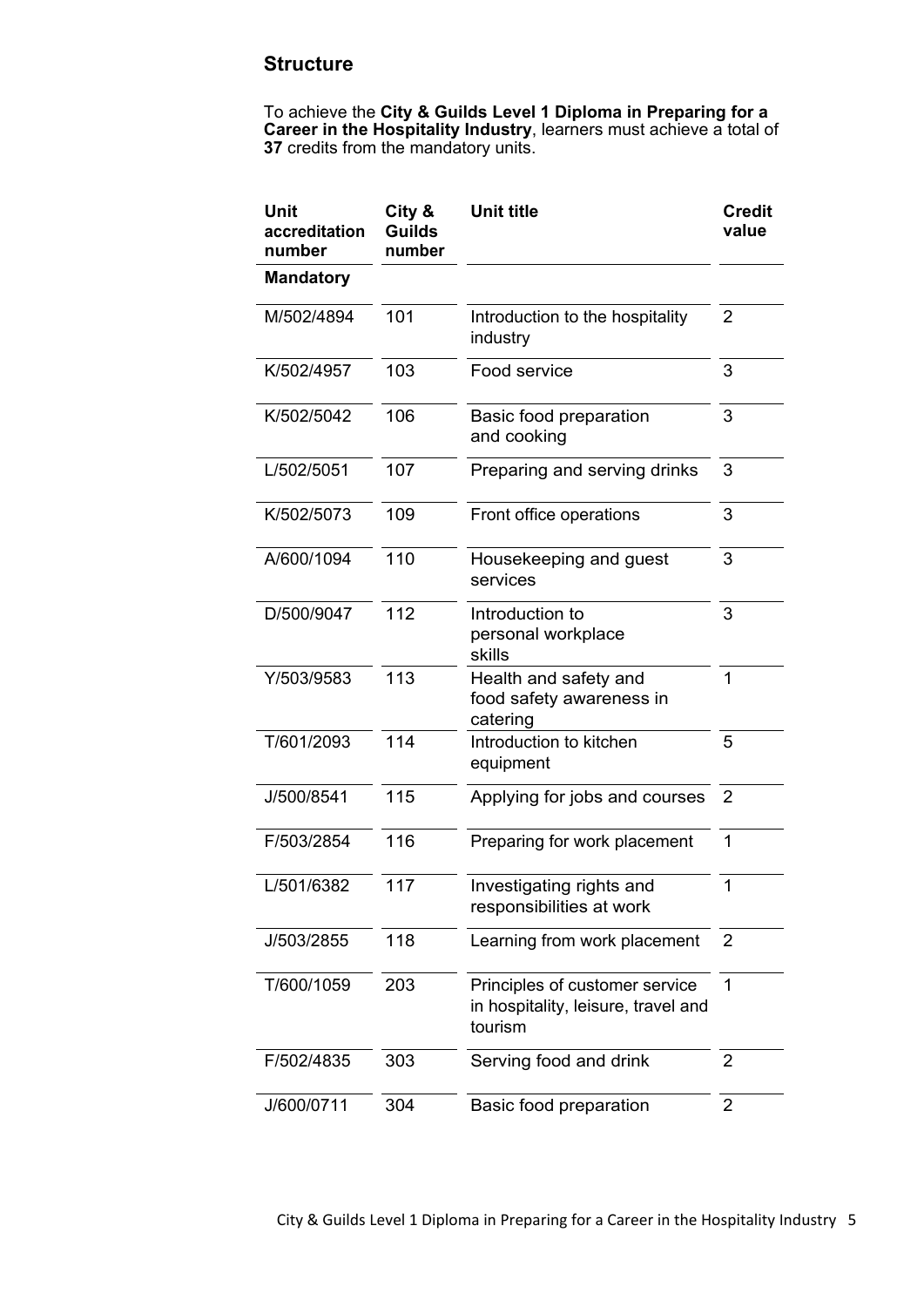## **Total Qualification Time**

Total Qualification Time (TQT) is the number of notional hours which represents an estimate of the total amount of time that could reasonably be expected for a learner to achieve and demonstrate the achievement of the level of attainment necessary for the award of a qualification.

TQT is comprised of the following two elements:

- 1) The number of hours which an awarding organisation has assigned to a qualification for Guided Learning, and
- 2) an estimate of the number of hours a Learner will reasonably be likely to spend in preparation, study or any other form of participation in education or training, including assessment, which takes place as directed by - but, unlike Guided Learning, not under the Immediate Guidance or Supervision of - a lecturer, supervisor, tutor or other, appropriate provider of education or training.

| <b>Title and level</b>                                                                 | GLH TQT |      |
|----------------------------------------------------------------------------------------|---------|------|
| City & Guilds Level 1 Diploma in Preparing for a<br>Career in the Hospitality Industry | 329     | -370 |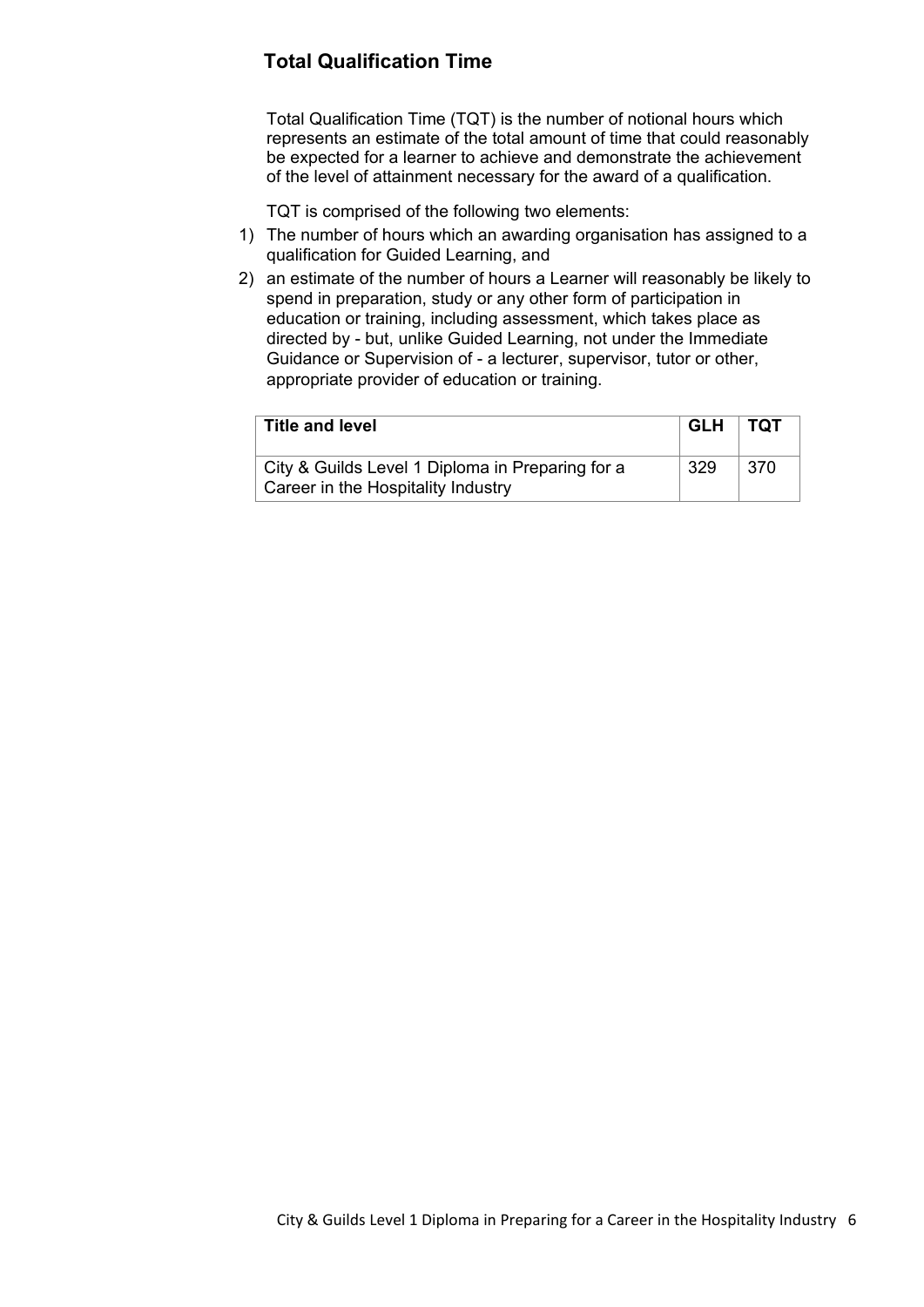# **2 Centre requirements**



### **Approval**

If your Centre is approved to offer other qualifications in the 7107 Suite, you can apply for the City & Guilds Level 1 Diploma in Preparing for a Career in the Hospitality Industry (7107-12) approval using the **Fast Track Approval Form**, available from the City & Guilds website.

Centres should use the Fast Track Form if:

- there have been no changes to the way the qualifications are delivered, and
- they meet all of the approval criteria in the Fast Track Form Guidance Notes.

Fast track approval is available for 12 months from the launch of the qualification. After 12 months, the Centre will have to go through the standard Qualification Approval Process. The centre is responsible for checking that fast track approval is still current at the time of application.

To offer this qualification, new centres will need to gain both centre and qualification approval. Please refer to the document **[Quality](https://www.cityandguilds.com/-/media/ilm-website/sharepoint-documents/_published-documents/qas-centre-approval-process-pdf.ashx?la=en&hash=990ED9AD884A4BEF59DCB03477E94F0FBB0D027F)  [Assurance Standards: Centre Approval Process](https://www.cityandguilds.com/-/media/ilm-website/sharepoint-documents/_published-documents/qas-centre-approval-process-pdf.ashx?la=en&hash=990ED9AD884A4BEF59DCB03477E94F0FBB0D027F)** for further information.

Centre staff should familiarise themselves with the structure, content and assessment requirements of the qualification before designing a course programme.

### **Resource requirements**

### **Physical resources and site agreements**

Centres can use specially designated areas within a centre to assess, for example, basic food preparation. The equipment, systems and machinery must meet industrial standards and be capable of being used under normal working conditions.

### **Centre staffing**

Staff delivering this qualification must be able to demonstrate that they meet the following occupational expertise requirements. They should:

- be occupationally competent or technically knowledgeable in the areas for which they are delivering training and/or have experience of providing training. This knowledge must be to the same level as the training being delivered
- have recent relevant experience in the specific area they will be assessing
- have credible experience of providing training.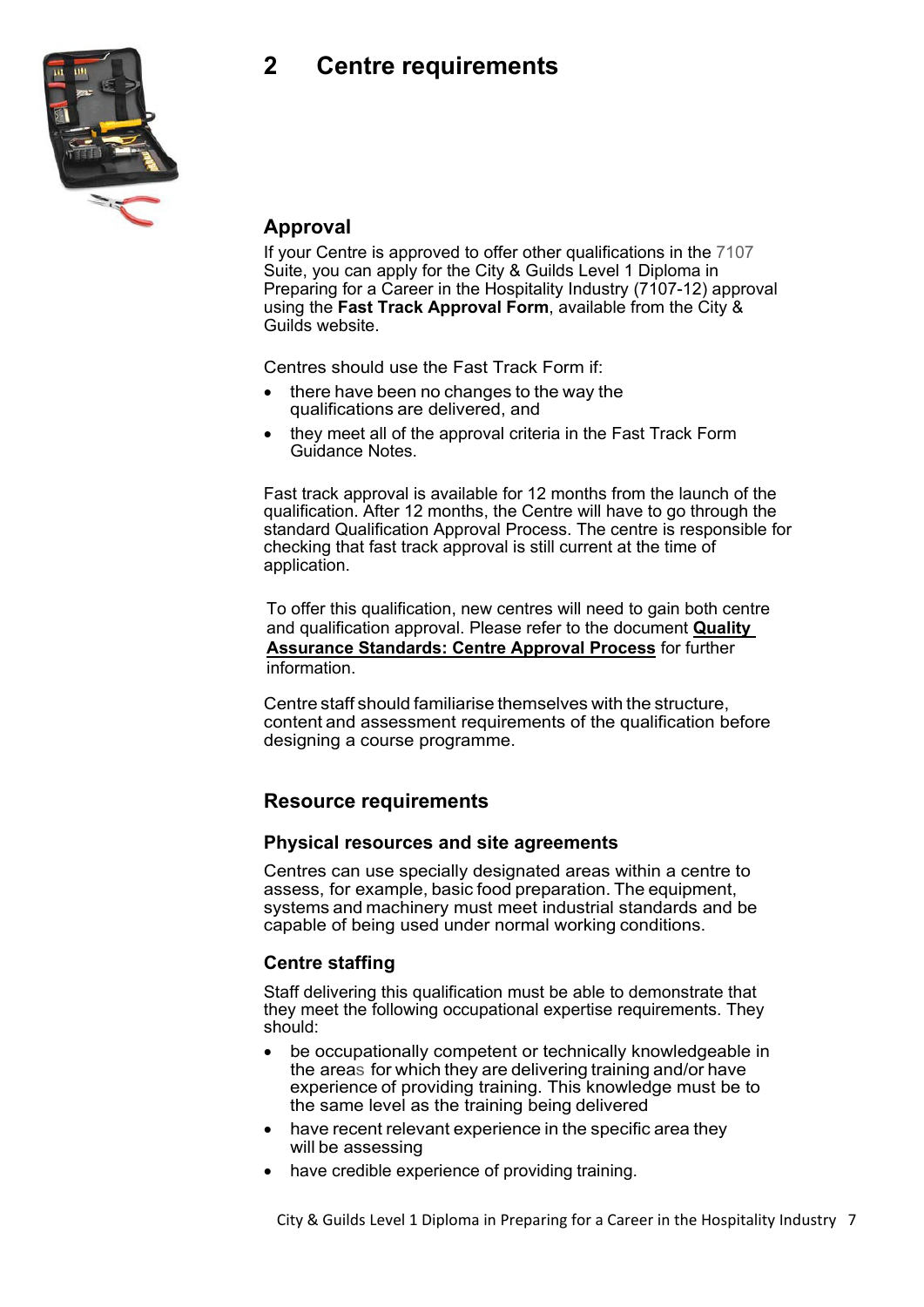Centre staff may undertake more than one role, eg tutor and assessor or internal quality assurer, but cannot internally verify their own assessments.

### **Assessors and Internal Quality Assurer**

Assessor/Internal Quality Assurer TAQA qualifications are valued as qualifications for centre staff, but they are not currently a requirement for the qualification.

### **Continuing professional development (CPD)**

Centres must support their staff to ensure that they have current knowledge of the occupational area, that delivery, mentoring, training, assessment and verification is in line with best practice, and that it takes account of any national or legislative developments.

### **Candidate entry requirements**

City & Guilds does not set entry requirements for this qualification. However, centres must ensure that candidates have the potential and opportunity to gain the qualification successfully.

### **Age restrictions**

There is no age restriction for this qualification.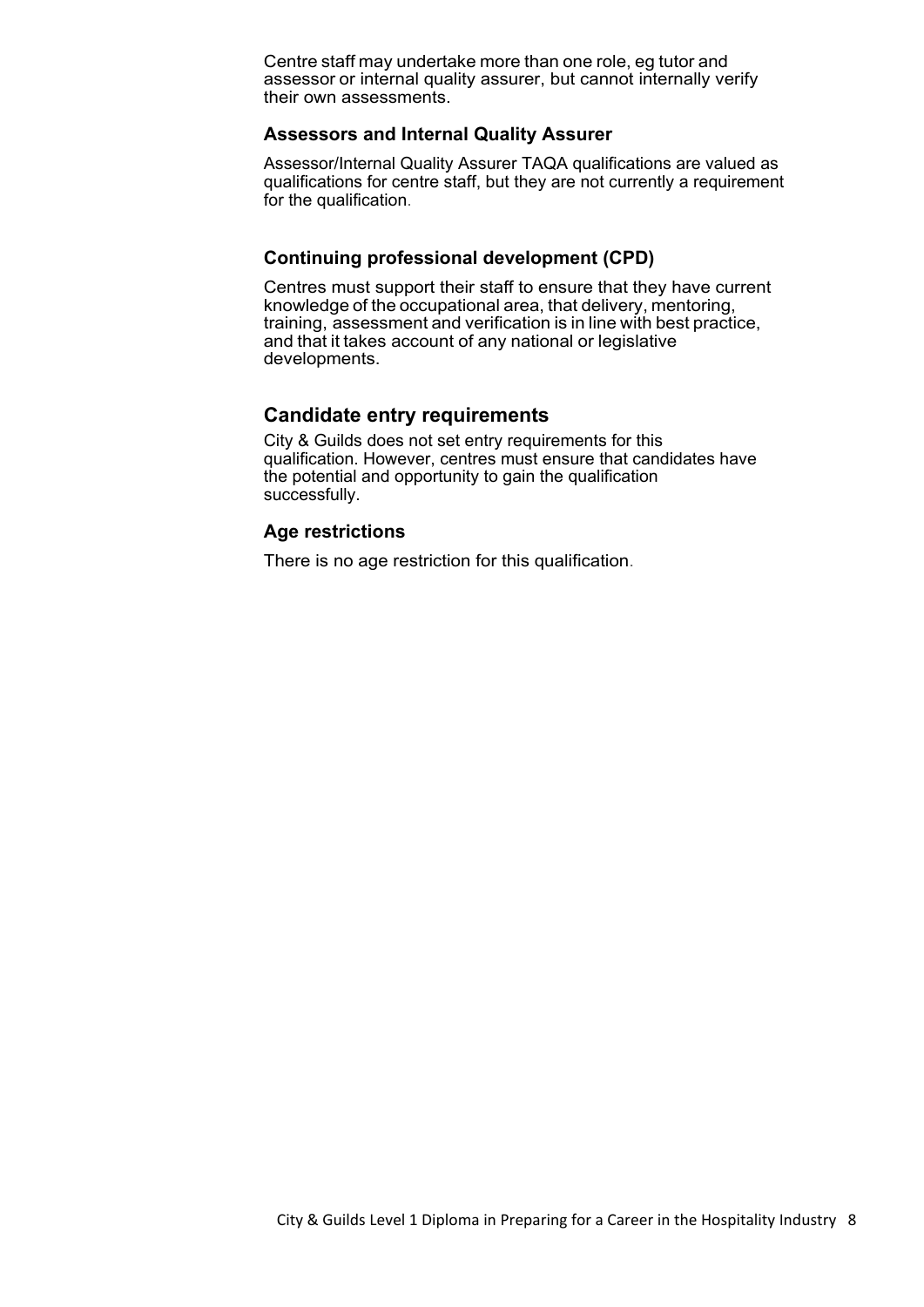# **3 Delivering the qualification**



### **Initial assessment and induction**

An initial assessment of each candidate should be made before the start of their programme to identify:

- if the candidate has any specific training needs,
- support and guidance they may need when working towards their qualification.
- any units they have already completed, or credit they have accumulated which is relevant to the qualification.
- the appropriate type and level of qualification.

We recommend that centres provide an induction programme so the candidate fully understands the requirements of the qualification, their responsibilities as a candidate, and the responsibilities of the centre. This information can be recorded on a learning contract.

### **Support materials**

The following resources are available for this qualification:

| <b>Description</b>           | <b>How to access</b>                                             |
|------------------------------|------------------------------------------------------------------|
| Assignment guide for centres | This documentation can be found on<br>the City & Guilds Website. |
| Candidate guide for learners |                                                                  |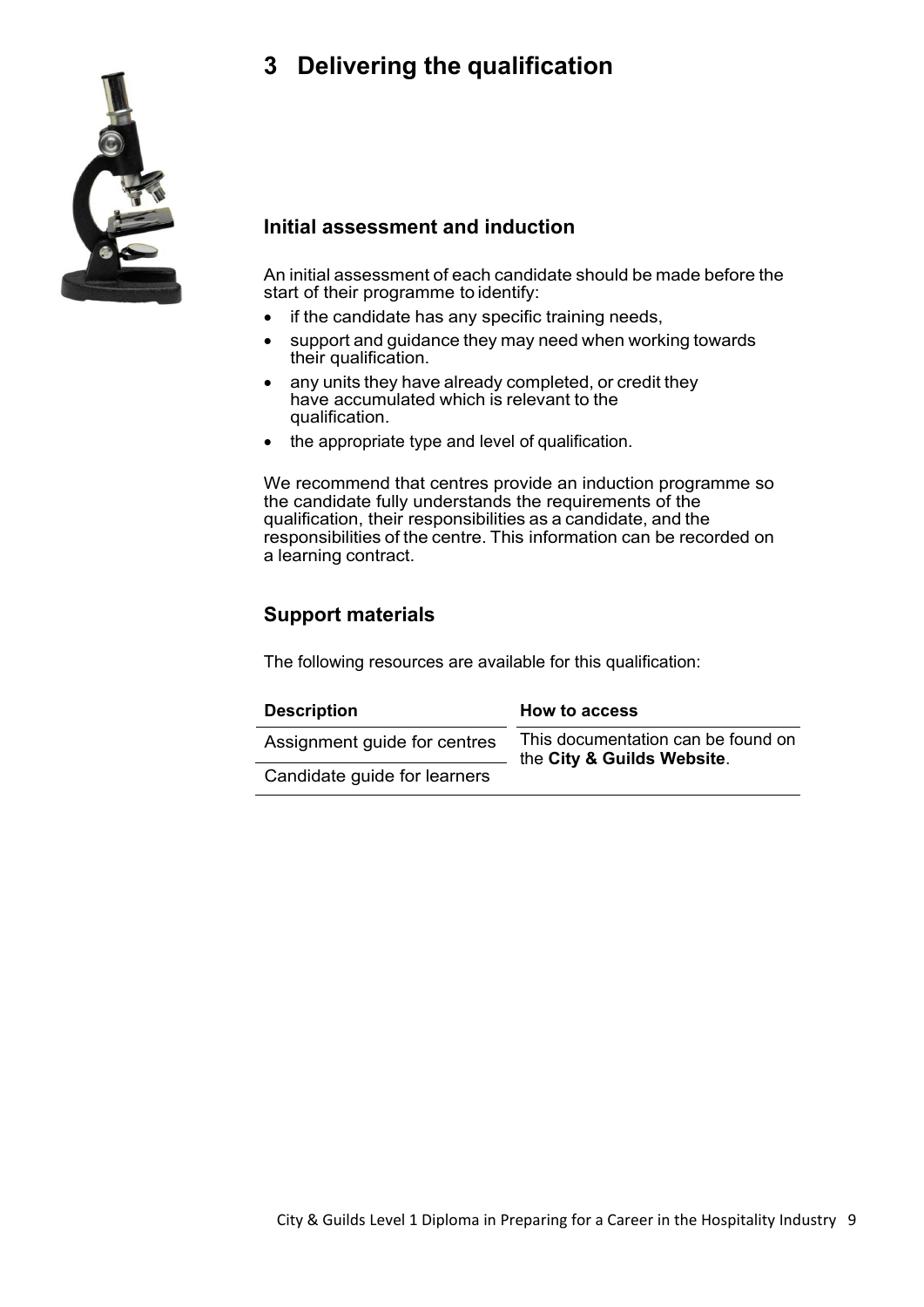# **4 Assessment**



For this qualification, candidates will be required to complete the following assessments:

| Unit<br>No. | <b>Title</b>                                                                        | <b>Assessment</b><br><b>Method</b>                                | Where to<br>obtain<br>assessment<br>materials |
|-------------|-------------------------------------------------------------------------------------|-------------------------------------------------------------------|-----------------------------------------------|
| 101         | Introduction to the<br>hospitality industry                                         | Each unit is<br>assessed by<br>a separate                         | Assignment<br>Guide can<br>be accessed        |
| 103         | Food service                                                                        | assignment.                                                       | on the City<br>& Guilds                       |
| 106         | Basic food preparation<br>and cooking                                               | The<br>assignments<br>cover the                                   | Website.                                      |
| 107         | Preparing and serving<br>drinks                                                     | practical<br>activities for<br>all outcomes                       |                                               |
| 109         | Front office operations                                                             | and will also<br>sample                                           |                                               |
| 110         | Housekeeping and guest<br>services                                                  | underpinning<br>knowledge to<br>verify                            |                                               |
| 112         | Introduction to<br>personal workplace<br>skills                                     | coverage of<br>the unit.                                          |                                               |
| 113         | Health and safety and<br>food safety awareness in<br>catering                       | Assignments<br>are externally<br>set by City &<br>Guilds, locally |                                               |
| 114         | Introduction to kitchen<br>equipment                                                | marked and<br>externally<br>verified.                             |                                               |
| 115         | Applying for jobs and<br>courses                                                    |                                                                   |                                               |
| 116         | Preparing for work<br>placement                                                     |                                                                   |                                               |
| 117         | Investigating rights and<br>responsibilities at work                                |                                                                   |                                               |
| 118         | Learning from work<br>placement                                                     |                                                                   |                                               |
| 203         | Principles of customer<br>service in hospitality,<br>leisure, travel and<br>tourism |                                                                   |                                               |
| 303         | Serving food and drink                                                              |                                                                   |                                               |
| 304         | Basic food preparation                                                              |                                                                   |                                               |

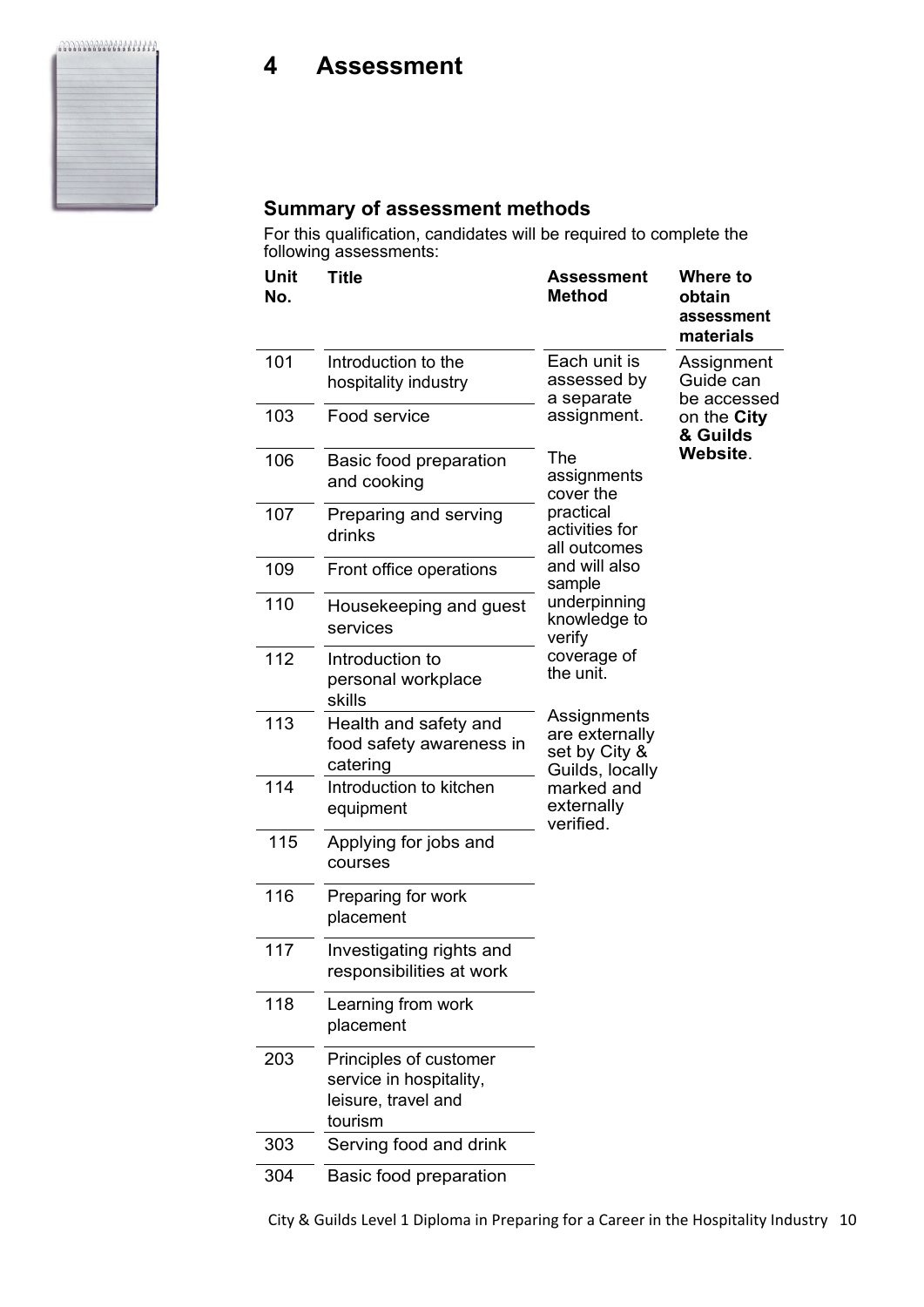### **Time constraints**

The following time constraints must be applied to the assessment of this qualification:

- candidates must be assessed within a realistic time limit.
- all assignments must be completed and assessed within the candidate's period of registration. Centres should advise candidates of any internal timescales for the completion and marking of individual assignments
- any guidance on set time constraints for assessments have been included within assignments (see Assignment Handbook).

### **Recognition of prior learning (RPL)**

Recognition of Prior Learning (RPL) recognises the contribution a person's previous experience could contribute to a qualification.

City & Guilds will recognise achievement of unit/qualifications through other awarding organisations which have the same content and assessment.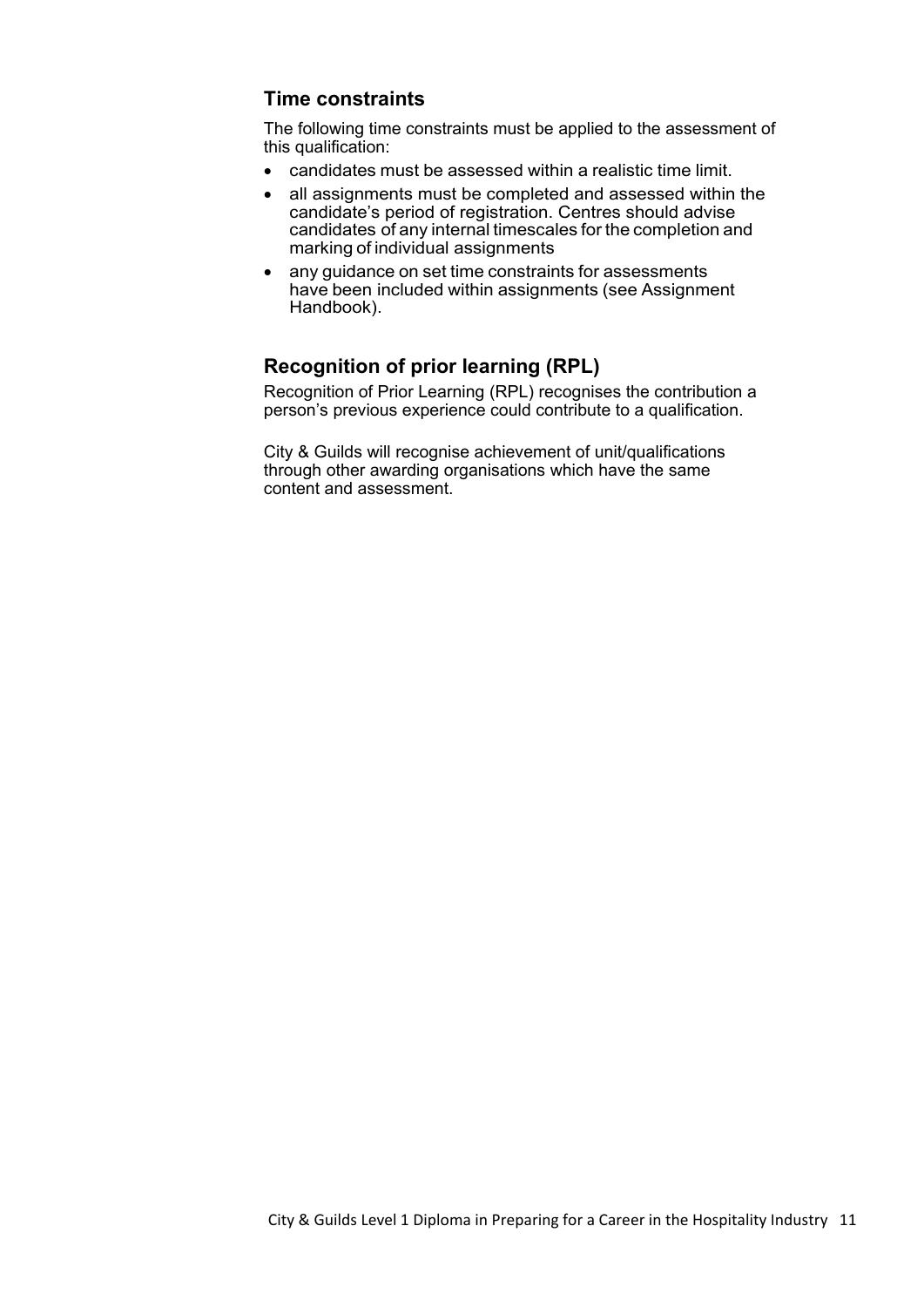# **5 Units**



### **Availability of units**

The units are on The Register of Regulated Qualifications: **<http://register.ofqual.gov.uk/Unit>**

### **Structure of units**

Where applicable, these units each have the following:

- City & Guilds reference number
- unit accreditation number (UAN)
- title
- level
- credit value
- guided learning hours
- unit aim
- relationship to NOS
- endorsement by a sector or other appropriate body
- information on assessment
- learning outcomes which are comprised of a number of assessment criteria
- notes for guidance.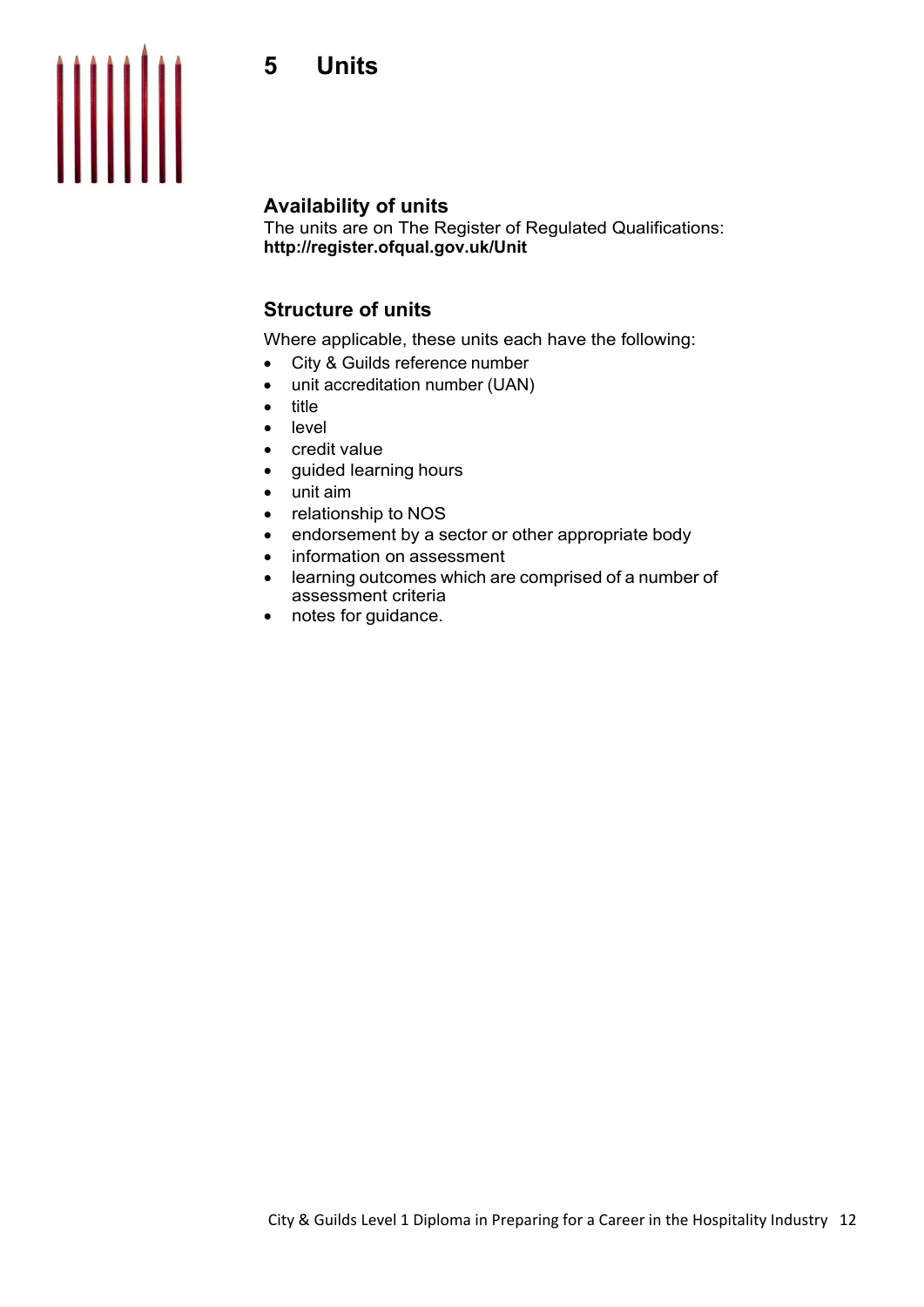# **Unit 101 Introduction to the hospitality industry**

| <b>UAN:</b>                                       | M/502/4894                                                                                                                                                                                                                         |
|---------------------------------------------------|------------------------------------------------------------------------------------------------------------------------------------------------------------------------------------------------------------------------------------|
| Level:                                            |                                                                                                                                                                                                                                    |
| <b>Credit value:</b>                              | 2                                                                                                                                                                                                                                  |
| GLH:                                              | 20                                                                                                                                                                                                                                 |
| Endorsement by a<br>sector or regulatory<br>body: | This unit is endorsed by People1st, the<br>Sector Skills Council for Hospitality,<br>Leisure, Travel and Tourism.                                                                                                                  |
| Aim:                                              | This unit gives learners an introduction<br>to the hospitality industry and related<br>career opportunities including food<br>preparation and cooking, food and drink<br>service,<br>accommodation services and guest<br>services. |

| <b>Learning outcome</b>                           |  |
|---------------------------------------------------|--|
| The learner will:                                 |  |
| 1. Know the structure of the hospitality industry |  |
| <b>Assessment criteria</b>                        |  |
|                                                   |  |
| The learner can:                                  |  |

1.2 outline the **services** offered within the industry.

### **Range**

### **1.1 Types of outlets**

Hotels, guest houses, budget hotels, bed and breakfast, cafes, coffee chains, fast food, public houses, bars, nightclubs, leisure and tourism.

### **1.2 Services**

Food and drink service, accommodation/guest services, reception, portering, leisure facilities, event management, entertainment, gambling.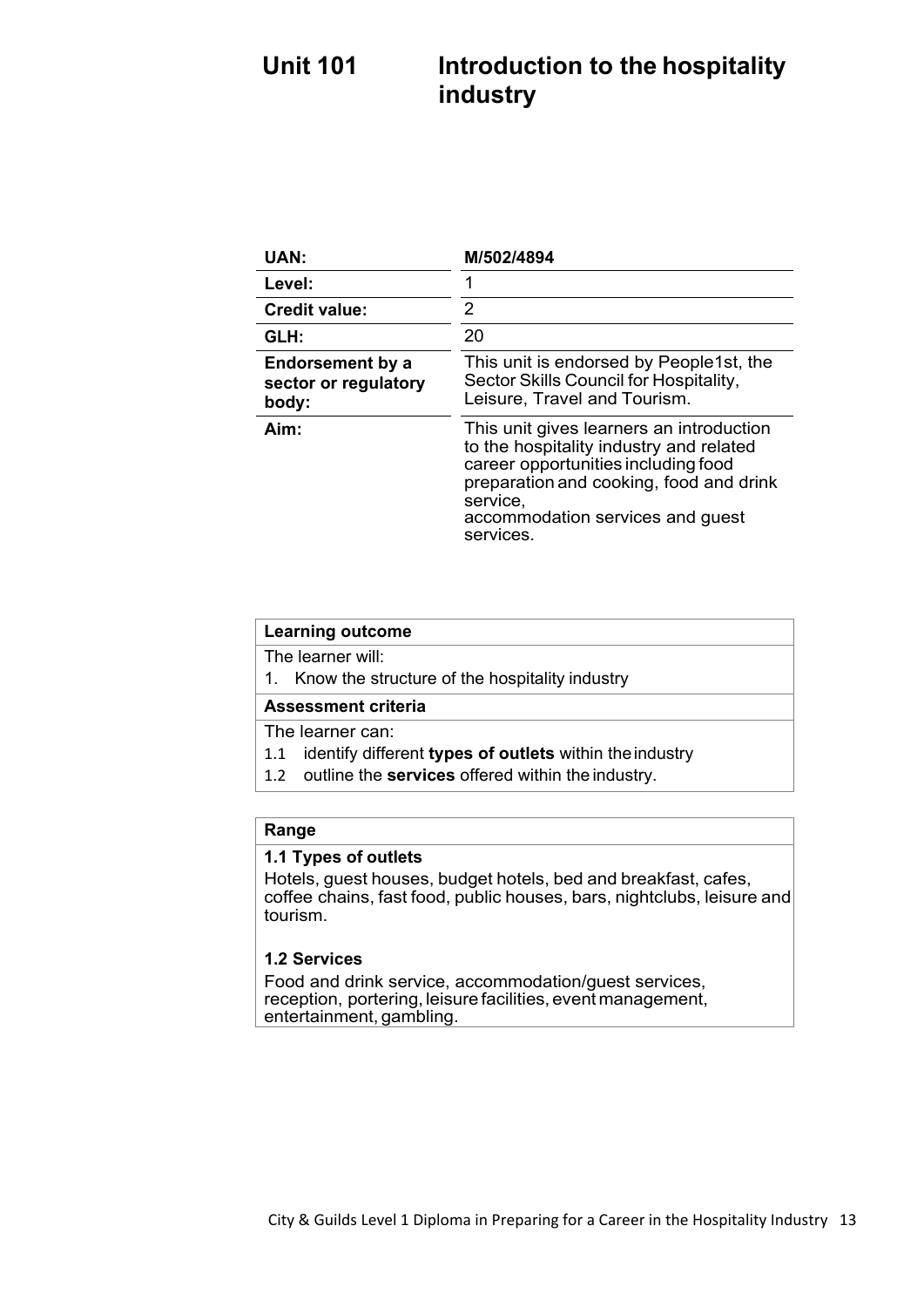The learner will:

2. Know the career opportunities in the hospitality industry

### **Assessment criteria**

The learner can:

- 2.1 describe **job roles** in the industry
- 2.2 describe **career opportunities** in the industry
- 2.3 state different **working patterns** in the industry
- 2.4 identify **sources of information** on training and career opportunities.

### **Range**

### **2.1 Job roles**

General managers, supervisors, room attendant and cleaner, porters, storekeeper, housekeepers, assistant chef, head chef, kitchen assistants, restaurant staff, bar staff, barista, receptionist, cashier, concierge.

### **2.2 Career opportunities**

Local, national, international, transport, contract, event, welfare industrial, commercial, leisure industry.

### **2.3 Working patterns**

Full time, part time, shift work, split shifts, seasonal.

### **2.4 Sources of information**

Colleagues, line managers, newspapers, careers advisors/careers services, job centres, internet, hospitality journals, FE colleges, professional organisations, trade exhibitions.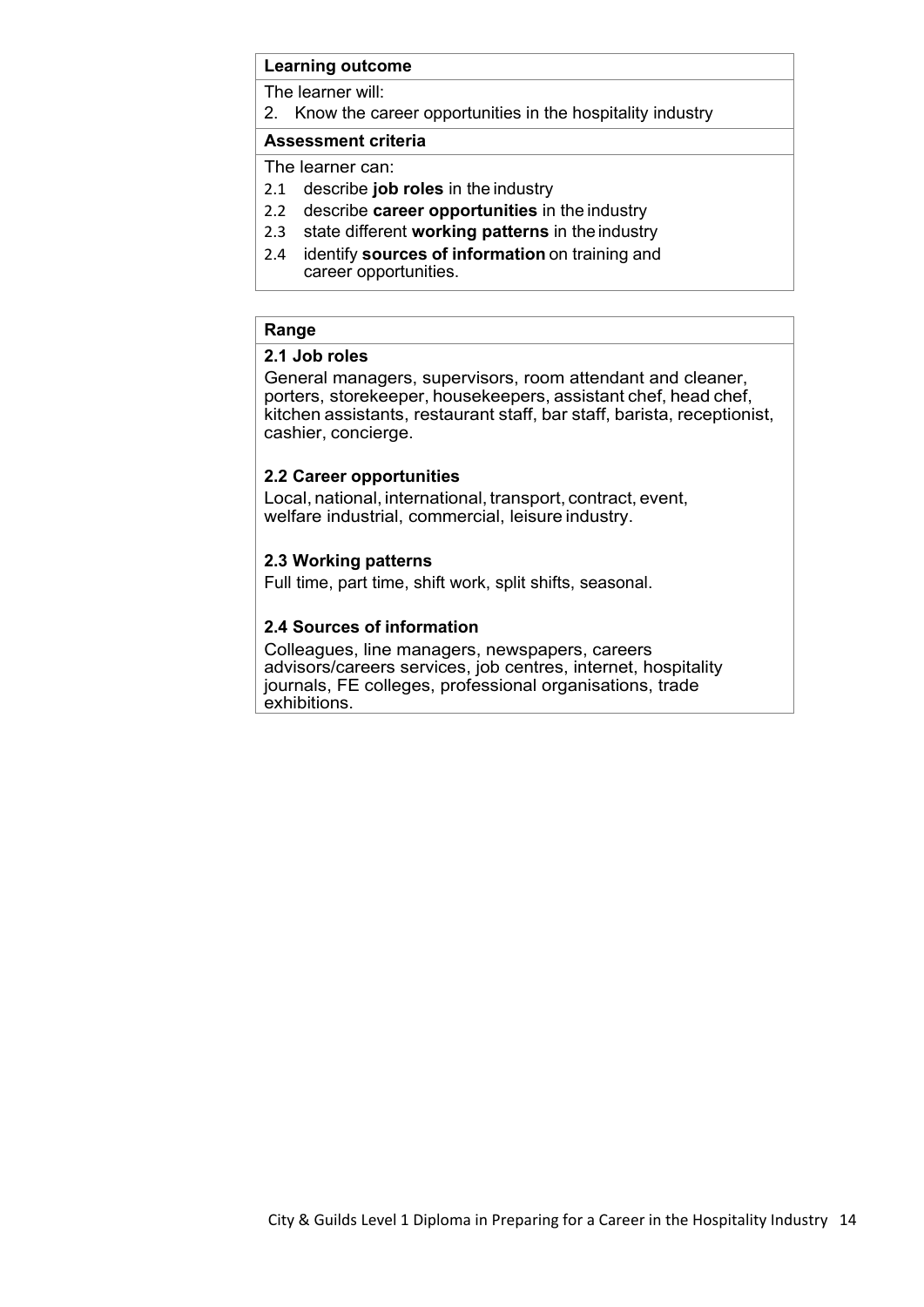# **Unit 103 Food service**

| <b>UAN:</b>                                       | K/502/4957                                                                                                                                  |
|---------------------------------------------------|---------------------------------------------------------------------------------------------------------------------------------------------|
| Level:                                            | 1                                                                                                                                           |
| <b>Credit value:</b>                              | 3                                                                                                                                           |
| GLH:                                              | 30                                                                                                                                          |
| <b>Relationship to NOS:</b>                       | This unit is linked to the skills related to:<br>NVQ Level 1 Food and Drink<br>$\bullet$<br>Service unit options<br>Level 1 Diploma Unit 4. |
| Endorsement by a<br>sector or regulatory<br>body: | This unit is endorsed by People1st, the<br>Sector Skills Council for Hospitality,<br>Leisure, Travel and Tourism.                           |
| Aim:                                              | This unit will give learners and<br>introduction to food service in the<br>hospitality industry.                                            |

| <b>Learning outcome</b>                              |  |  |
|------------------------------------------------------|--|--|
| The learner will:                                    |  |  |
| 1. Know different types of food service              |  |  |
| <b>Assessment criteria</b>                           |  |  |
| The learner can:                                     |  |  |
| 1.1 describe different types of <b>food service.</b> |  |  |
|                                                      |  |  |

### **Range**

### **1.1 Food service**

Procedures and equipment for counter/takeaway service, table/tray service, trolley service, plated, silver service.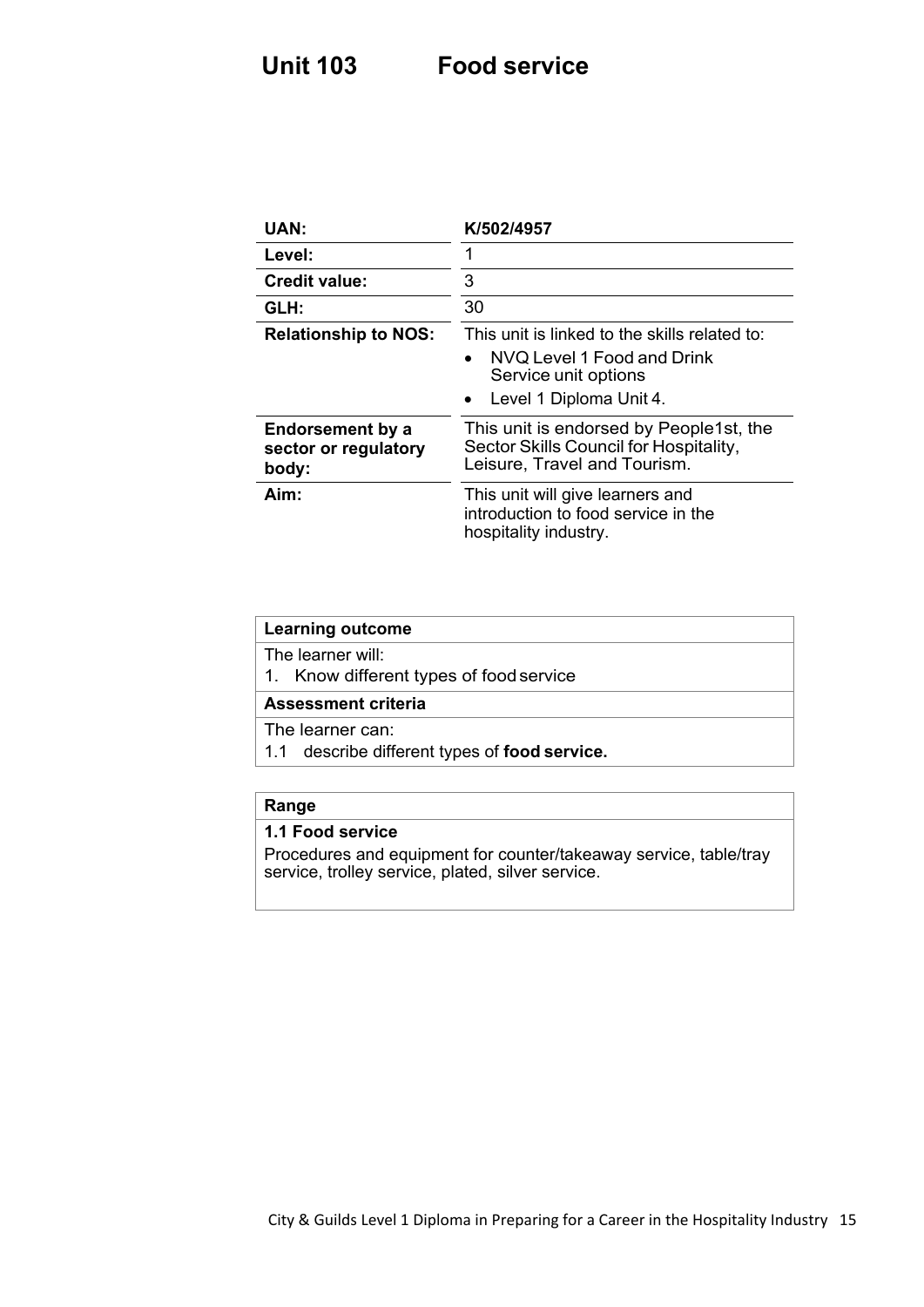The learner will:

2. Be able to serve food

### **Assessment criteria**

The learner can:

- 2.1 serve hot/cold food, including **plated** and **counter** service, in a **safe** and **hygienic** manner.
- 2.2 state **health and safety, and hygiene requirements** when serving food.

### **Range**

### **2.1 Plated**

Correct portion size, on clean plate, with appropriate garnish.

### **Counter**

Correct portion size/dish assembly, using a clean plate/container, with correct condiments/accompaniments.

### **Safe**

Use of correct PPE, identify and deal with hazards (spillages, trips and slips, broken equipment), report hazards to supervisor.

### **Hygienic**

Personal hygiene, eg hands and nails, jewellery, cosmetics, hand washing procedures, cross-contamination, use correct cleaning products and equipment, clean as you go, disposal of waste, clean and correct serving equipment, return unused food products to storage.

### **2.2 Health and safety, and hygiene requirements**

Safe handling, spillages, correct temperature and time control, use of temperature probes, cleaning of food area and surrounding area, relating to current legislation.

### **Learning outcome**

The learner will:

3. Be able to work in a food service area

### **Assessment criteria**

The learner can:

- 3.1 set up, **maintain** and close down the service area according to
	- **instructions**.

### **Range**

### **3.1 Maintain**

Clean as you go, replenish supplies, dispose of waste.

### **Instructions**

Eg from supervisor, verbal, or written (eg on a work card).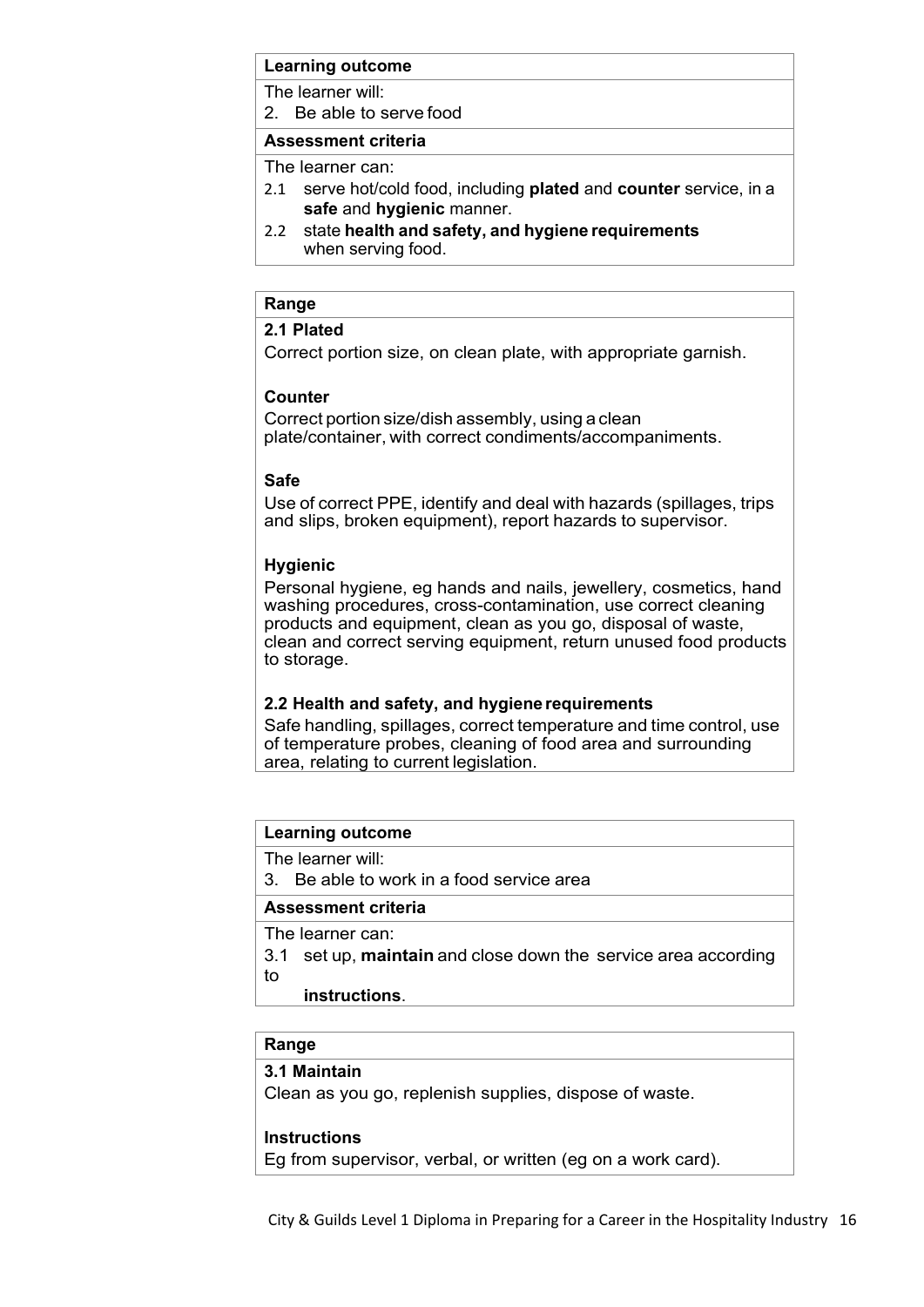# **Unit 106 Basic food preparation and cooking**

| <b>UAN:</b>                                       | K/502/5042                                                                                                         |
|---------------------------------------------------|--------------------------------------------------------------------------------------------------------------------|
| Level:                                            |                                                                                                                    |
| <b>Credit value:</b>                              | 3                                                                                                                  |
| GLH:                                              | 30                                                                                                                 |
| Endorsement by a<br>sector or regulatory<br>body: | This unit is endorsed by People 1st,<br>the Sector Skills Council for Hospitality,<br>Leisure, Travel and Tourism. |
| Aim:                                              | This unit gives learners an introduction to<br>preparing and cooking food using wet<br>and dry methods of cooking. |

| <b>Learning outcome</b>                    |  |
|--------------------------------------------|--|
| The learner will:                          |  |
| 1. Know the principal methods of cooking   |  |
| <b>Assessment criteria</b>                 |  |
| The learner can:                           |  |
| 1.1 state the principal methods of cooking |  |

**1.2** state typical cooking methods for different **commodities.**

### **Range**

### **1.1 Methods (dry)**

Roasting, grilling, baking, microwave, frying (shallow, stir, deep).

### **Methods (wet)**

Poaching, boiling, stewing, steaming, braising.

### **1.2 Commodities**

Meat: fry, poach, roast, boil, stew, braise. Fish: fry, poach, steam, bake, grill. Poultry: fry, steam, poach, roast, boil, grill. Vegetables: fry, steam, poach, roast, boil, grill. Dough products: baking, boiling. Fruit: poached, stewed, fried, baked. Eggs: poached, fried, boiled. Rice and grains: boiled, braised, fried.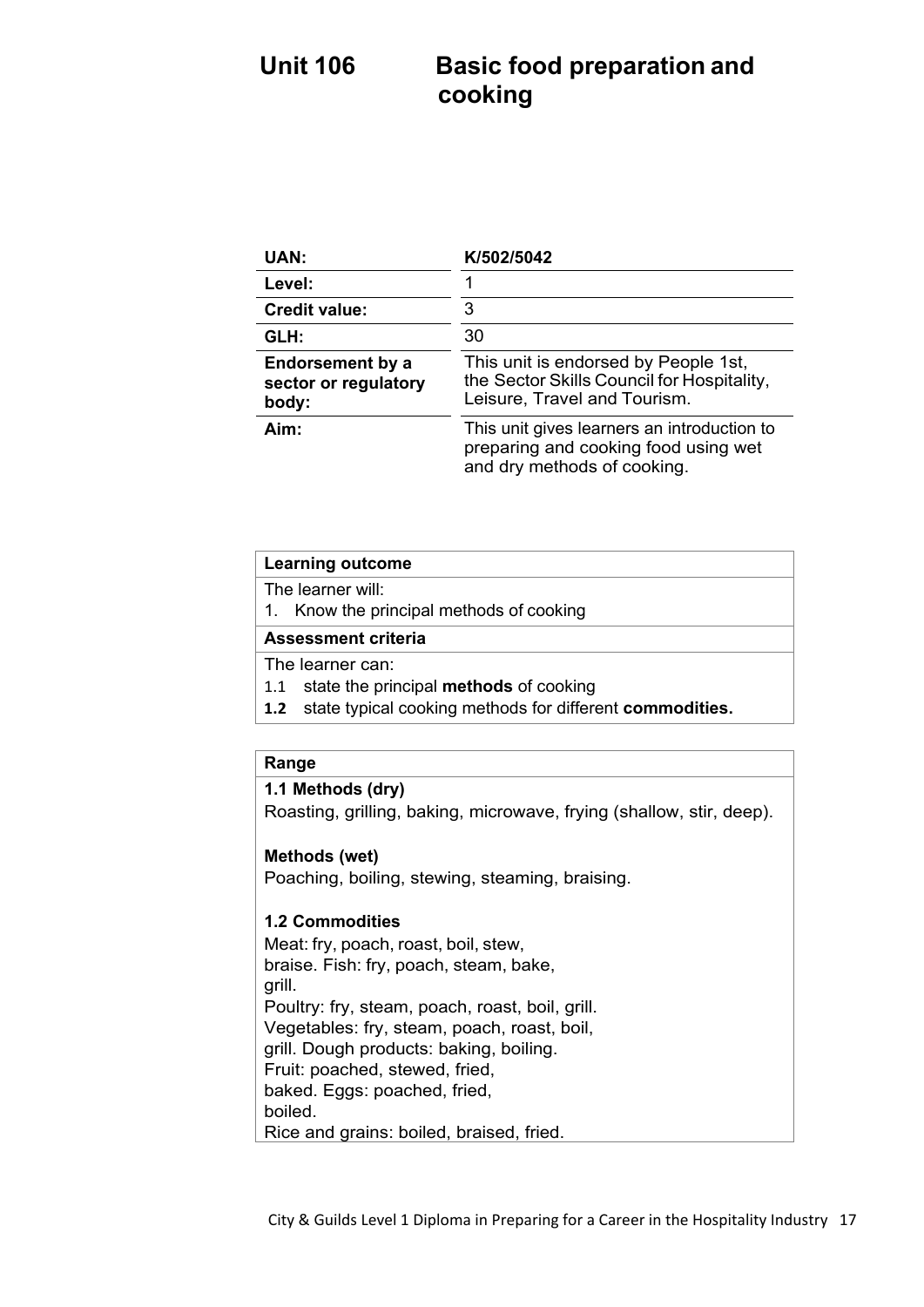The learner will:

2. Be able to prepare, cook and present simple dishes

### **Assessment criteria**

The learner can:

- **2.1 prepare**, cook and **present** simple dishes **safely and hygienically**, using **wet and dry methods**
- **2.2** clean **work areas** and **equipmentsafely and hygienically** during and after preparing and cooking food.
- **2.3** state safe working practices for different **cooking methods**
- 2.4 **review**own performance and make suggestions for future improvements.

### **Range**

### **Prepare**

Wash, trim, chop, slice, peel, grate, rub in, whisk, cream, sieve.

### **Cooking methods (dry)**

Roasting, grilling, baking, microwave, frying (shallow, stir, deep).

### **Cooking methods (wet)**

Poaching, boiling, stewing, steaming, braising.

### **Present**

Appropriate portion size, arrangement of dish, correct garnish and decoration, appropriate clean and un-chipped serving dishes, accompaniments.

### **Safely and hygienically**

Personal Protective Equipment (PPE), hand washing, crosscontamination, return unused ingredients to storage, use correct cleaning products and equipment, clean as you go, disposal of waste.

### **Work areas**

Work surfaces, benches, cloths, chopping boards, knives, cooking utensils, tasting spoons, floors.

### **Equipment**

Knives, small hand held kitchen equipment, chopping boards, trays, baking tins, gas/electrical equipment, saucepans, frying pans, cloths.

### **Review**

Identify what went well, not so well and suggest any improvements.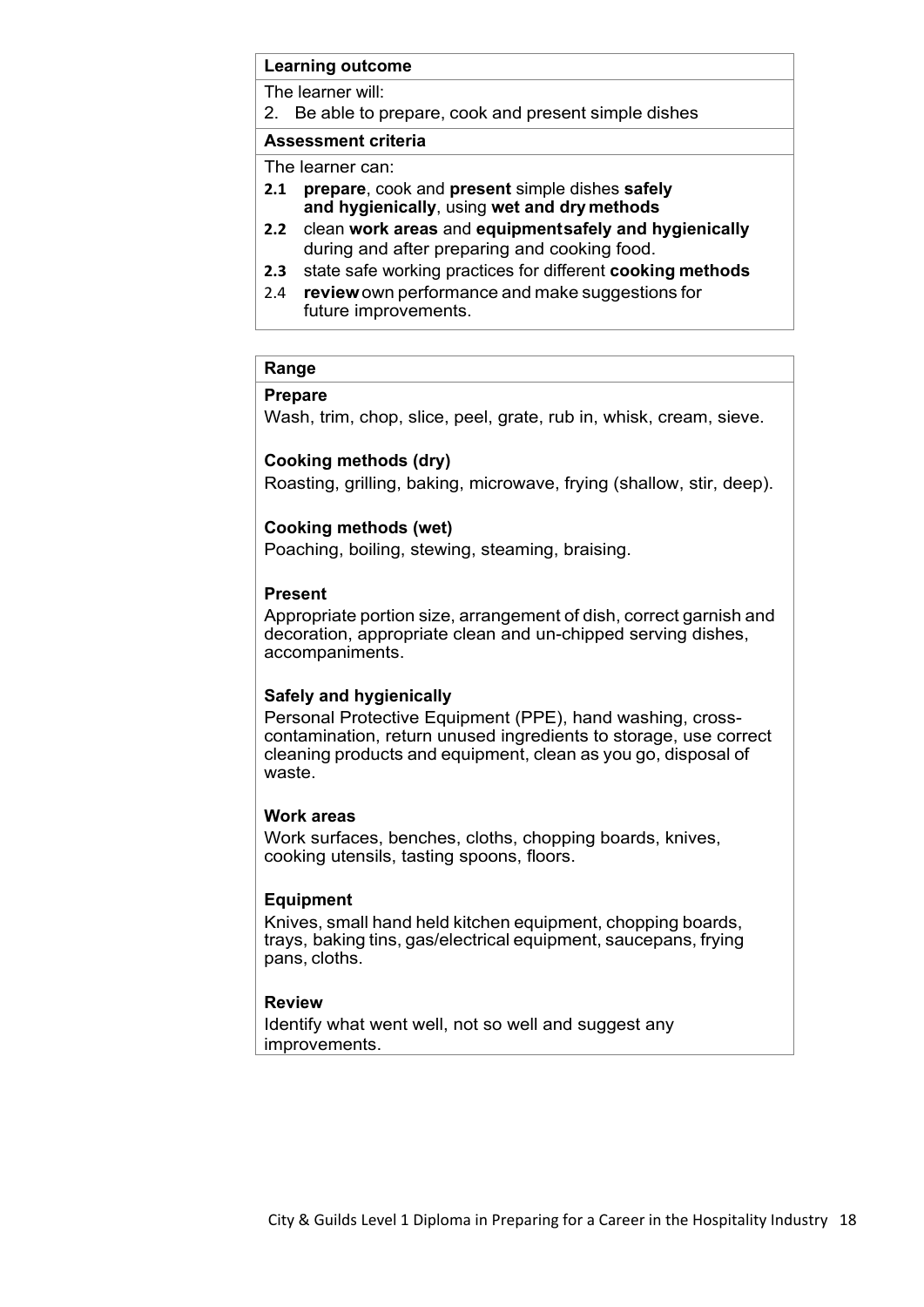| <b>UAN:</b>                                       | L/502/5051                                                                                                                                                       |
|---------------------------------------------------|------------------------------------------------------------------------------------------------------------------------------------------------------------------|
| Level:                                            | 1                                                                                                                                                                |
| <b>Credit value:</b>                              | 3                                                                                                                                                                |
| GLH:                                              | 30                                                                                                                                                               |
| <b>Relationship to NOS:</b>                       | This unit is linked to the skills related to:<br>NVQ Level 1 in Hospitality: Prepare and<br>clear areas for drinks service 1DS1,<br><b>Serve Drinks</b><br>1DS2. |
| Endorsement by a<br>sector or regulatory<br>body: | This unit is endorsed by People1st, the<br>Sector Skills Council for Hospitality,<br>Leisure, Travel and Tourism.                                                |
| Aim:                                              | This unit will give learners an introduction<br>to<br>preparing and serving drinks in the<br>hospitality industry.                                               |

| <b>Learning outcome</b>                                                         |
|---------------------------------------------------------------------------------|
| The learner will:                                                               |
| Be able to prepare and serve different drinks<br>1.                             |
| Assessment criteria                                                             |
| The learner can:                                                                |
| prepare different drinks:<br>1.1                                                |
| a. safely and hygienically                                                      |
| b. according to instructions                                                    |
| c. using the correct equipment                                                  |
| 1.2 serve different drinks:                                                     |
| a. safely and hygienically                                                      |
| b. according to instructions                                                    |
| c. using the correct equipment (including cup/glass)                            |
| identify different types of drink<br>1.3                                        |
| list correct <b>equipment</b> for preparing and serving different drinks<br>1.4 |
| 1.5 describe the main stages in serving the customer                            |
| list suitable accompaniments for drinks service.<br>1.6                         |

### **Range**

### **Safely**

Use of correct PPE, identify and deal with hazards (broken glass, hot liquids, spillages, trips and slips, broken equipment), report hazards to supervisor.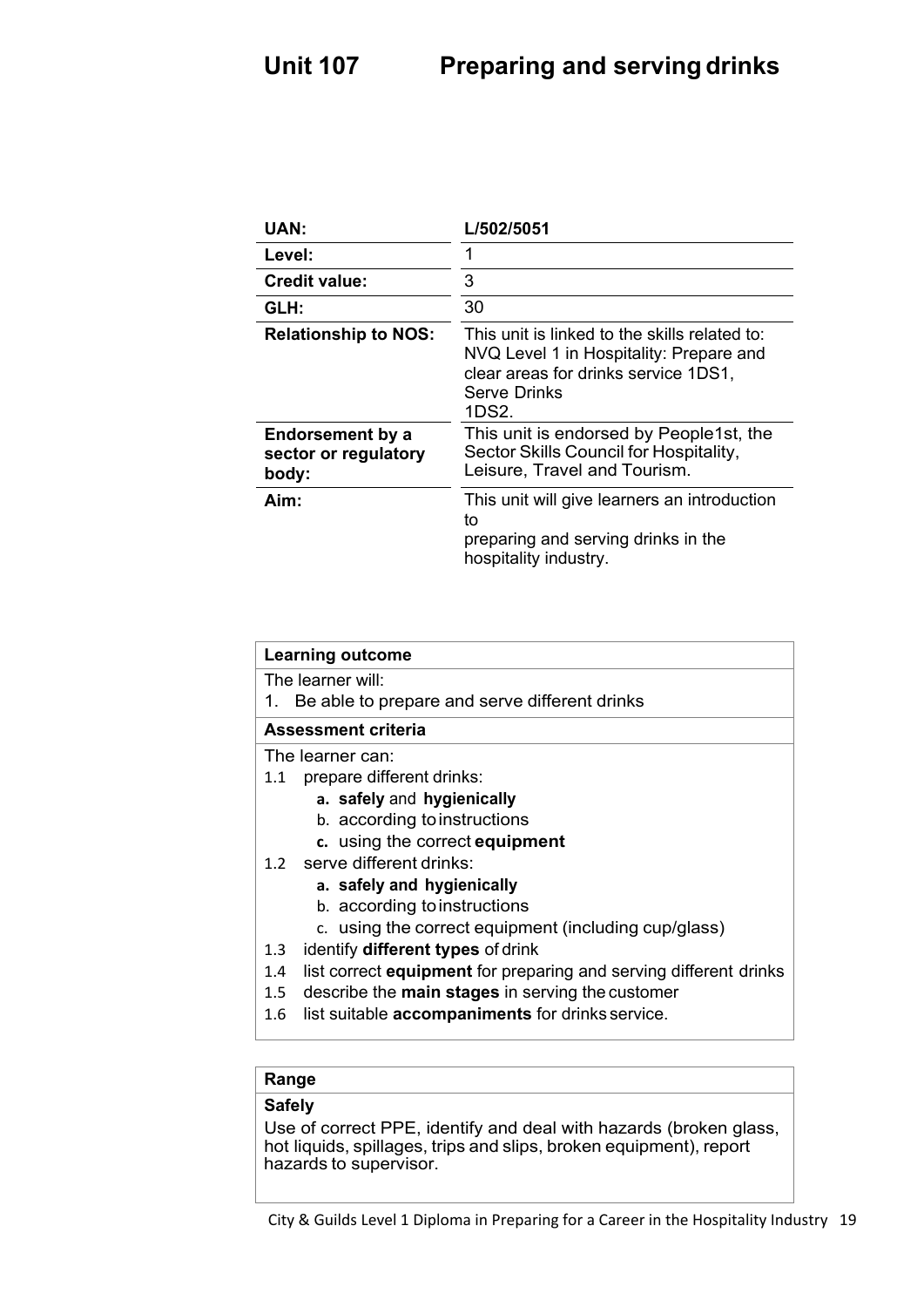### **Hygienically**

Personal hygiene, eg hands and nails, jewellery, cosmetics, hand washing procedures, cross-contamination, use correct cleaning products and equipment, clean as you go, disposal of waste, clean and correct serving equipment, return unused drink products to storage.

### **Equipment**

Crockery, glassware, trays, cutlery, decorative items (straws, stirrers, napkins etc), kettles, vending machines, jugs, hot drinks machines.

### **Different types**

Bottled: wines, beers, soft drinks, water. Draught: beers, wines, soft drinks. Dispensed: optics, alcoholic.

Hot: tea, coffee, chocolate.

### **Main stages**

Greet customer politely, take customer order, review customer order, prepare customer order, serve customer, check customer has all requirements.

### **Accompaniments**

Sugar, milk/cream, chocolate, cinnamon, ice, food garnishes (eg lemon/lime).

### **Learning outcome**

The learner will:

2. Be able to work in a drinks service area

### **Assessment criteria**

The learner can:

2.1 set up, maintain and close down the service area according to instructions.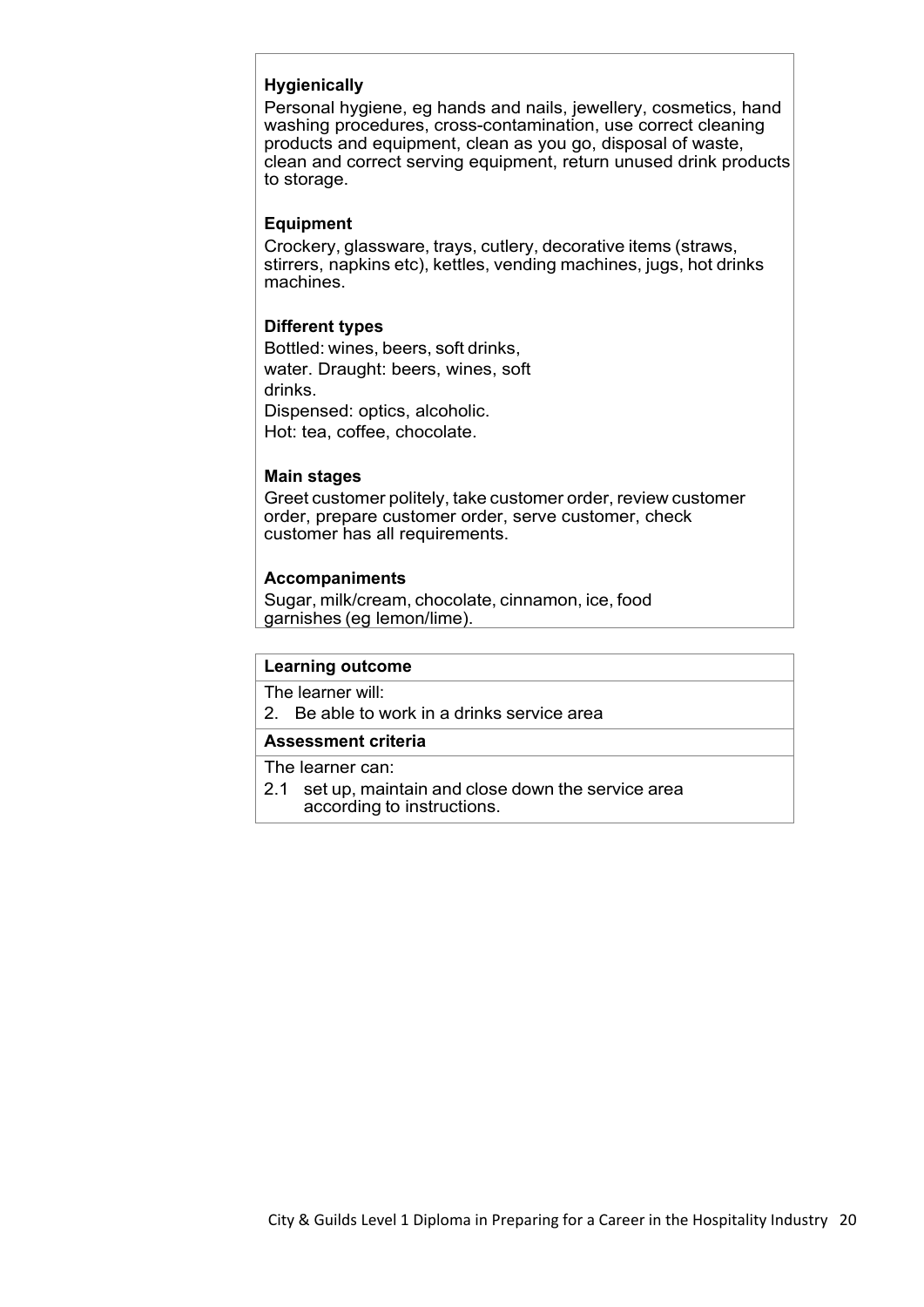# **Unit 109 Front office operations**

| <b>UAN:</b>                                       | K/502/5073                                                                                                                                                                                                             |
|---------------------------------------------------|------------------------------------------------------------------------------------------------------------------------------------------------------------------------------------------------------------------------|
| Level:                                            | 1                                                                                                                                                                                                                      |
| <b>Credit value:</b>                              | 3                                                                                                                                                                                                                      |
| GLH:                                              | 30                                                                                                                                                                                                                     |
| <b>Relationship to NOS:</b>                       | This unit is linked to the skills related to:<br>NVQ Level 1 Front Office<br>Level 1 Diploma Unit 2                                                                                                                    |
| Endorsement by a<br>sector or regulatory<br>body: | This unit is endorsed by People1st, the<br>Sector Skills Council for Hospitality,<br>Leisure, Travel and Tourism.                                                                                                      |
| Aim:                                              | This unit will provide candidates with<br>knowledge of performing and<br>maintaining front office operations. An<br>understanding of purpose and structure<br>will allow them to be<br>able to work in a front office. |

| <b>Learning outcome</b>                                           |
|-------------------------------------------------------------------|
| The learner will:                                                 |
| 1. Know the purpose of the front office                           |
| Assessment criteria                                               |
| The learnercan:                                                   |
| state how the front office meets the needs of different<br>1.1    |
| customers                                                         |
| state the role of the front office in maintaining security<br>1.2 |
| state the importance of communication with other<br>1.3           |
| departments.                                                      |
|                                                                   |
| Range                                                             |

### **1.1 How**

Dealing with customer needs within limits of own authority, referring to supervisor as necessary.

### **Front office**

First point of contact, taking bookings; last point of contact; hotel reception; restaurant reception; concierge, taking of payment, room service.

### **Needs**

Different types of customer need, eg information, information about local area, further stock items, unexpected requests.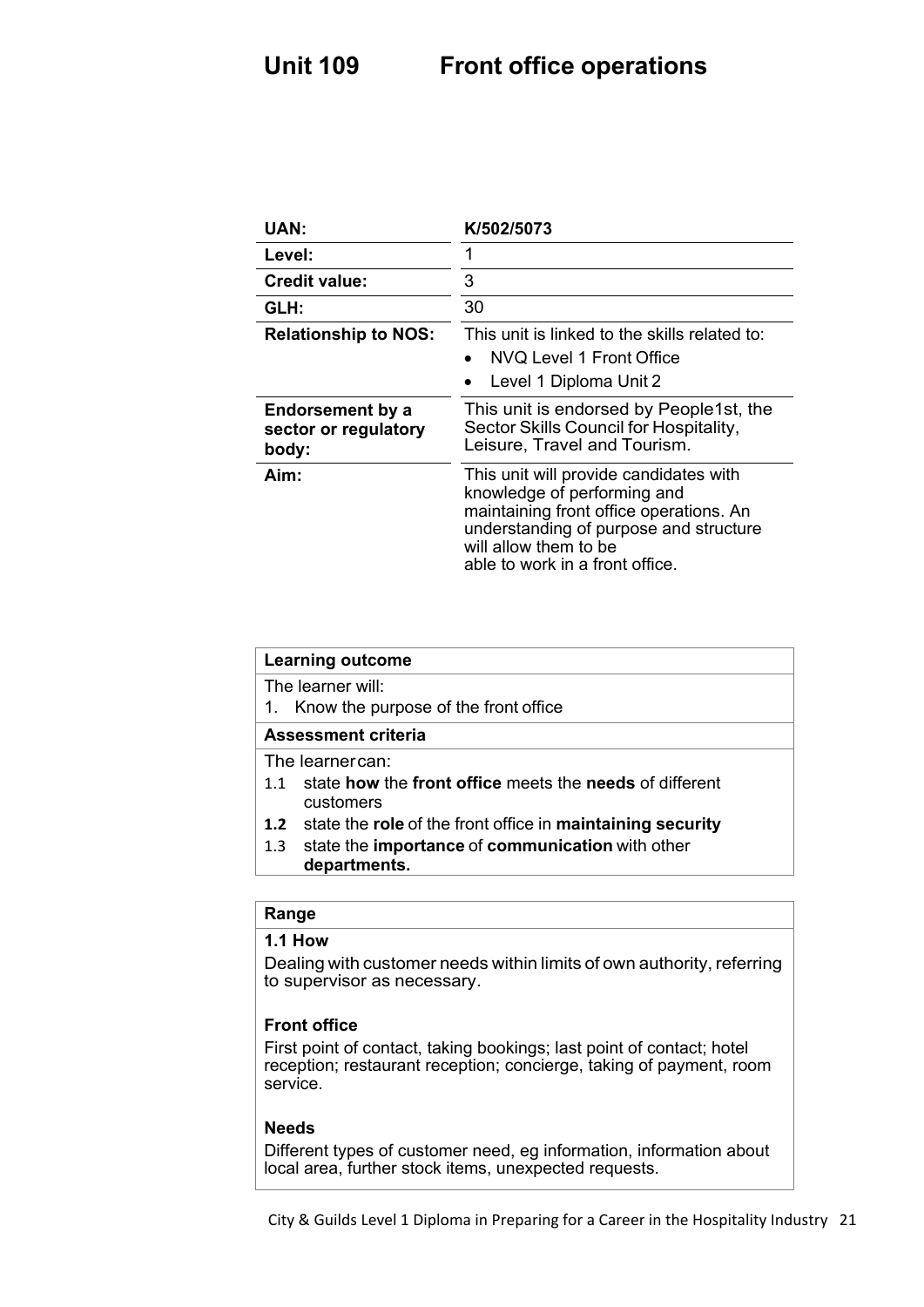### **1.2 Role**

Security of customer personal property, following security procedures, reporting suspicious circumstances, awareness of lone working.

### **Maintaining security**

Security of customers/guests/clients and their possessions; security of the establishment; emergency evacuation procedures.

### **1.3 Importance**

Health and safety, security, recording and reporting of faults, maintaining customer service, effective team work, accuracy of communication.

### **Communication**

Verbal: face to face, telephone. Non-verbal: email, text message, letter, body language, brochure, leaflet.

### **Departments**

Maintenance, restaurant; kitchen; housekeeping, hotel manager.

### **Learning outcome**

The learner will:

2. Know the structure of the front office

### **Assessment criteria**

The learner can:

- 2.1 identify **job roles** in the front office
- 2.2 describe the **responsibilities** of different job roles in the front office.

### **Range**

### **2.1 Job roles**

Receptionist, booking clerk.

### **2.2 Responsibilities**

Maintain customer satisfaction, maintaining health and safety, security, reporting of faults, communication with other departments, welcoming guests, making reservations, booking in guests; telephone answering; taking messages; completing booking forms, invoices, receipts.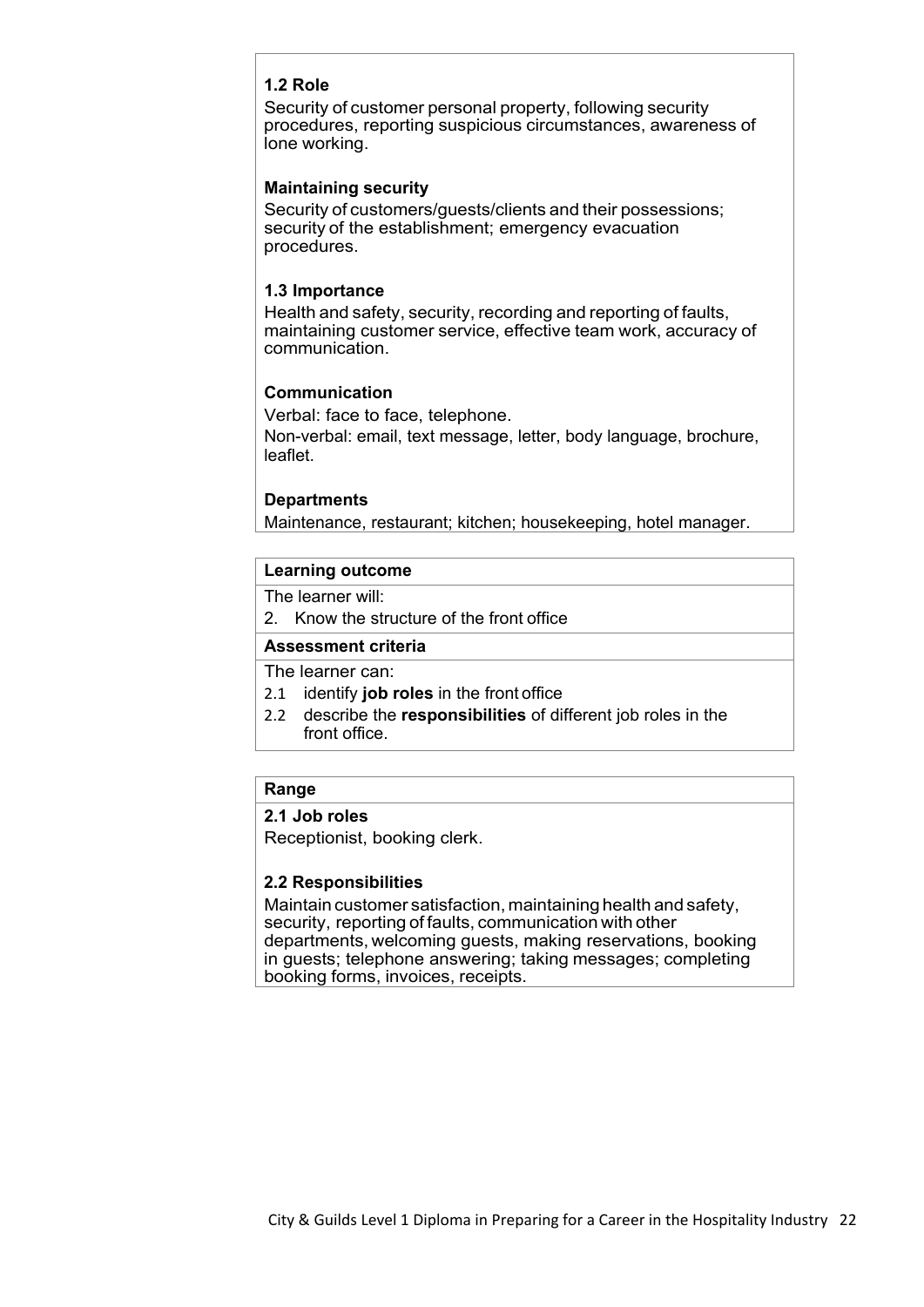The learner will:

3. Be able to work in the front office

### **Assessment criteria**

The learner can:

- 3.1 **meet and greet** customers
- 3.2 follow **procedures** when answering telephone calls
- 3.3 pass on simple messages accurately
- **3.4** prepare and copy **routine documents**
- 3.5 dealwith **routineenquiries**including enquiries about local events and services.

### **Range**

### **3.1 Meet and greet**

Welcoming, polite, good body language, establish customer needs.

### **3.2 Procedures**

Answered within agreed number of rings, standard establishment answer format, polite, establishing and recording customer needs.

### **3.4 Routine documents**

Reservations, booking forms, telephone/verbal message forms, maps, information about local area/places of interest.

### **3.5 Routine enquiries**

Reservations for rooms or tables; additional needs; room service; places of interest and visitor information, directions.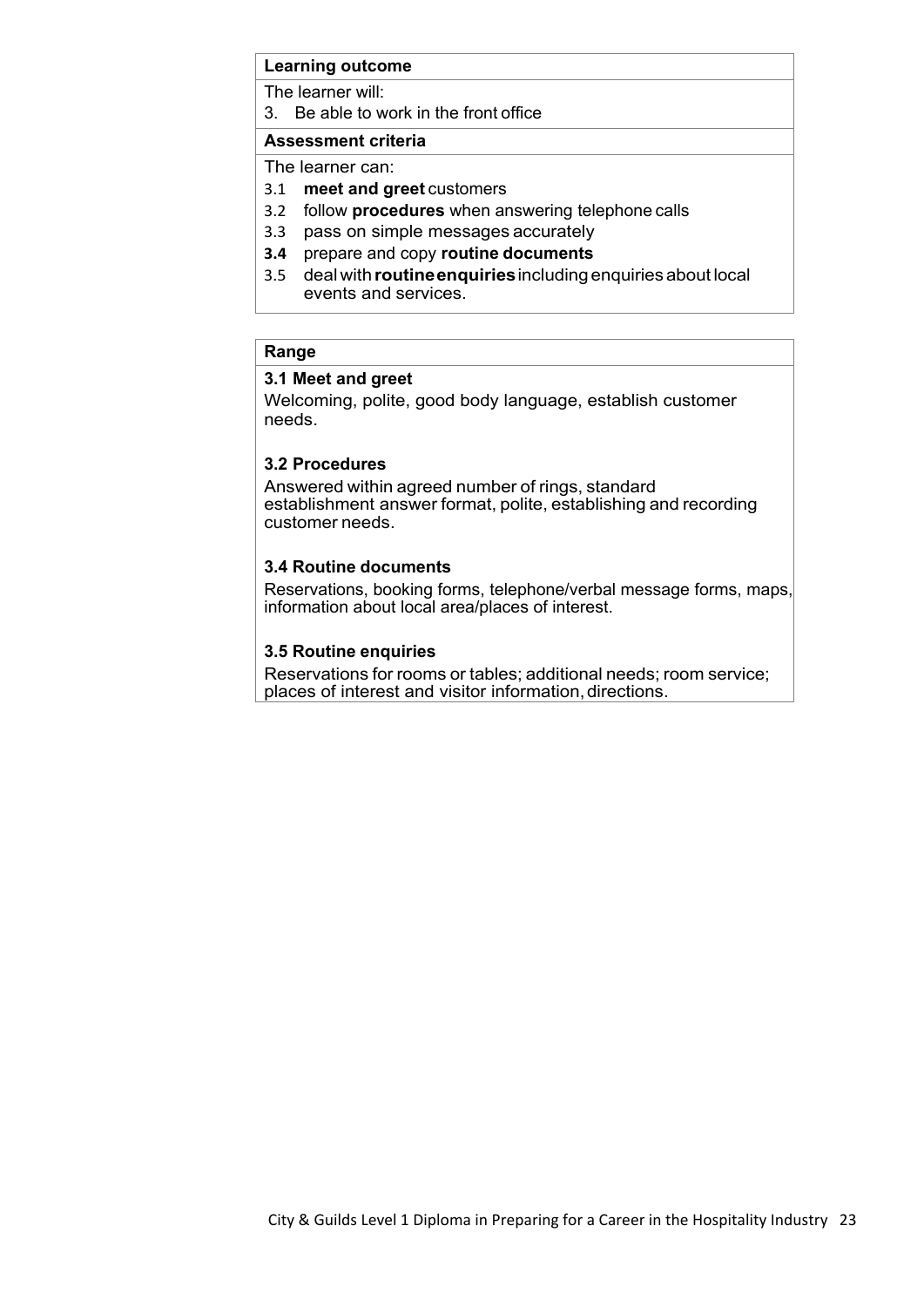# **Unit 110 Housekeepingandguest services**

| UAN:                                                     | A/600/1094                                                                                                                                                                                                                                                                                                                                                                             |
|----------------------------------------------------------|----------------------------------------------------------------------------------------------------------------------------------------------------------------------------------------------------------------------------------------------------------------------------------------------------------------------------------------------------------------------------------------|
| Level:                                                   | 1                                                                                                                                                                                                                                                                                                                                                                                      |
| <b>Credit value:</b>                                     | 3                                                                                                                                                                                                                                                                                                                                                                                      |
| GLH:                                                     | 30                                                                                                                                                                                                                                                                                                                                                                                     |
| <b>Endorsement by a</b><br>sector or regulatory<br>body: | This unit is endorsed by People1st, the<br>Sector Skills Council for Hospitality,<br>Leisure, Travel and Tourism.                                                                                                                                                                                                                                                                      |
| Aim:                                                     | This unit is about the role of guest<br>services in a hospitality operation and<br>the daily activities to be carried out as<br>part of the guest services role. The unit<br>covers the cleaning requirements of<br>bedrooms, bathrooms and communal<br>areas, and the safe and correct handling<br>of cleaning<br>materials that are used when<br>servicing accommodation facilities. |

| <b>Learning outcome</b>                                         |
|-----------------------------------------------------------------|
| The learner will                                                |
| 1. Know the purpose of guest services                           |
| <b>Assessment criteria</b>                                      |
| The learner can:                                                |
| state how guest services meet customer needs<br>1.1             |
| state the role of guest services in maintaining security<br>1.2 |
| state the importance of communication with other<br>1.3         |
| departments.                                                    |
|                                                                 |
| Range                                                           |

# **1.1 How**

Dealing with customer needs within limits of own authority, referring to supervisor as necessary.

### **Customer needs**

Different types of customer need, eg information, further stock items, unexpected requests.

### **1.2 Role of guest services in maintainingsecurity**

Respect for customer personal property, following security procedures (eg doors remain locked), reporting suspicious circumstances, awareness of lone working.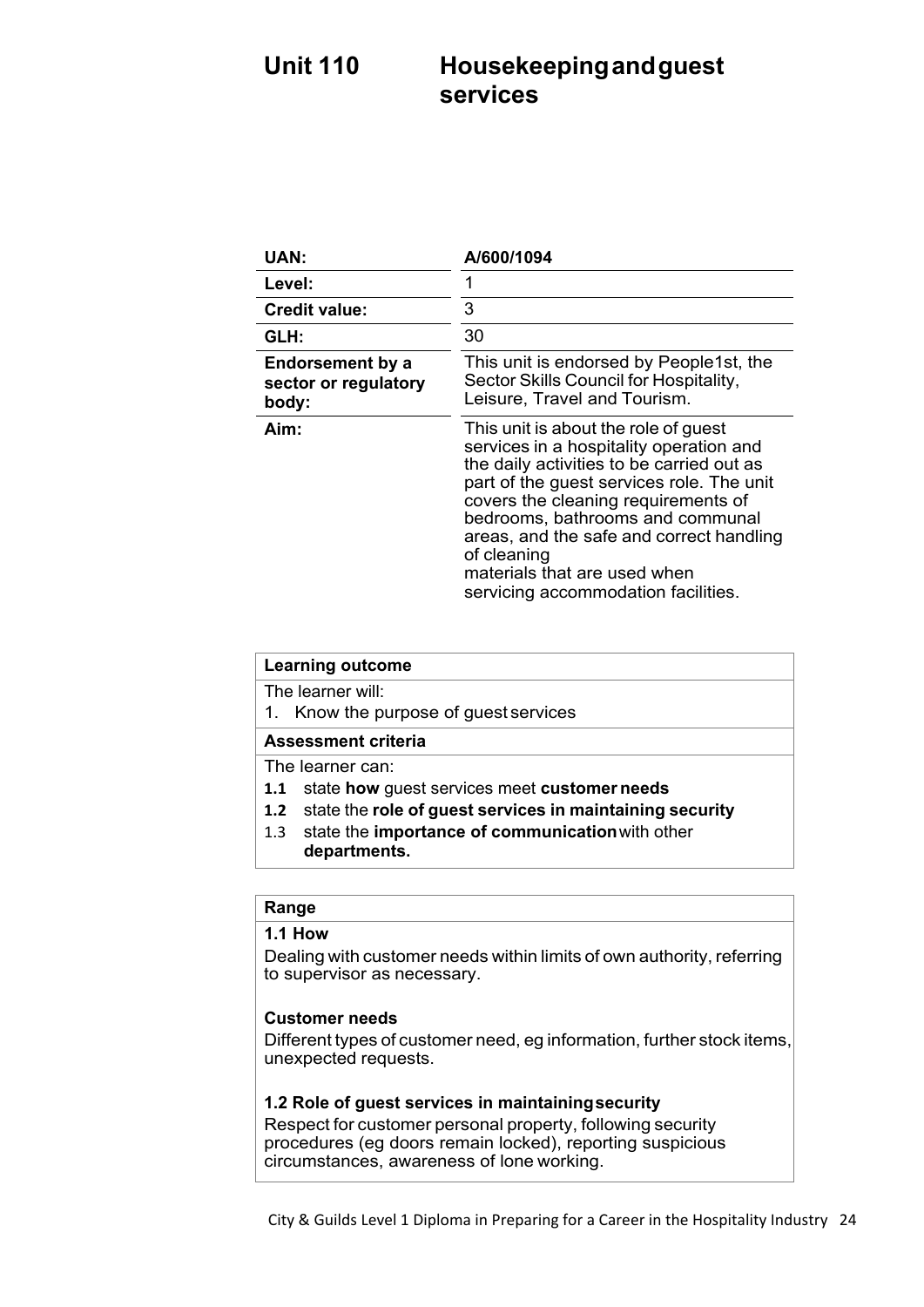### **1.3 Importance of communication**

Health and safety reasons, security, reporting of faults, maintaining customer service, effective team work, accuracy of communication.

### **Departments**

Maintenance, reception/front office.

### **Learning outcome**

The learner will:

2. Know the structure of guest services

### **Assessment criteria**

The learner can:

- 2.1 identify **job roles** within guest services
- 2.2 describe the **responsibilities** of different job roles in guest services.

### **Range**

**2.1 Job roles**

Room attendant, housekeeper, cleaner supervisor.

### **2.2 Responsibilities**

Maintain customer satisfaction, maintaining health and safety, security, reporting of faults, communication with other departments.

### **Learning outcome**

The learner will:

3. Be able to maintain and service accommodation facilities

### **Assessment criteria**

The learner can:

- 3.1 correctly **select, use** and **store** routine cleaning materials and equipment
- **3.2** select suitable **personal protective equipment (PPE)**
- 3.3 maintain and **service public areas, bathrooms/washrooms and bedrooms** in accordance with organisational specifications.

### **Range**

### **3.1 Select**

Choose appropriate cleaning agent for job, matched to equipment, equipment is in good working order and ready for use.

### **Use**

Cleaning agent/material and equipment used according to manufacturer's instructions, unused chemicals disposed of correctly, use of colour-coded or specified cloths to avoid crosscontamination.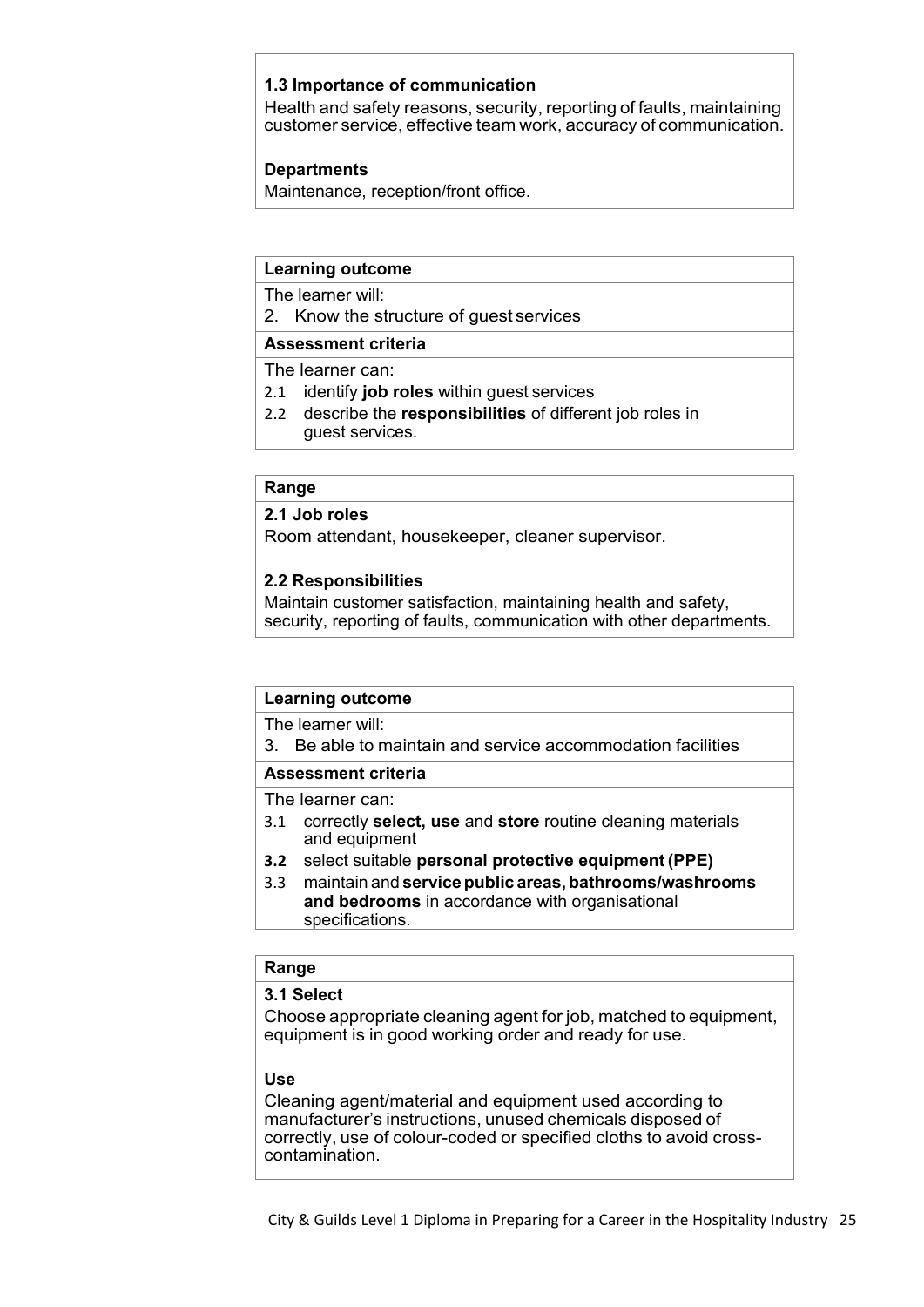### **Store**

Returned securely and in good condition for future use.

### **3.2 Personal protective equipment (PPE)**

Service public areas, toilets and washrooms/bathrooms and bedrooms: gloves, uniform, apron.

### **3.3 Servicing of areas**

Cleaning of area, maintain health and safety, use of PPE, replenish consumables, correct use of signage, correct use of cleaning equipment and materials, disposal of waste.

### **Service public areas**

Replenishment of current newspapers, magazines.

### **Service bathrooms/washrooms**

Clean to dirty cleaning, sorting of towels (avoiding unnecessary laundry), respect of customer wishes (towels, occupied rooms).

### **Service bedrooms**

Strip and remake beds, sorting of linen (collecting clean linen, separating dirty linen, avoiding cross-contamination).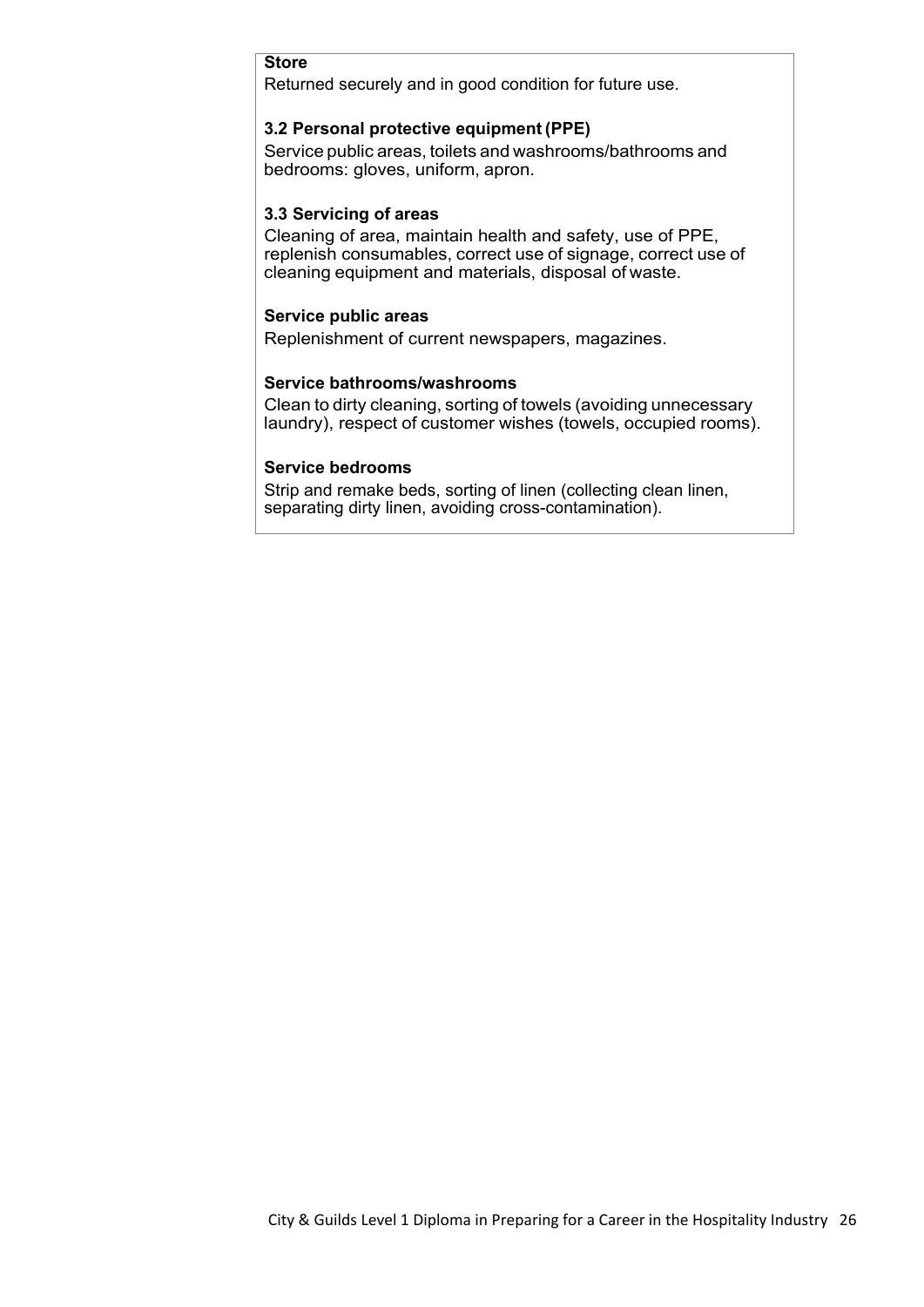# **Unit 112 Introduction to personal workplace skills**

| <b>UAN:</b>                                              | D/500/9047                                                                                                                                                                                                                                                                                                                                                                                                                                                                                                                                                                                                                                                            |
|----------------------------------------------------------|-----------------------------------------------------------------------------------------------------------------------------------------------------------------------------------------------------------------------------------------------------------------------------------------------------------------------------------------------------------------------------------------------------------------------------------------------------------------------------------------------------------------------------------------------------------------------------------------------------------------------------------------------------------------------|
| Level:                                                   | 1                                                                                                                                                                                                                                                                                                                                                                                                                                                                                                                                                                                                                                                                     |
| <b>Credit value:</b>                                     | 3                                                                                                                                                                                                                                                                                                                                                                                                                                                                                                                                                                                                                                                                     |
| GLH:                                                     | 20                                                                                                                                                                                                                                                                                                                                                                                                                                                                                                                                                                                                                                                                    |
| <b>Assessment</b>                                        | This unit will be assessed by an<br>assignment covering practical skills<br>and underpinning knowledge.                                                                                                                                                                                                                                                                                                                                                                                                                                                                                                                                                               |
| <b>Endorsement by a</b><br>sector or regulatory<br>body: | This unit is endorsed by People 1st,<br>the Sector Skills Council for<br>Hospitality.                                                                                                                                                                                                                                                                                                                                                                                                                                                                                                                                                                                 |
| Aim:                                                     | The aim of this unit is to enable the<br>candidate to develop knowledge and<br>understanding of the personal skills<br>required to work in the hospitality and<br>catering industry and the importance to<br>the candidate of being able to<br>demonstrate such skills.<br>This unit focuses on the development of<br>generic skills required by employers.<br>These skills relate to key aspects of<br>working life; punctuality, regular<br>attendance at work, presenting a<br>professional and positive image and time<br>management.<br>There is strong emphasis on<br>communication<br>within the team as well as the<br>development of customer facing skills. |

### **Learning outcome**

The learner will:

1. Be able to maintain personalappearance

### **Assessment criteria**

The learner can:

- **1.1** identify the correct **uniform** for **work**
- 1.2 state the **reasons** for wearing uniform correctly
- 1.3 describe the **correct care and maintenance**of uniform
- **1.4** state the importance of maintaining a **personal hygiene and professional personal appearance**
- 1.5 identify **poor hygiene and practices** in relation to personal appearance and behaviour
- 1.6 demonstrate professional personal appearance
- 1.7 wear correctly maintained full uniform
- 1.8 comply with organisational policies.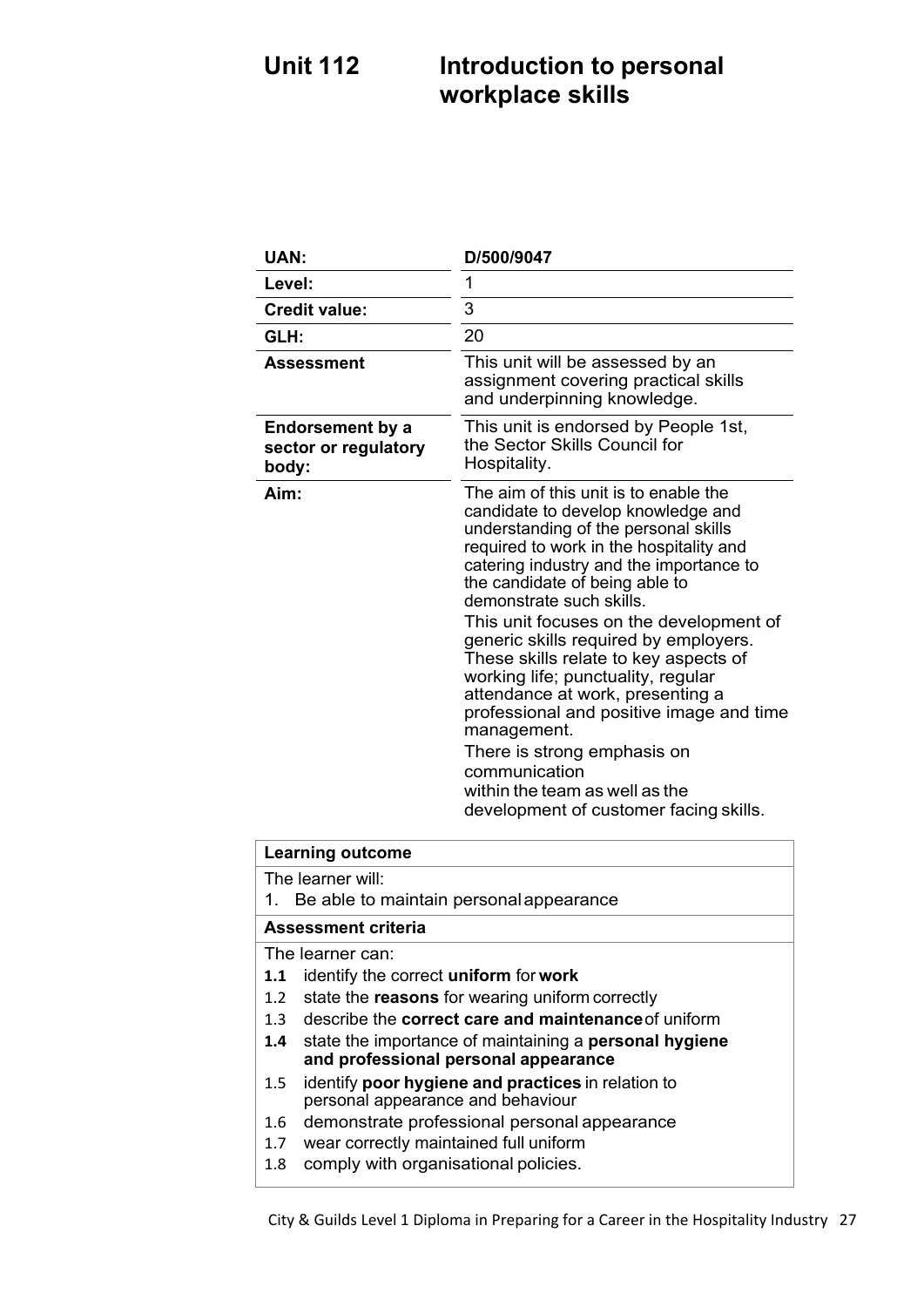### **Range**

### **1.1 Uniform**

Full length sleeve white jacket, chefs' trousers, neck tie, hat, (if hair below the collar or loose, a hair net), safety shoes, apron, kitchen cloths (rubbers).

### **Work**

Food preparation and cooking, front of house.

### **1.2 Reasons**

Protection of self, others, food and hygiene, compliance with legislation, professional image.

### **1.3 Correct care and maintenance**

Laundered, ironed, clean shoes, clothing repaired as necessary.

### **1.4 Personal hygiene and a professionalappearance**

Care of: hair, teeth, nails, feet, jewellery, appropriate use of cosmetics.

### **1.5 Poor hygiene and practices**

Smoking, chewing, irregular or incorrect hand washing, eating and drinking within food preparation and cooking area, wearing uniform outside the premises.

### **Learning outcome**

The learner will:

2. Be able to demonstrate time management skills

### **Assessment criteria**

The learner can:

- 2.1 demonstrate punctuality and attendance
- 2.2 demonstrate working practices within set time frames
- 2.3 demonstrate the ability to follow a plan
- 2.4 state the **importance** of punctuality and attendance
- 2.5 state the **effect** that punctuality & attendance have on work colleagues
- 2.6 state the **procedures** to follow if absent orlate
- 2.7 state the **reasons** for planning of tasks
- 2.8 state the importance of working within set time frames.

### **Range**

### **2.4 Importance**

Punctuality and attendance: dependability, flexibility, contractual expectation of employers (employability), expectation of colleagues, courtesy.

Working within set time frames: to meet deadlines, to meet targets.

### **2.5 Effect**

On work plans, individuals, whole team, interpersonal relationships.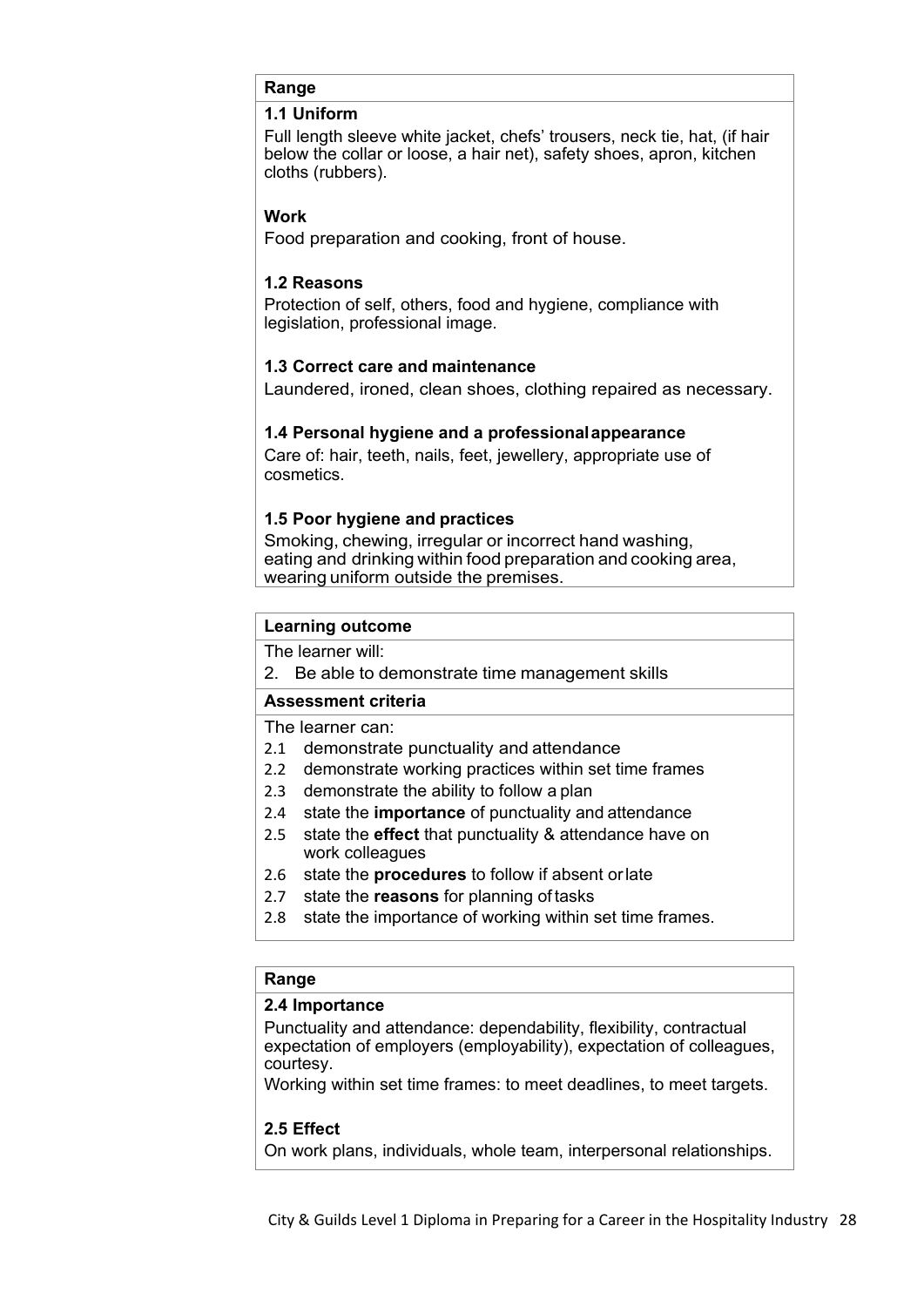### **2.6 Procedures**

Notify the workplace (appropriate person) using organisational procedures.

### **2.7 Reasons**

To meet deadlines and targets of the individual and team, to meet customer and organisational expectations.

### **Learning outcome**

The learner will:

3. Be able to work effectively in a team

### **Assessment criteria**

The learner can:

- **3.1** identify the **communication skills**used in **teams**
- 3.2 state the **importance** of communicating within and between teams
- 3.3 describe the importance of knowing own limitations and asking for advice and assistance
- 3.4 state who to ask for advice and assistance
- **3.5** state **what makes a good team**
- 3.6 demonstrate correct working practices as part of a team
- 3.7 demonstrate communication skills with team members
- 3.8 demonstrate support for team members.

### **Range**

### **3.1 Communication skills**

Speaking (clarity, pronunciation, projection of voice, clarifying, acknowledging, confirming understanding, responding appropriately), listening (active listening), writing and reading (taking a food order, reading instructions, reading customer orders), body language (posture, eye contact).

### **Teams**

Reception, bar, food service, kitchen, housekeeping.

### **3.2 Importance**

Communicating within and between teams:

efficient work flow; meeting customer expectations; meeting standards; developing positive working relationships; developing a team spirit.

Asking for advice and assistance:

• developing skills; preventing loss;, preventing damage; confirming understanding; performing the task appropriately.

### **3.5 What makes a good team**

Individual contributions, collective contribution, good communication, support for each other, good leadership, achieving targets.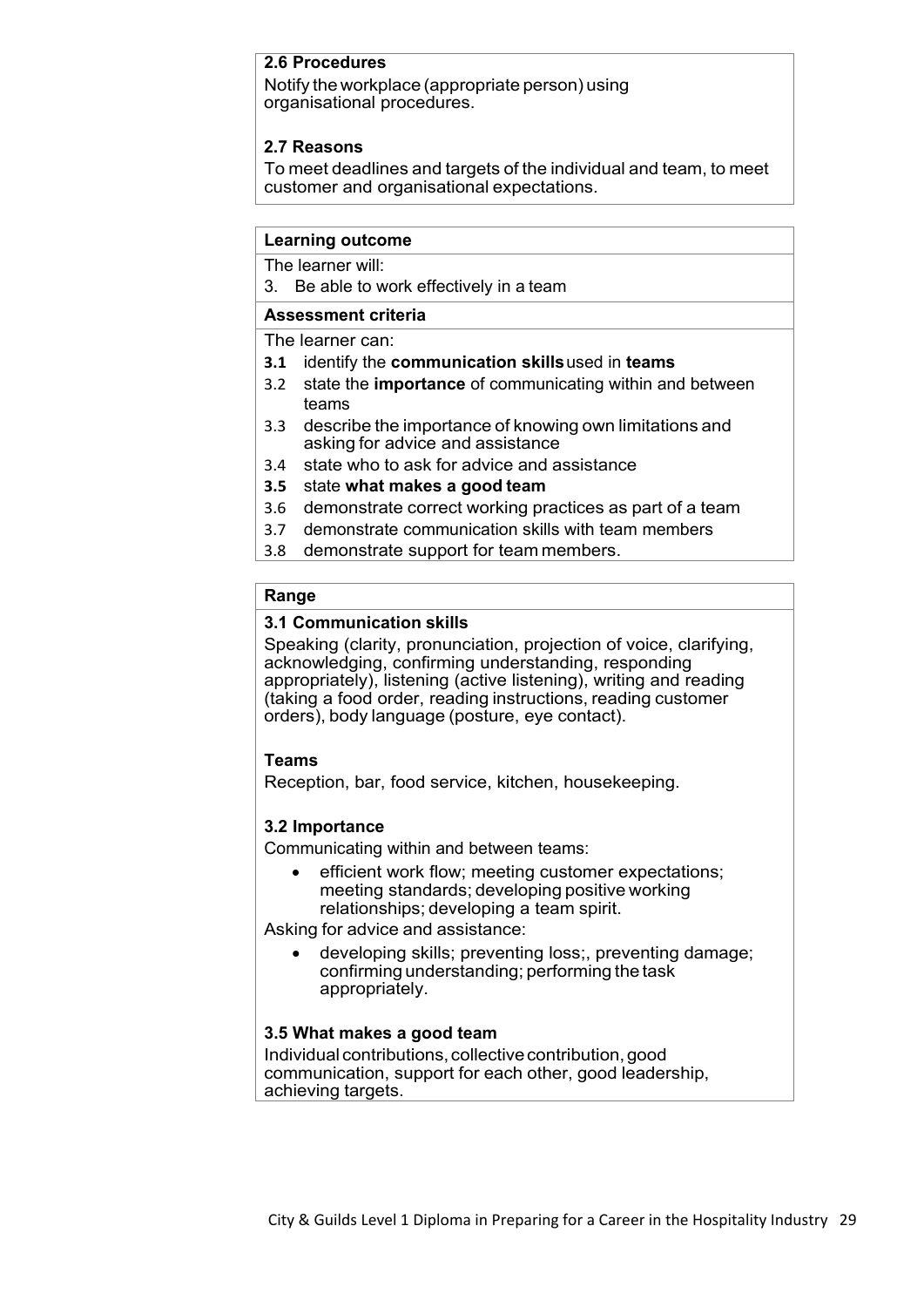### **Learning outcome** The learner will: 4. Be able to deal effectively with customers **Assessment criteria** The learner can: 4.1 demonstrate a range of **communication skills**effectively 4.2 demonstrate a positive and professional attitude towards customers 4.3 demonstrate a professional manner when receiving customer feedback 4.4 state the **importance of effective communication** with customers 4.5 describe the **correct methods** of dealing with customer requests **4.6** state the **possible barriers to communication.**

### **Range**

### **4.1 Communication skills**

Speaking (clarity, pronunciation, projection of voice, clarifying, acknowledging, confirming understanding, responding appropriately), listening (active listening), writing and reading (taking a food order, reading instructions, reading customer orders), body language (posture, eye contact, facial expression).

### **4.4 Importance of effective communication**

To meet customer expectations, to encourage repeat visits and sales, to deal with customer requests (orders), to demonstrate the customer focus of the organisation.

### **4.5 Correct methods**

Acknowledging the customer, keeping the customer informed, following up the request, providing the service or outcome.

### **4.6 Possible barriers to communication**

Verbal barriers (language, culture, dialect, lack of clarity, volume, pace, hearing impairment, not listening, misinterpretation), written barriers (spelling, legibility, presentation, accuracy, spelling, formatting), non- verbal barriers (personal appearance, experience), body language (inappropriate), other (intoxication, personal problems, stress).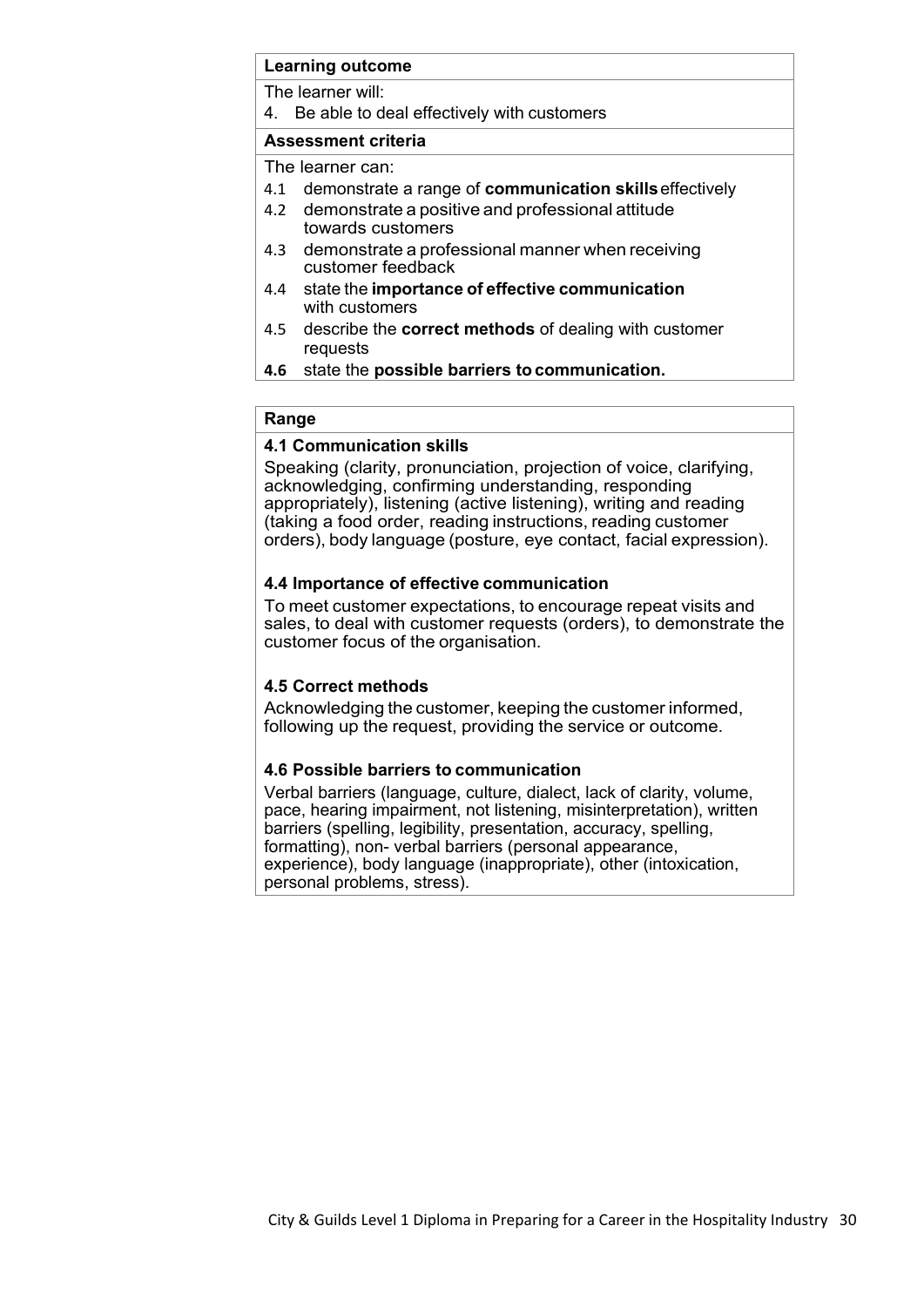# **Unit 113 Health and safety and food safety awareness in catering**

| <b>UAN:</b>                                              | Y/503/9583                                                                                                                             |
|----------------------------------------------------------|----------------------------------------------------------------------------------------------------------------------------------------|
| Level:                                                   |                                                                                                                                        |
| <b>Credit value:</b>                                     |                                                                                                                                        |
| GLH:                                                     | 8                                                                                                                                      |
| <b>Endorsement by a</b><br>sector or regulatory<br>body: | This unit is endorsed by People 1 <sup>st</sup><br>the Sector Skills Council for<br>Hospitality                                        |
| Aim:                                                     | The aim of this unit is to provide learners<br>with an introduction to health and safety<br>and food safety in a catering environment. |

| <b>Learning outcome</b>                                          |  |
|------------------------------------------------------------------|--|
| The learner will:                                                |  |
| Know the importance of health and safety in a catering<br>1.     |  |
| environment                                                      |  |
| Assessment criteria                                              |  |
| The learner can:                                                 |  |
| 1.1 state the main responsibilities of employers and employees   |  |
| towards health and safety                                        |  |
| identify health and safety hazards in the workplace<br>1.2       |  |
| state why health and safety hazards must be reported<br>1.3      |  |
| state how a risk assessment can help prevent accidents in<br>1.4 |  |
| the workplace                                                    |  |
| 1.5 state the importance of following instructions, safety       |  |
| rules and safe procedures at work.                               |  |
|                                                                  |  |
|                                                                  |  |

### **Range**

### **1.1 Employers**

Comply with law; prevent/reduce risk to health/injury; keep workplace safe; ensure equipment is safe to use; provide required first aid; prevent/control dangerous substances; provide suitable protective clothing; complete risk assessment.

### **Employees**

Comply with the law; take reasonable care; follow employers' guidance and training; wear suitable protective clothing; report health and safety incidents.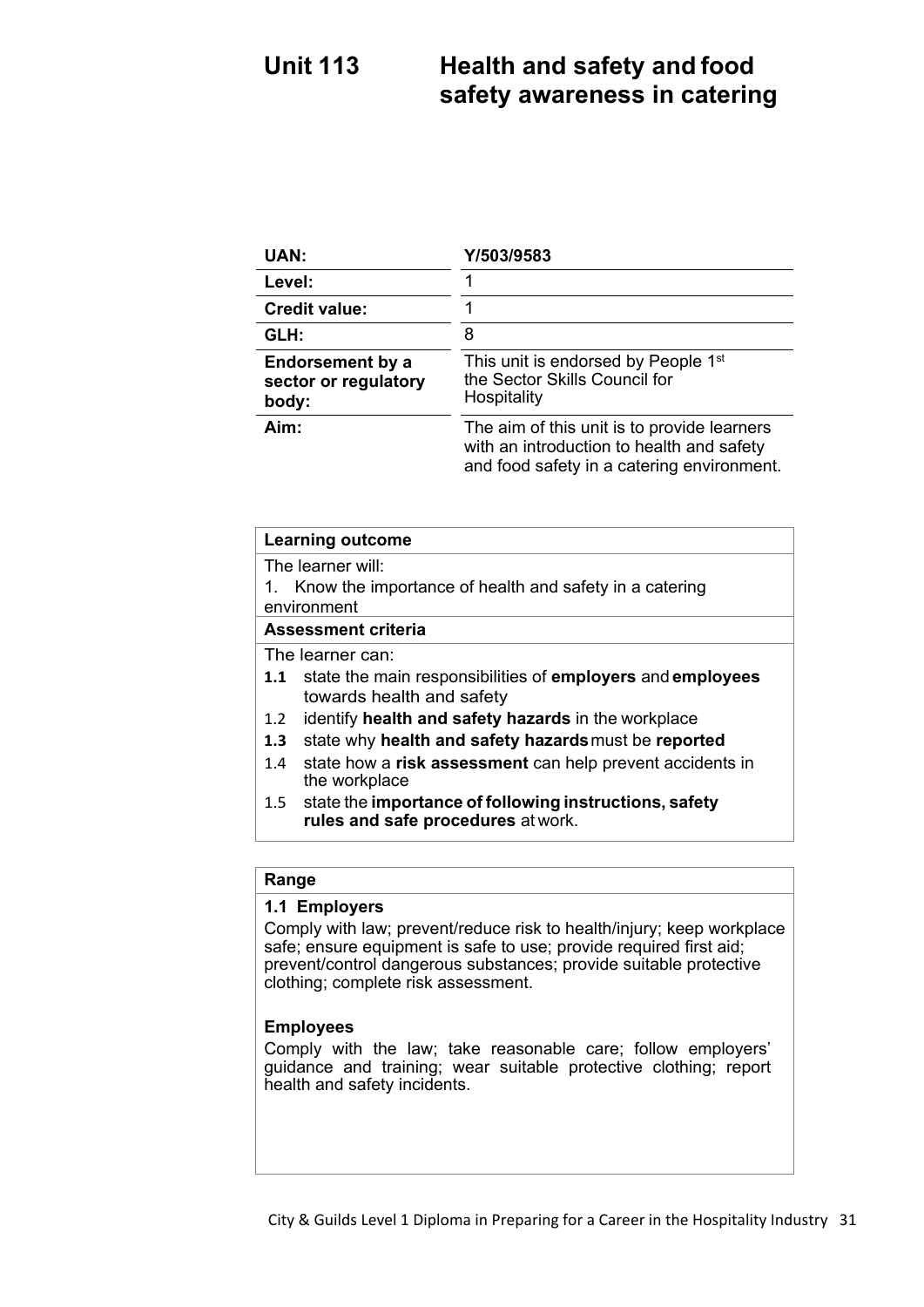### **1.2 Health and safety hazards**

Floors (different surfaces, spillages); machinery (maintenance, safety check, manufacturers' instruction); electricity (power points, appliances, cables, fuses); manual handling (movement and transportation of large or heavy items); tools/utensils (sharp objects); damaged equipment(frayed leads) personal hazards (incorrect uniform); handling gas.

### **1.3 Health and Safety hazards reported**

Legal requirement – RIDDOR, Risk Assessment, responsibility of employee's.

### **1.4 Risk assessment**

Legal requirement, record keeping, future action, protect employees and employer,

Identify possible hazards and put in control measures/training to ensure safety.

### **1.5 Importance of following instructions, safety rules and safe procedures**

Personal safety, work colleague safety, prevent legal action (civil/criminal), legal requirements (personal responsibility to follow instructions/guidance).

### **Learning outcome**

The learner will:

2. Know the importance of food safety in a catering environment

### **Assessment criteria**

The learner can:

- 2.1 state the **individual's responsibility** towards food safety
- 2.2 define the terms:
	- **hazard**
	- **risk**
	- **control measure**
	- **food hygiene**
	- **contamination**
	- **food safety management system**
- 2.3 identify **food hazards** in the workplace
- 2.4 state how food should be **handled** to prevent contamination
- **2.5** state the importance of **time/temperature controls**
- 2.6 state the importance of **stock rotation**.

### **Range**

### **2.1 Individual's responsibility**

Due diligence, follow instructions, keep food safe, keep self clean, report food safety concerns.

### **2.2**

**Hazard** - anything with the potential to cause harm.

**Risk** - likelihood of a hazard causing actual harm.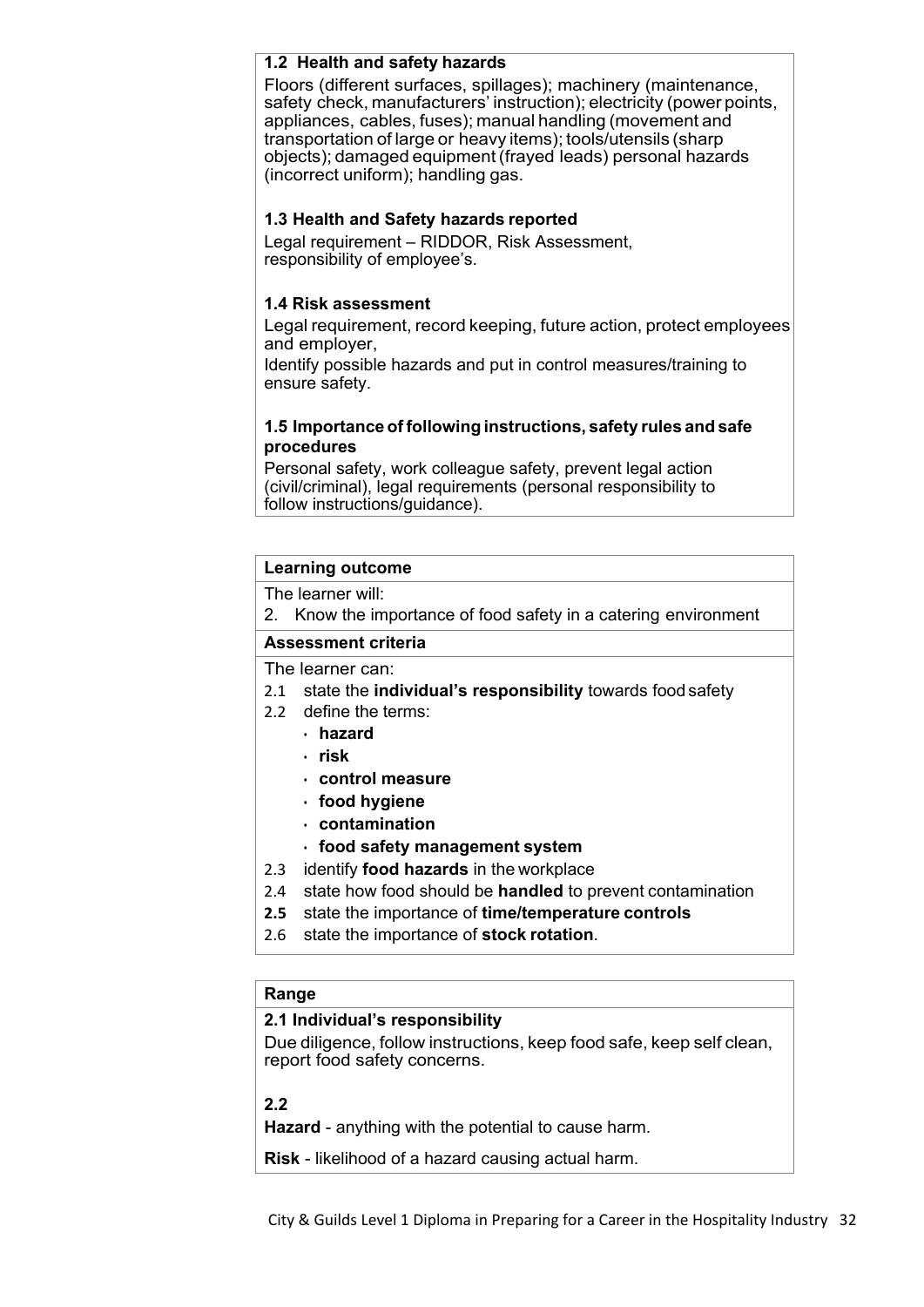**Control measure** - steps taken to ensure food safety.

**Food hygiene** - steps taken to ensure safe production of food.

**Contamination** – anything, in or on food, that if consumed may cause harm.

### **Food safety management system**

Set of clearly defined, documented steps to ensure food safety.

### **2.3 Food hazards**

CAMP: **C**hemical – cleaning products etc **A**llergenic – nuts, flour, shell fish etc. **M**icro-organism (bacteria) – staphylococcus Aureus, bacillus cereus, e- coli etc **P**hysical – glass, paper, dirt, paint, hair etc

### **2.4 Handled**

Correct delivery, storage, preparation, service, holding. (Handle food with respect).

### **2.5 Time/ temperature control**

Reduces likelihood of bacterial growth and keeps food safe.

### **2.6 Stock rotation**

Reduces waste, reduces risk of pest infestation. Due diligence

### **Learning outcome**

The learner will:

3. Know how to keep self safe, clean and hygienic

### **Assessment criteria**

The learner can:

- **3.1** state the reasons for **maintaining personal hygiene**
- 3.2 state the ways in which you can **maintain personal hygiene**.

### **Range**

### **3.1 Maintaining personal hygiene**

Reduces risk of food handler contaminating food, better working environment.

### **3.2 Maintain personal hygiene**

Regular hand washing. Keep protective clothing clean and change regularly. Shower daily.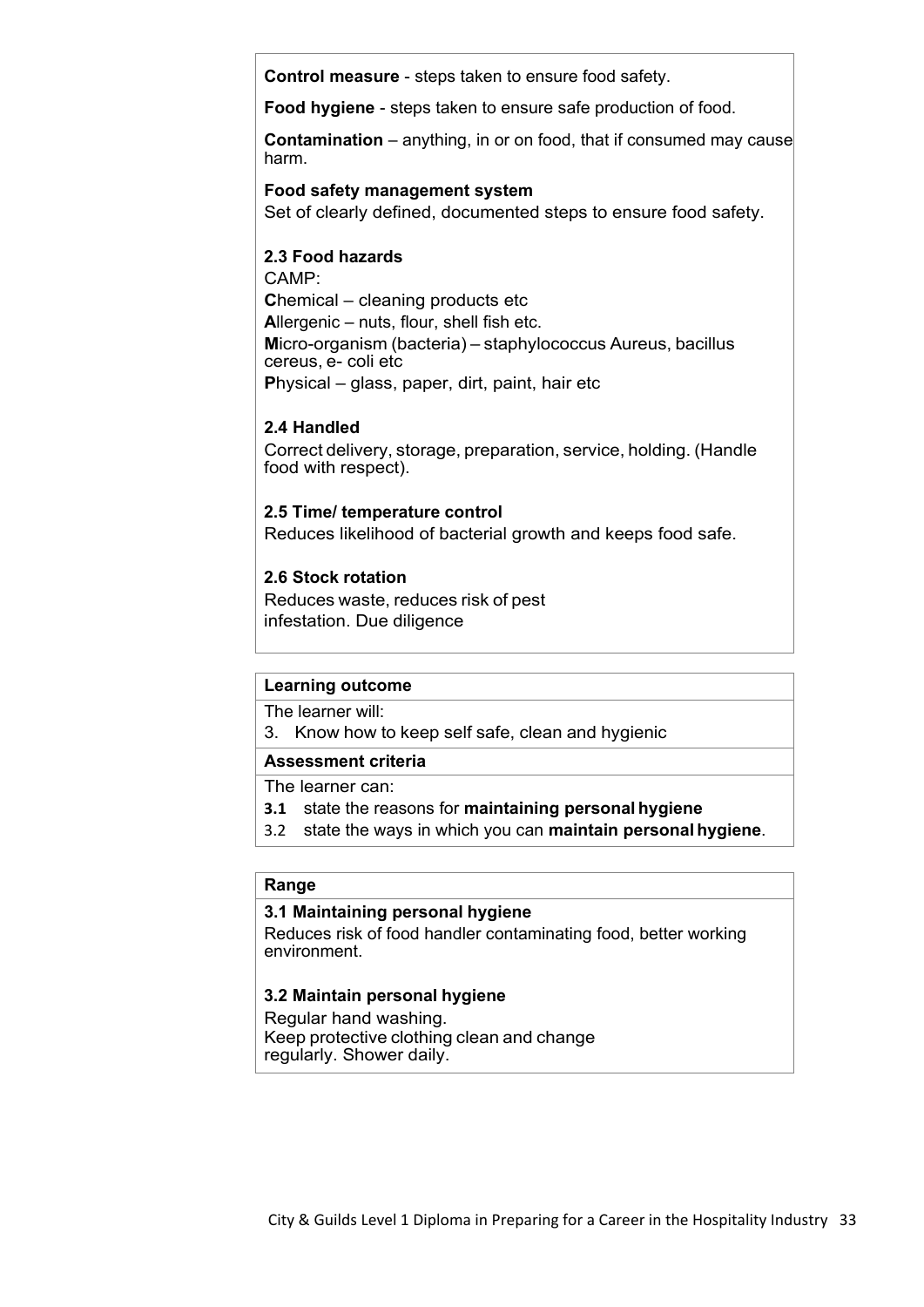The learner will:

4. Know how to keep the work area clean and hygienic

### **Assessment criteria**

The learner can:

- **4.1** state how to keep the **work area clean andhygienic**
- **4.2** state the purpose of a **cleaning schedule**
- 4.3 state how **waste** should be **stored and dispose**dof
- 4.4 state the reasons for **keeping areas clean andhygienic**.

### **Range**

### **4.1 Work area clean and hygienic**

Clean as you go.

Follow cleaning schedule.

Use correct chemicals and cleaning method.

### **4.2 Cleaning schedule**

Maintain clean equipment and food environment on a regular basis – what needs cleaning; who should clean; method of cleaning; when to clean.

### **4.3 Waste - stored and disposed of**

Never stored in food environment overnight. Bin with tight fitting closed lid, never overfilled. Removed to external bins regularly. Records of disposal kept.

### **4.4 Keeping areas clean and hygienic**

Eliminate, or reduce to an acceptable level, the likelihood of a hazard occurring.

Comply with the law.

Keep customers safe.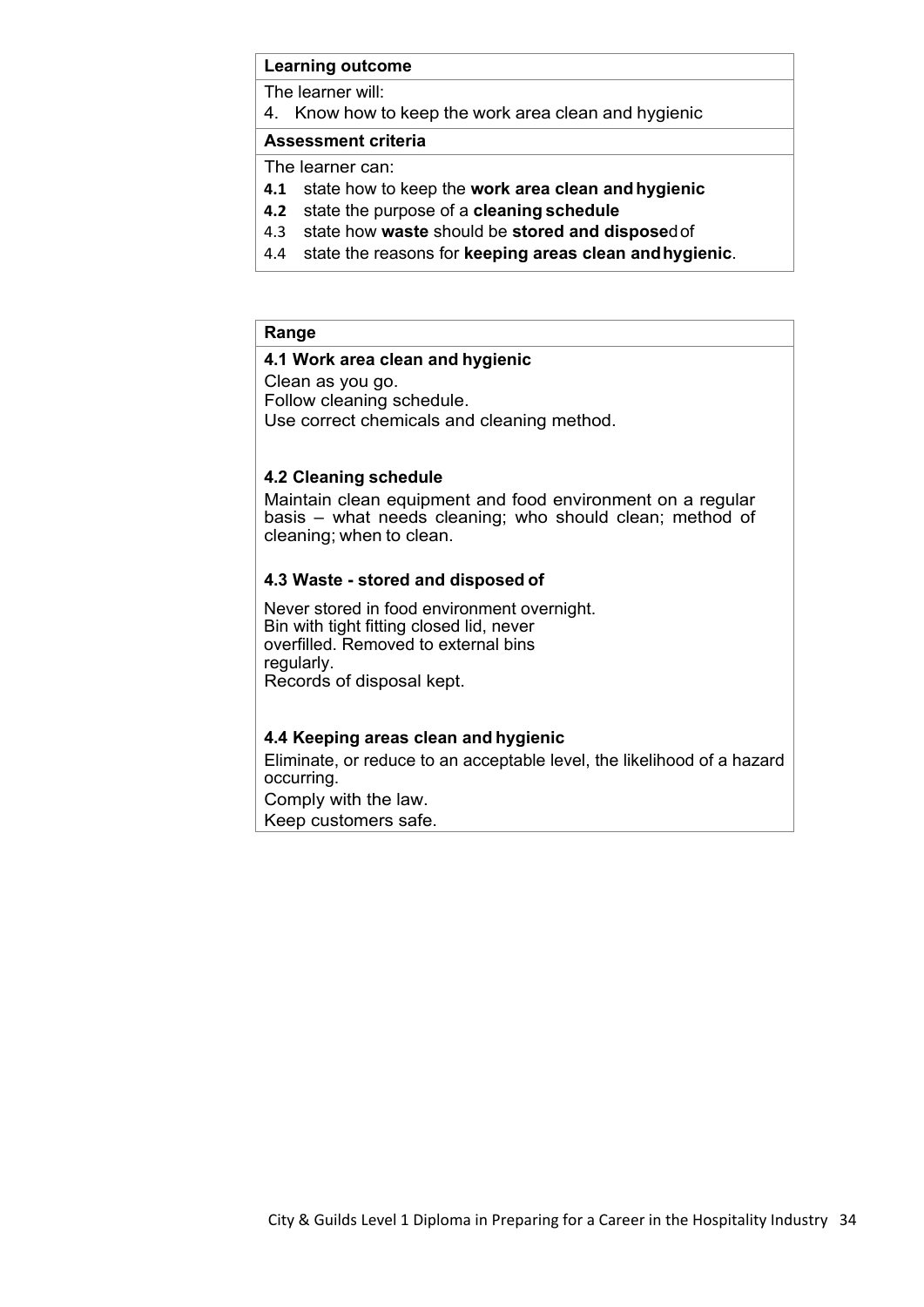# **Unit 114 Introduction to kitchen equipment**

| <b>UAN:</b>                                              | T/601/2093                                                                                                                                                                                                                                                                                                                                                                                              |
|----------------------------------------------------------|---------------------------------------------------------------------------------------------------------------------------------------------------------------------------------------------------------------------------------------------------------------------------------------------------------------------------------------------------------------------------------------------------------|
| Level:                                                   | 1                                                                                                                                                                                                                                                                                                                                                                                                       |
| Credit value:                                            | 5                                                                                                                                                                                                                                                                                                                                                                                                       |
| GLH:                                                     | 31                                                                                                                                                                                                                                                                                                                                                                                                      |
| <b>Relationship to NOS:</b>                              | This unit has potential links to the NVQ<br>Certificate/Diploma in Hospitality units 115<br>(1FP1), 116 (1FP2), 118 (1FC1), 119 – 126<br>(1FPC1-1FPC 8), 220-226 (2FP1-2FP7),<br>227-<br>233 (2FC1-2FC7)                                                                                                                                                                                                |
| <b>Endorsement by a</b><br>sector or regulatory<br>body: | This unit is endorsed by People 1st SSC<br>for hospitality, leisure, travel and tourism.                                                                                                                                                                                                                                                                                                                |
| Aim:                                                     | The aim of this unit is to enable the<br>candidate to develop knowledge of a<br>range of equipment and utensils and to<br>be able to select and demonstrate<br>correct and safe use of the equipment in<br>order to apply this to professional<br>working practices.<br>Note: candidates will be expected to<br>apply<br>the working methods from this unit to all<br>other units of the qualification. |

|                  | <b>Learning outcome</b>                                                                               |
|------------------|-------------------------------------------------------------------------------------------------------|
|                  | The learner will:                                                                                     |
| 1.               | Be able to use large and small items of equipment and utensils                                        |
|                  | Assessment criteria                                                                                   |
|                  | The learner can:                                                                                      |
|                  | 1.1 demonstrate the correct selection of equipment and utensils<br>for use                            |
|                  | 1.2 demonstrate the correct procedures when using, cleaning<br>and maintaining equipment and utensils |
| 1.3              | demonstrate safe and hygienic storage of <b>equipment</b><br>and utensils                             |
| 1.4              | state factors in selecting equipment and utensils for use                                             |
| 1.5 <sub>1</sub> | state how to use equipment and utensils correctly and safely                                          |
| 1.6              | identify <b>hazards associated</b> with using, cleaning and<br>storing equipment and utensils         |
| 1.7              | state how to carry out routine care and storage of<br>equipment and utensils.                         |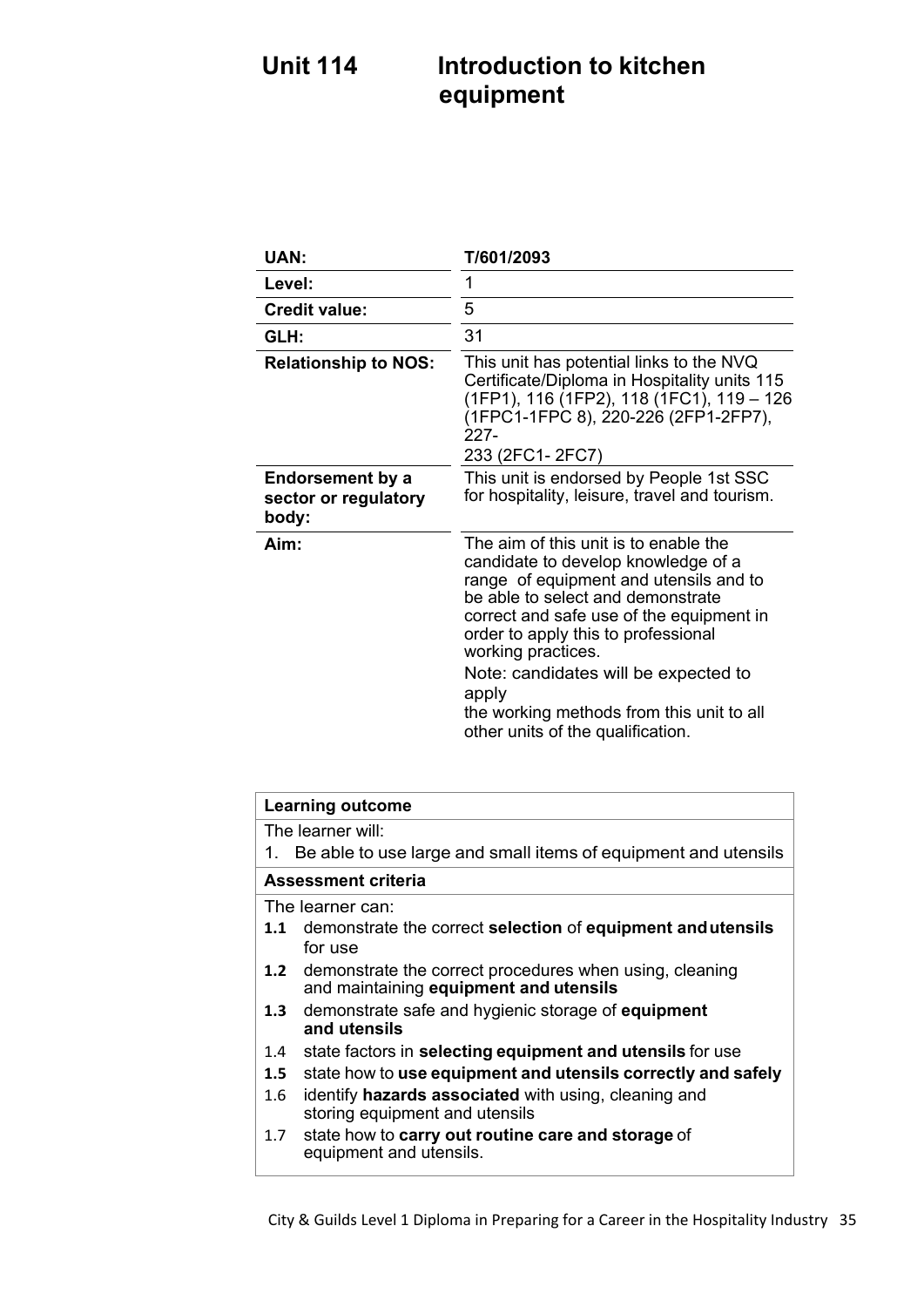### **Range**

### **Selecting/selection**

Size, fitness for purpose, materials.

### **Equipment and utensils**

Large equipment:

- ovens conventional, fan assisted (convection), combination (steam/dry heat), microwave.
	- hobs induction, solid top, open range.
- grills, steamers, fryers.
- cold holding (storage equipment), hot holding equipment (bain marie, hotplate, gas, electric).

Small equipment and utensils:

• scales, measuring jugs, liquidisers, blenders, mixers, mortar and pestle, spoons, rolling pins, spatulas, spiders, slices, ladles, whisks, cutlet bats, saucepans, sauté pans, griddle pans, wok, bowls, trays, cooling racks, tins, moulds, sieves, strainers and colanders.

### **Use equipment and utensils correctly and safely**

Compliance with hygiene and health and safety legislation, manual handling, workplace policies, following safe working practices.

### **Associated hazards**

Poor hygiene, health and safety (spillage of liquids, incorrect lifting techniques, scalds, burns).

Cleaning – hygiene (eg incomplete cleaning and drying), health and safety (eg incorrect use of chemicals and materials causing damage to equipment and risk of injury to the user, spillage of liquids, scalding).

Storing – hygiene (eg air circulation, incorrect storage of chopping boards) health and safety.

### **Carry out routine care and storage**

Correct wearing of Personal Protective Equipment (PPE). Small items of equipment and utensils: report damaged items and remove from use, grease pans, follow special care requirements, store hygienically, safely and securely (eg use correct racking). Large items of equipment: test electrical equipment, report damaged items, follow special care requirements, monitor temperature of cold storage.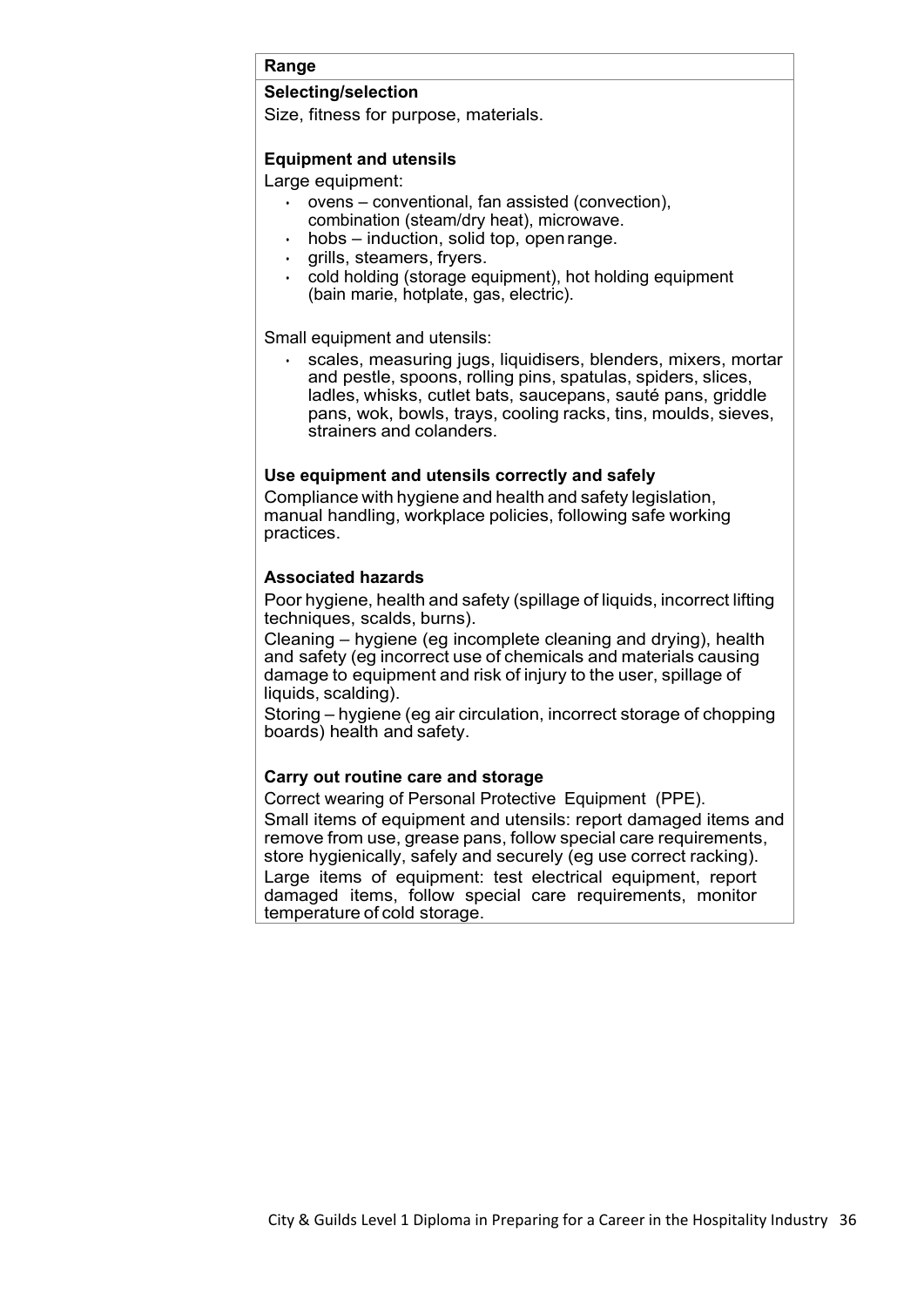|     | <b>Learning outcome</b>                                                                        |
|-----|------------------------------------------------------------------------------------------------|
|     | The learner will:                                                                              |
|     | 2. Be able to use knives and cutting equipment                                                 |
|     | Assessment criteria                                                                            |
|     | The learner can:                                                                               |
|     | 2.1 select appropriate knife or cutting equipment for use                                      |
|     | 2.2 demonstrate correct and safe sharpening technique                                          |
|     | 2.3 demonstrate correct and safe use of knives and cutting<br>equipment for a variety of tasks |
| 2.4 | demonstrate maintenance and care of knives and<br>cutting equipment                            |
|     | 2.5 demonstrate correct and safe storage of knives and<br>cutting equipment                    |
| 2.6 | identify the different types of knives and cutting equipment<br>and uses                       |
| 2.7 | state the importance of correct and safe use of knives<br>and cutting equipment                |
| 2.8 | describe how to <b>clean, maintain and store</b> knives and<br>cutting equipment               |
| 2.9 | identify relevant age restrictions specific to the use of<br>cutting equipment.                |

### **Range**

### **Knives and cutting equipment**

Straight edged knives – small (paring, turning, filleting, boning) large (chopping, pallete, carving knife and fork).

Serrated edged knives and saws, food processors, mincer, mandolins, graters, peelers, corers, cutters and can openers, scissors, shears, cleaver, gravity feed slicer, ancillary tools: steel, carborundum, wet stone.

### **Importance of correct and safe use**

Prevent injury to self and others (carrying, handling), ensure quality of finished product, improved efficiency (time, waste).

### **Clean, maintain and store**

Appropriate washing/drying techniques, sharpening, safe and secure storage.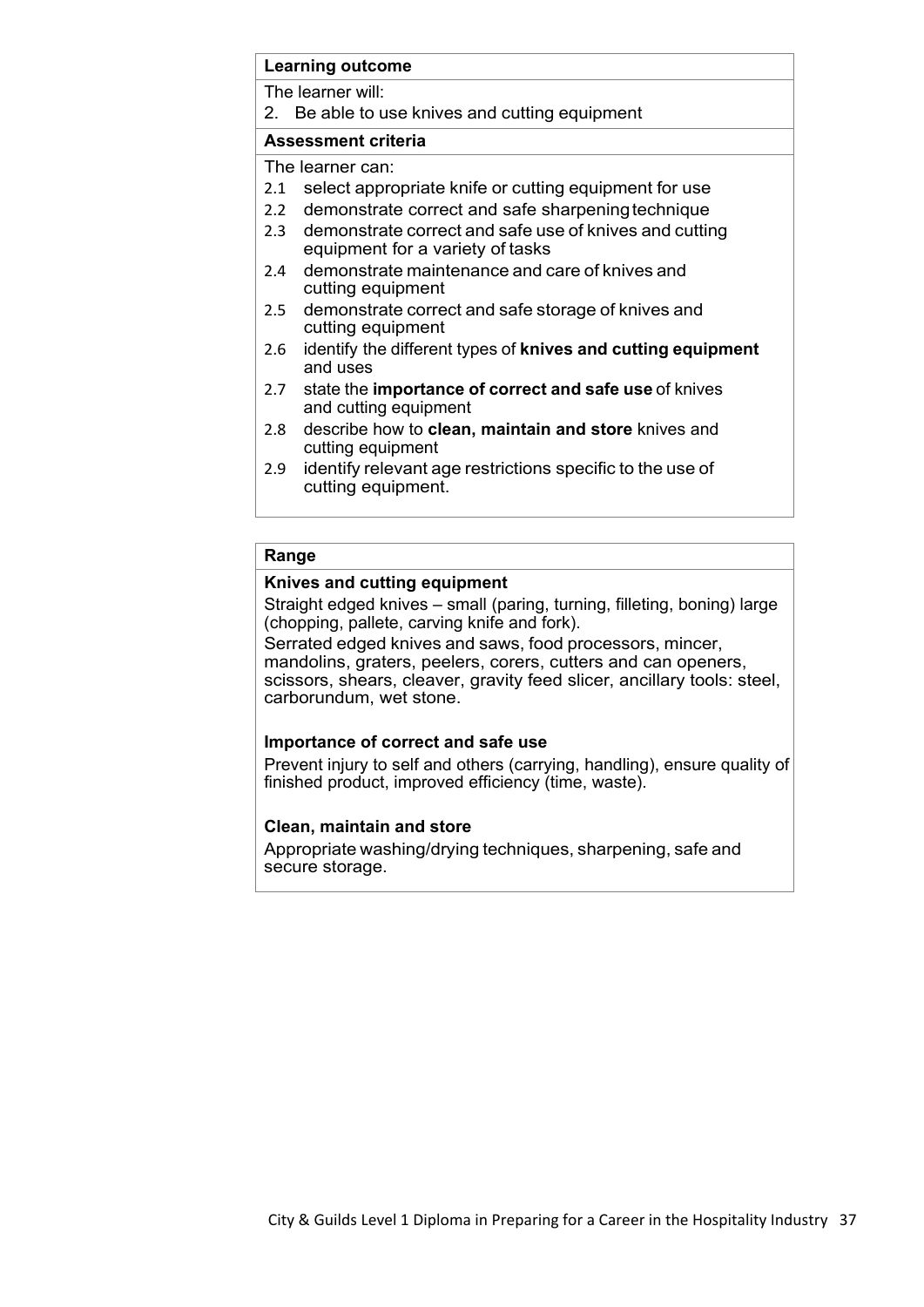# **Unit 114 Introduction to kitchen equipment**

Notes for guidance

It is essential that candidates learn to handle, maintain and care for their knives and equipment early on in their training. The correct selection and use of appropriate tools and equipment for the task in hand is an essential element in the life for those working in the catering industry. It is vital that candidates are familiar with safety rules for the use of knives and that these are taught before they begin work on the practical units of this qualification.

Health and safety legislation must be complied with, in particular, legislation and age restrictions regarding the operation of electrical equipment and machinery should be followed. Health and safety procedures for minimising the risk of cross contamination from raw and cooked foods, using both mechanical and hand held cutting implements, should also be emphasised. Particular attention must be paid to cleanliness when using all equipment.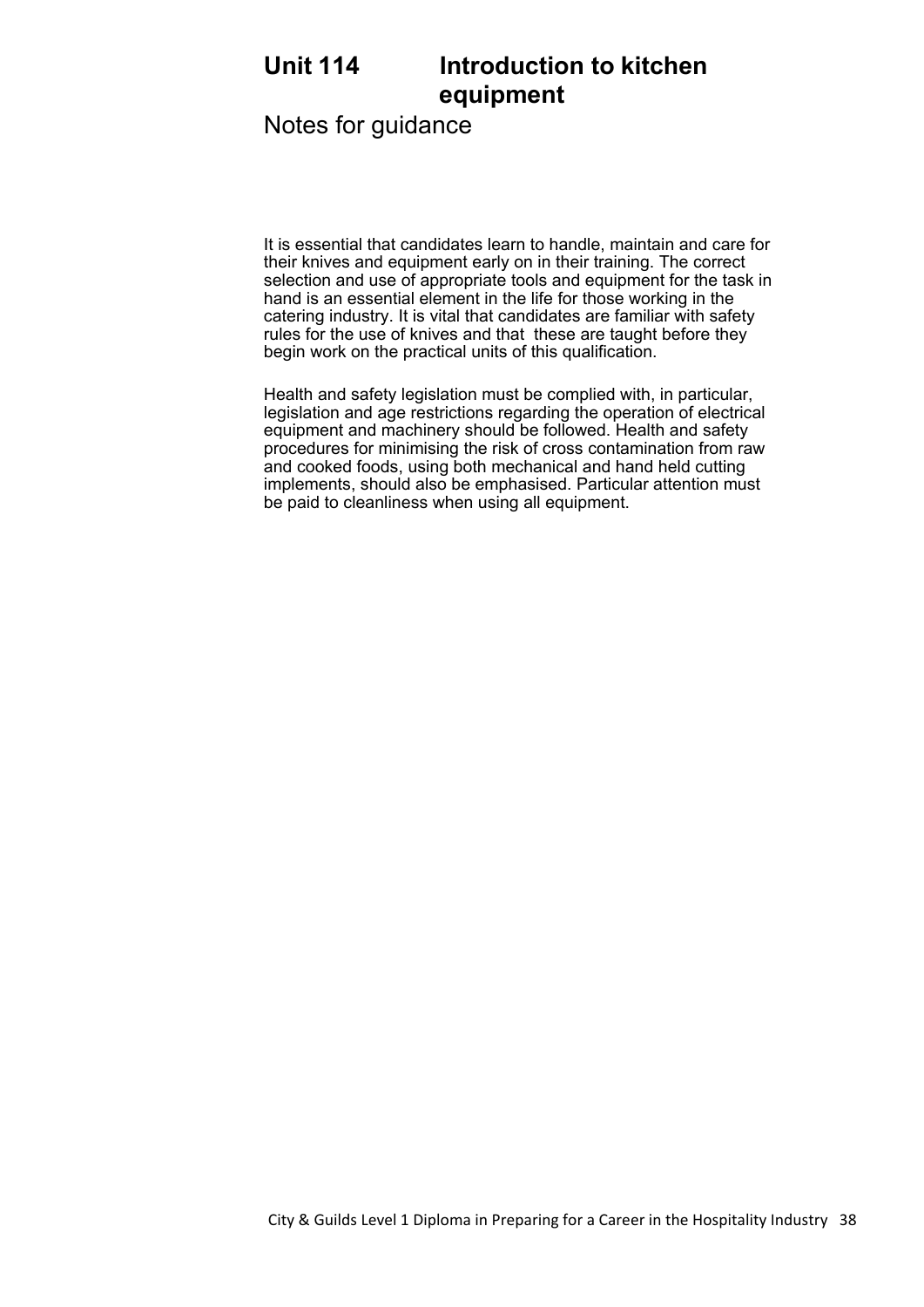| UAN:                                                     | J/500/8541                                                                            |
|----------------------------------------------------------|---------------------------------------------------------------------------------------|
| Level:                                                   |                                                                                       |
| <b>Credit value:</b>                                     |                                                                                       |
| GLH:                                                     | 20                                                                                    |
| <b>Endorsement by a</b><br>sector or regulatory<br>body: | This unit is endorsed by People 1st,<br>the Sector Skills Council for<br>Hospitality. |

| <b>Learning outcome</b>                                                                                                                 |
|-----------------------------------------------------------------------------------------------------------------------------------------|
| The learner will:                                                                                                                       |
| 1. Know how to apply in writing for a job or course                                                                                     |
| <b>Assessment criteria</b>                                                                                                              |
| The learner can:                                                                                                                        |
| complete a standard job or course application form<br>1.1                                                                               |
| produce a letter of application for a given job or course<br>1.2<br>in an appropriate format and containing all relevant<br>information |
| produce a CV which includes all relevant personal<br>1.3<br>information plus details of education and experience.                       |

The learner will:

2. Recognise good practice in making written applications

**Assessment criteria**

The learner can:

- 2.1 list four 'do's' and/or 'don'ts' in completing application forms
- 2.2 identify good and bad features of two given letters of application for a job or course.

### **Learning outcome**

The learner will:

3. Know how to prepare for an interview

### **Assessment criteria**

The learner can:

- 3.1 list three questions which might be asked by an interviewer and provide an appropriate answer to each
- 3.2 prepare an appropriate question to ask the interviewer
- 3.3 identify the personal presentation skills required by an interviewee.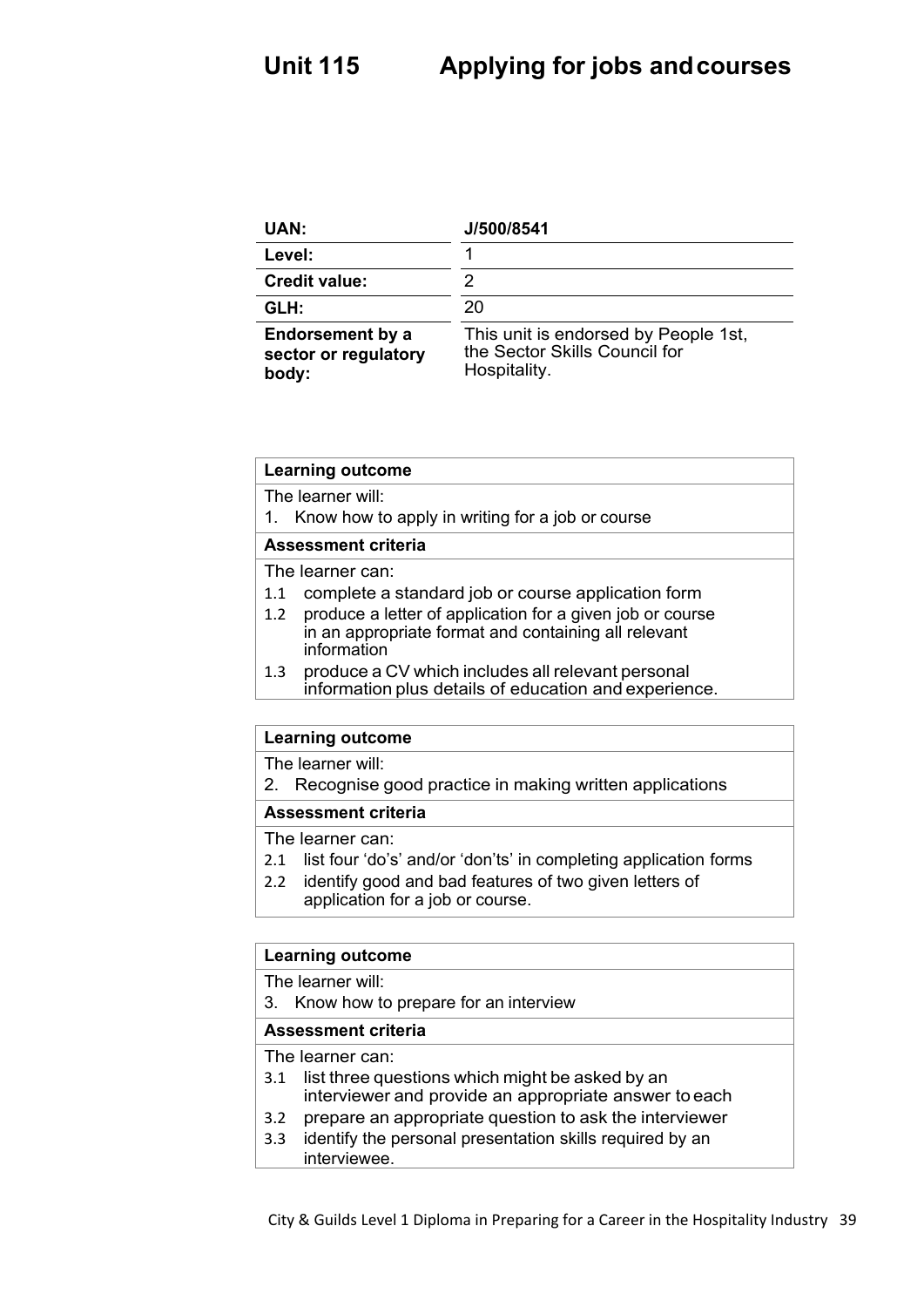The learner will:

4. Know how to take part appropriately in an interview

### **Assessment criteria**

The learner can:

- 4.1 respond appropriately to questions asked in an interview
- 4.2 ask an appropriate question of the interviewer
- 4.3 use appropriate body language.

### **Learning outcome**

The learner will:

5. Recognise the kind of criteria which may be used in the selection process for a given job

### **Assessment criteria**

The learner can:

- 5.1 identify three important criteria which might be applied
	- in shortlisting or making appointments.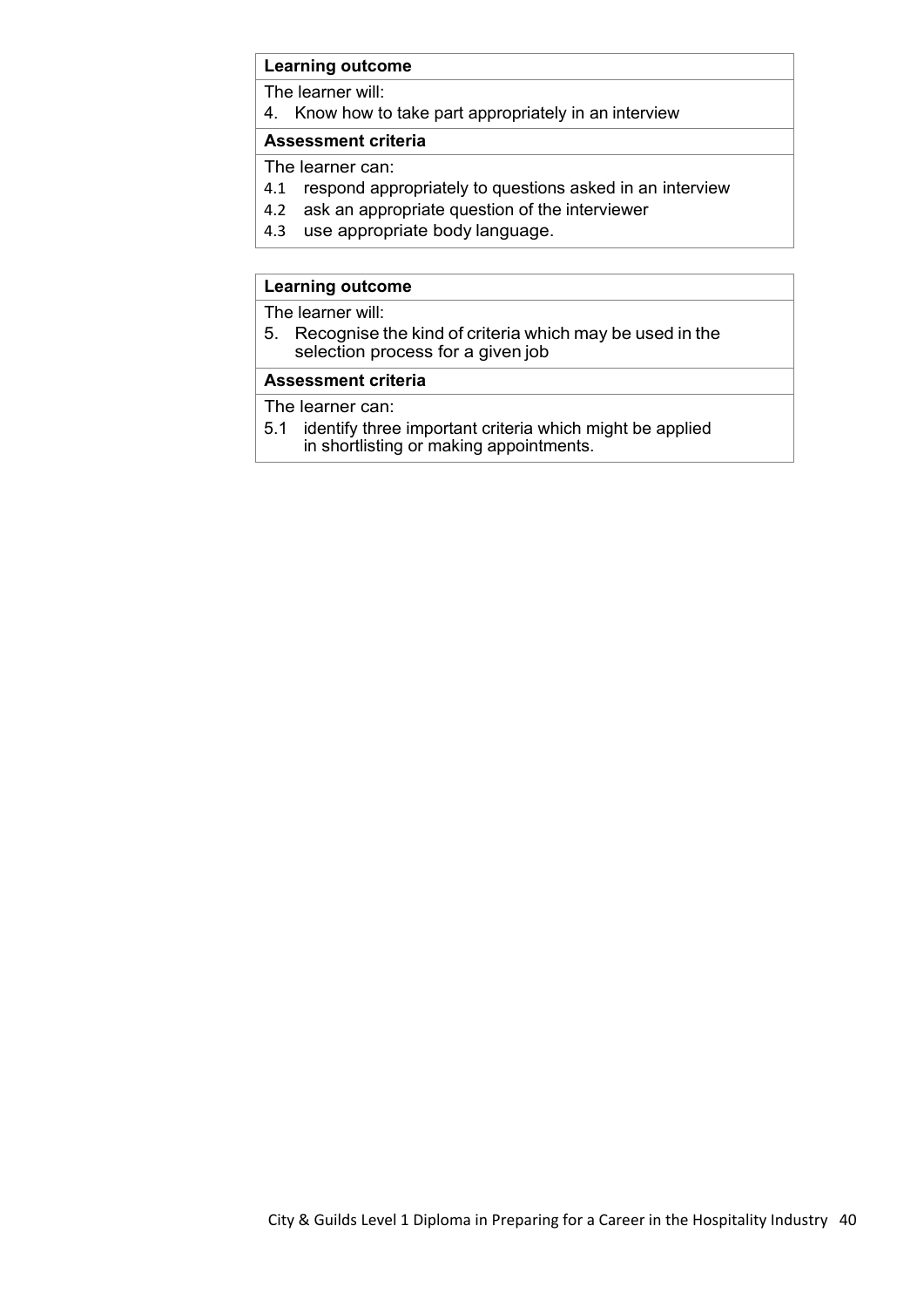| UAN:                                                     | F/503/2854                                                                                                        |
|----------------------------------------------------------|-------------------------------------------------------------------------------------------------------------------|
| Level:                                                   |                                                                                                                   |
| <b>Credit value:</b>                                     |                                                                                                                   |
| GLH:                                                     | 10                                                                                                                |
| <b>Endorsement by a</b><br>sector or regulatory<br>body: | This unit is endorsed by People1st, the<br>Sector Skills Council for Hospitality,<br>Leisure, Travel and Tourism. |

The learner will:

1. Know about the work placement company or organisation

### **Assessment criteria**

The learner can:

- 1.1 describe the work placement company or organisation
- 1.2 outline key objectives of the company or organisation.

### **Learning outcome**

The learner will:

2. Know what is expected of the learner during the work placement

### **Assessment criteria**

The learner can:

- 2.1 identify the requirements for the placement, and why the requirements are necessary
- 2.2 outline tasks likely to be undertaken in the work placement
- 2.3 identify appropriate attitudes and behaviours for the work placement and why they are important in the workplace
- 2.4 identify appropriate steps that could be taken in situations of emotional stress, difficulty or confusion during the work placement workplace.

### **Learning outcome**

The learner will:

3. Be able to set goals to help the learner get the most out of the work placement

### **Assessment criteria**

### The learner can:

3.1 set appropriate goals for the work placement.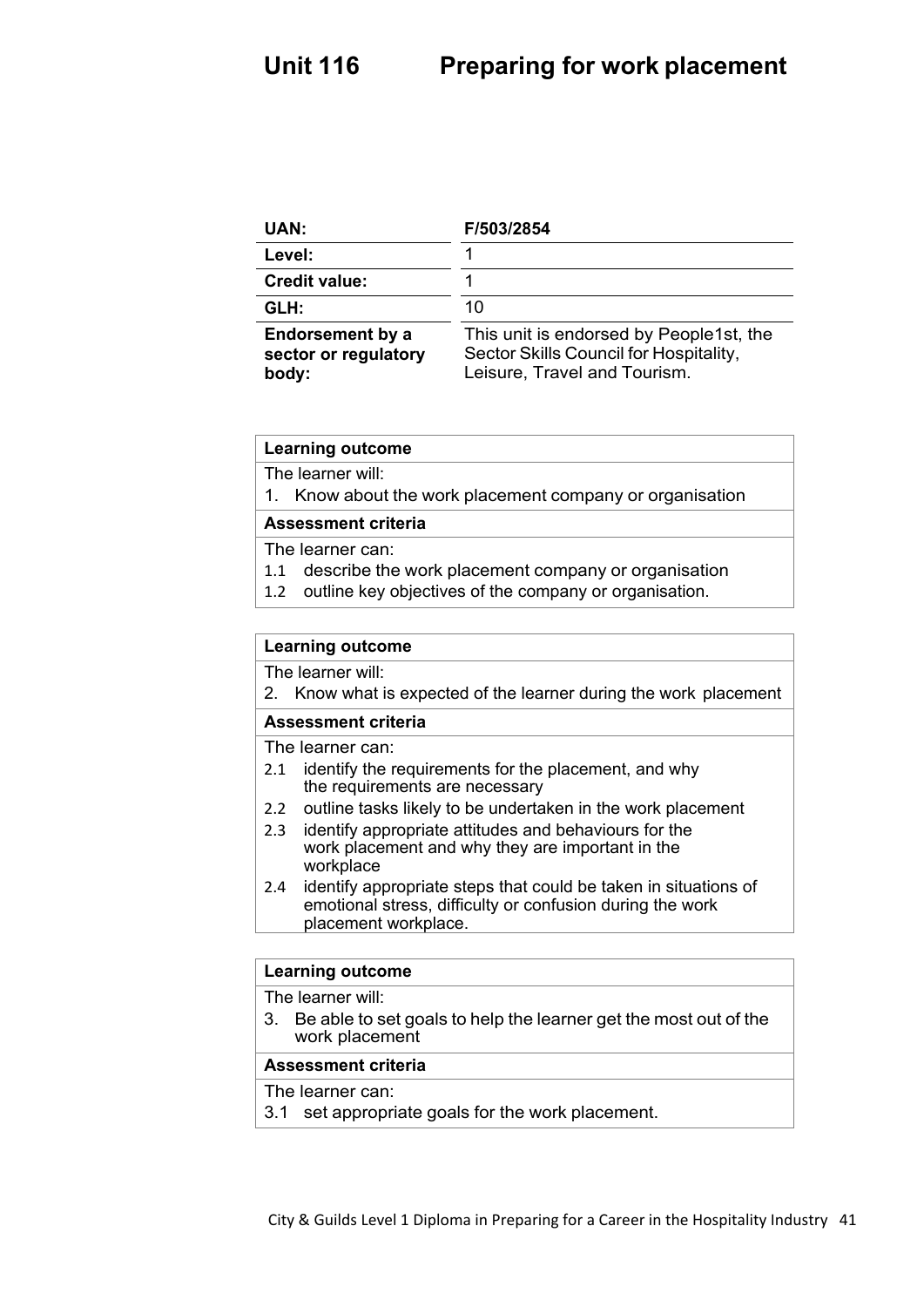# **Unit 117 Investigatingrightsand responsibilitiesatwork**

| <b>UAN:</b>                                       | L/501/6382                                                                                                                                                                                                       |
|---------------------------------------------------|------------------------------------------------------------------------------------------------------------------------------------------------------------------------------------------------------------------|
| Level:                                            |                                                                                                                                                                                                                  |
| <b>Credit value:</b>                              |                                                                                                                                                                                                                  |
| GLH:                                              | 10                                                                                                                                                                                                               |
| Endorsement by a<br>sector or regulatory<br>body: | This unit is endorsed by People1st, the<br>Sector Skills Council for Hospitality,<br>Leisure, Travel and Tourism.                                                                                                |
| Aim:                                              | This unit provides the learner with an<br>understanding of rights and<br>responsibilities at work, and where to<br>find information and guidance about their<br>rights and<br>responsibilities in the workplace. |

### **Learning outcome**

- The learner will:
- 1. Understand what 'rights' and 'responsibilities'are

### **Assessment criteria**

### The learner can:

- 1.1 explain what 'rights' are
- 1.2 explain what 'responsibilities' are.

### **Explanation of criteria and examples of evidence**

### **Assessment criteria 1.1**

The learner needs to **explain** what rights are, these could include basic human rights eg right to life; rights at work eg healthy and safe environment, working conditions.

### **Assessment criteria 1.2**

The learner needs to **explain**what responsibilities are, eg contractual obligations, health and safety requirements.

### **Learning outcome**

The learner will:

2. Understand how to respect the rights of individuals

### **Assessment criteria**

### The learner can:

- 2.1 explain the factors that may affect the rights of individuals
- 2.2 explain how to respect the rights of individuals.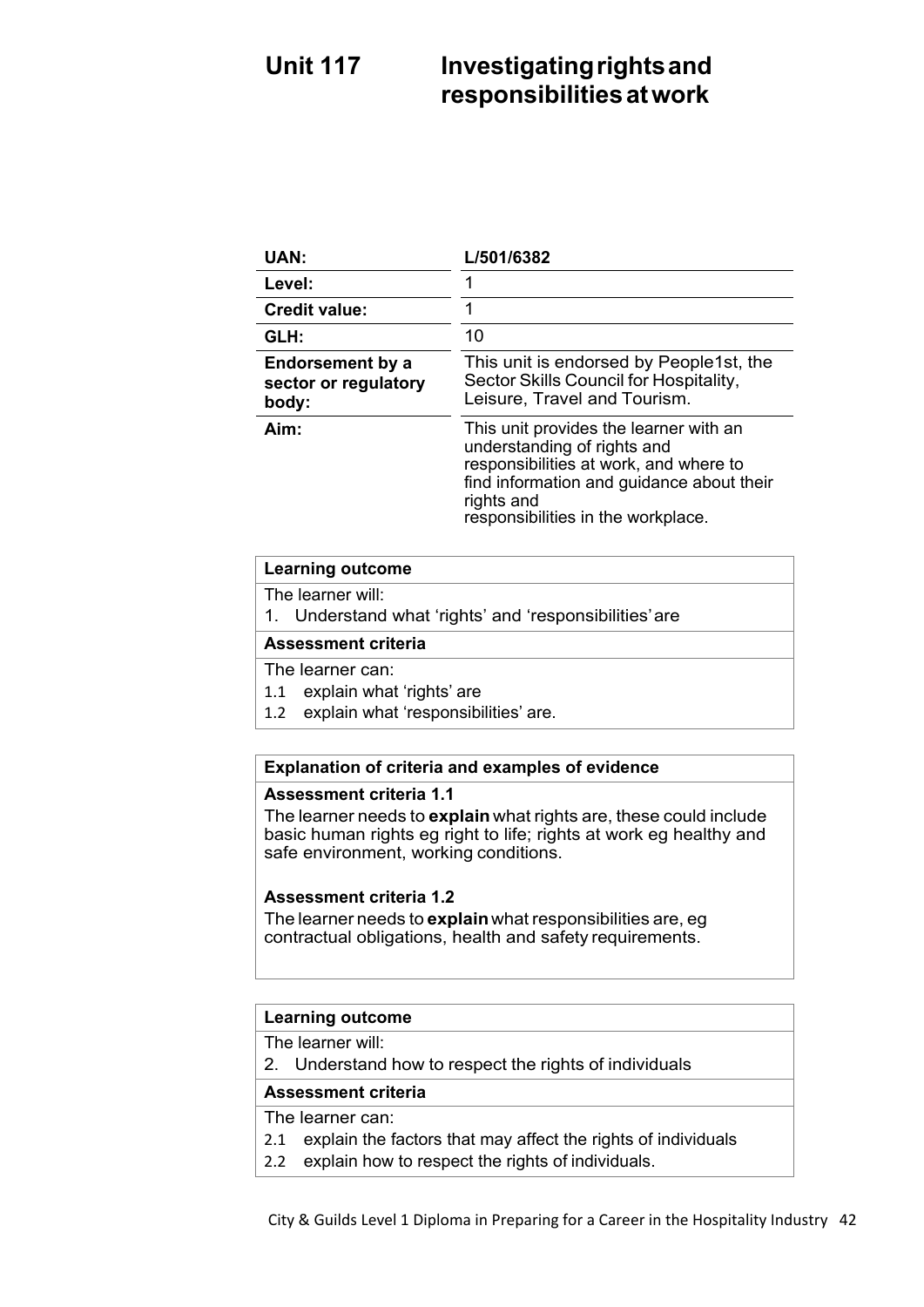### **Explanation of criteria and examples of evidence**

### **Assessment criteria 2.1**

The learner needs to identify **three** different factors that may affect the rights of an individual. They should be able to **explain** how each factor may affect the rights of the individual.

### **Assessment criteria 2.2**

The learner needs to **explain** how we should respect our colleagues at work eg appropriate behaviour, not putting others in danger or at risk, showing tolerance and respect for differences and diversity.

### **Learning outcome**

The learner will:

3. Know laws that can protect the rights of employees

### **Assessment criteria**

The learner can:

3.1 identify laws that can protect employee rights.

### **Explanation of criteria and examples of evidence**

### **Assessment criteria 3.1**

The learner needs to **identify three** different laws relating to the rights of individuals at work. The learner should name the law and provide a brief, basic outline of the purpose of the law eg laws relating to employee rights eg health and safety, equality of opportunity.

### **Learning outcome**

The learner will:

4. Know that employers have certain responsibilities

### **Assessment criteria**

The learner can:

- 4.1 identify employer responsibilities in regard to:
	- a. fulfilling a contract
	- b. health and safety
	- c. equal opportunities and prevention of discrimination.

### **Explanation of criteria and examples of evidence**

### **Assessment criteria 4.1**

The learner needs to identify and **describe** the employer's responsibilities at work in regard to fulfilling a contract, health and safety and equal opportunities/prevention of discrimination. **At least one** example is required for each area.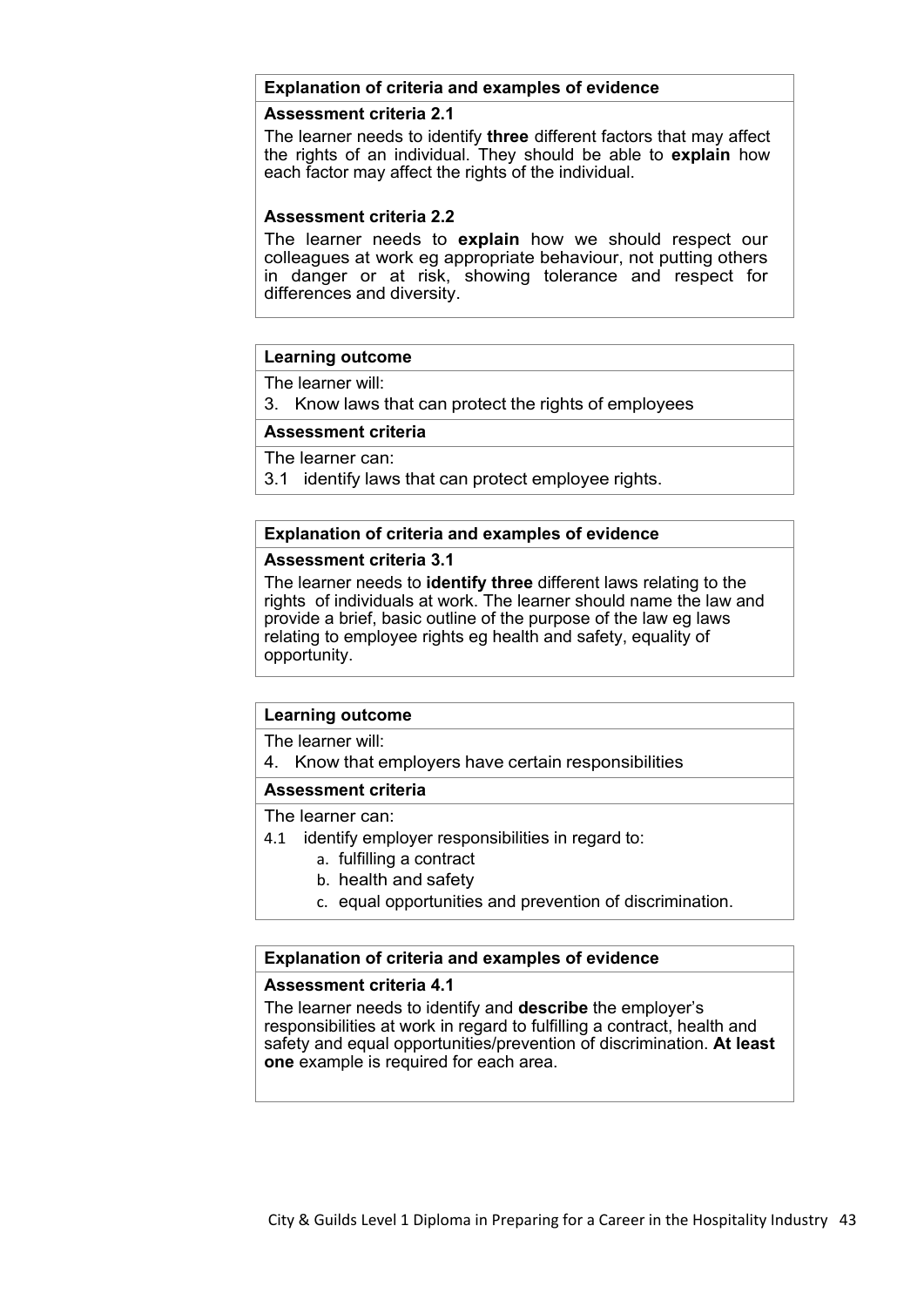# **Unit 117 Investigatingrightsand responsibilities atwork**

Notes for guidance

### **Details of the relationship between the unit and Personal, Learning and Thinking Skills (PLTS)**

This unit could relate to one or more of the areas of Personal, Learning and Thinking Skills.

### **How does this unit go beyond the requirements at Entry 3?**

The assessment criteria for this level go beyond the requirements at Entry 3. The learner is expected to understand rights and responsibilities, know the laws relating employees' rights and employers' responsibilities.

### **How can this unit be delivered? Potential resources** These websites might be useful: **[www.acas.org.uk](http://www.acas.org.uk/) [www.adviceguide.org.uk](http://www.adviceguide.org.uk/) [www.direct.gov.uk/en/Employment/Employees/index.htm](http://www.direct.gov.uk/en/Employment/Employees/index.htm) [www.direct.gov.uk/en/RightsAndResponsibilities/Yourrights](http://www.direct.gov.uk/en/RightsAndResponsibilities/Yourrights) [www.eco.org.uk –](http://www.eco.org.uk/) Equality in the work place [www.standards.dfes.gov.uk](http://www.standards.dfes.gov.uk/) [www.tuc.org.uk](http://www.tuc.org.uk/) [www.worksmart.org.uk](http://www.worksmart.org.uk/)**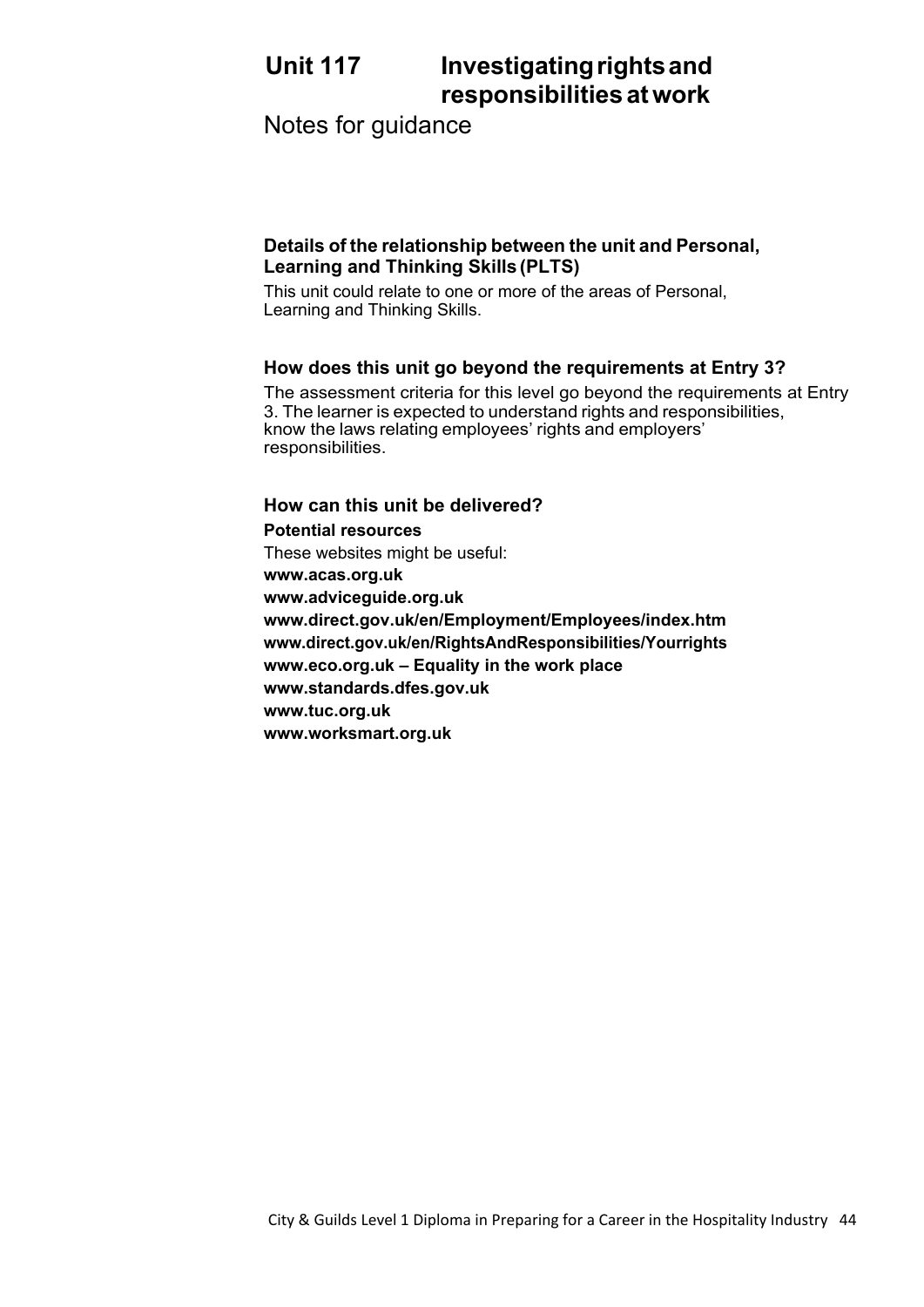| UAN:                                                     | J/503/2855                                                                                                        |
|----------------------------------------------------------|-------------------------------------------------------------------------------------------------------------------|
| Level:                                                   |                                                                                                                   |
| <b>Credit value:</b>                                     |                                                                                                                   |
| GLH:                                                     | 10                                                                                                                |
| <b>Endorsement by a</b><br>sector or regulatory<br>body: | This unit is endorsed by People1st, the<br>Sector Skills Council for Hospitality,<br>Leisure, Travel and Tourism. |

The learner will:

1. Be able to reflect on what has been learned from the work placement

### **Assessment criteria**

The learner can:

- 1.1 keep an accurate record of tasks undertaken during work placement
- 1.2 identify what has been learned from key tasks undertaken during the work placement experience.

### **Learning outcome**

The learner will:

2. Know how tasks could be undertaken differently or improved

### **Assessment criteria**

The learner can:

- 2.1 identify tasks undertaken during the work placement that could be carried out differently or improved
- 2.2 outline different ways to carry out tasks.

### **Learning outcome**

The learner will:

3. Be able to use learning from work placement to set short-term goals

### **Assessment criteria**

The learner can:

3.1 set short-term goals which build on own learning from work placement.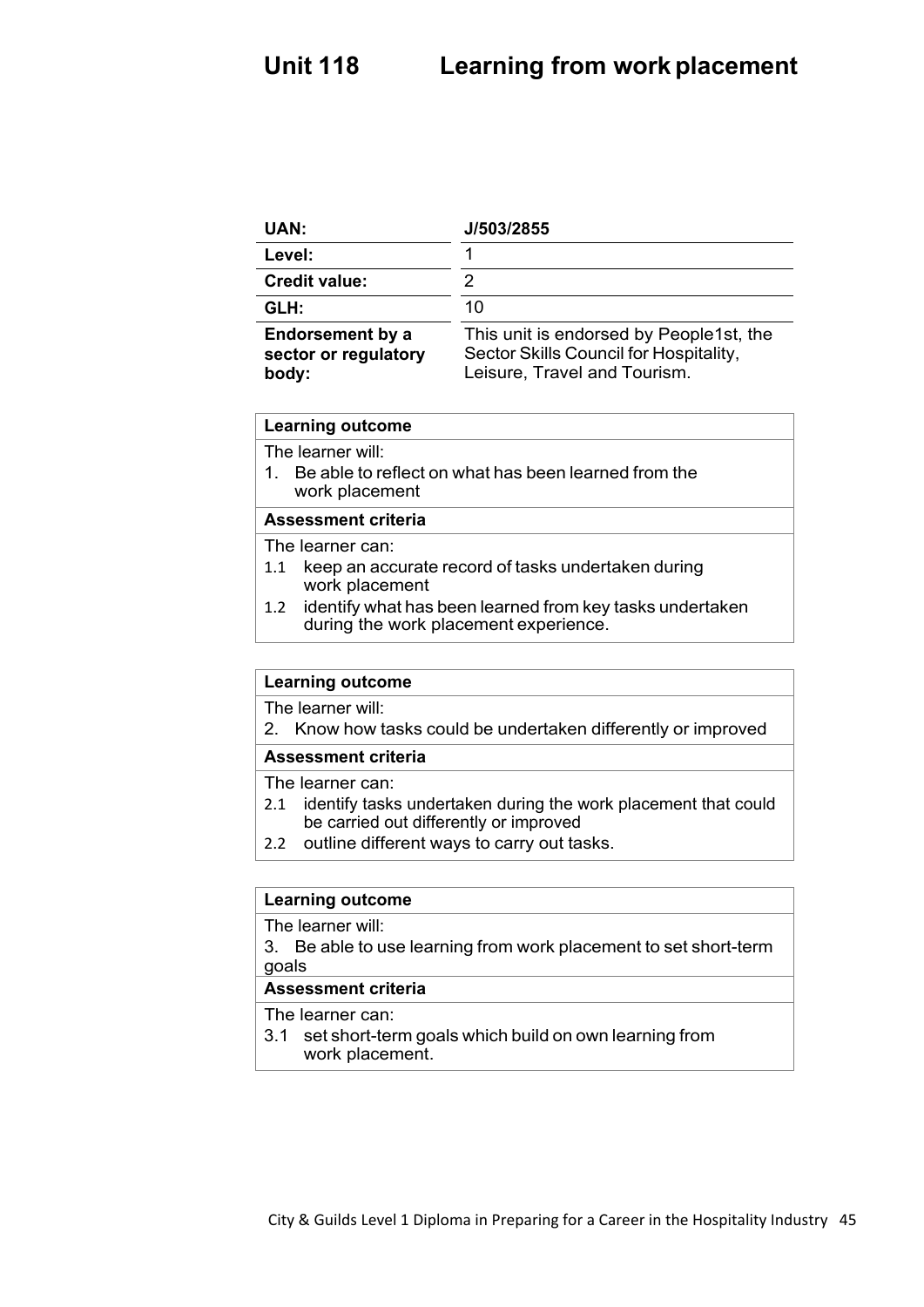# **Unit 203 Principles of customerservice in hospitality, leisure, travel and tourism**

| <b>UAN:</b>                                                                                                                                                              | T/600/1059                                                                                                                                                                                                                               |  |
|--------------------------------------------------------------------------------------------------------------------------------------------------------------------------|------------------------------------------------------------------------------------------------------------------------------------------------------------------------------------------------------------------------------------------|--|
| Level:                                                                                                                                                                   | 2                                                                                                                                                                                                                                        |  |
| <b>Credit value:</b>                                                                                                                                                     | 1                                                                                                                                                                                                                                        |  |
| GLH:                                                                                                                                                                     | 10                                                                                                                                                                                                                                       |  |
| <b>Endorsement by a</b><br>sector or regulatory<br>body:                                                                                                                 | This unit is endorsed by People1st, the<br>Sector Skills Council for Hospitality,<br>Leisure, Travel and Tourism.                                                                                                                        |  |
| Aim:                                                                                                                                                                     | This unit will provide the introductory<br>knowledge to customer service in the<br>hospitality, leisure, travel and tourism<br>sector. The unit will be appropriate for<br>staff<br>engaging with internal and/or<br>external customers. |  |
| <b>Learning outcome</b>                                                                                                                                                  |                                                                                                                                                                                                                                          |  |
| The learner will:                                                                                                                                                        |                                                                                                                                                                                                                                          |  |
| 1 <sub>1</sub><br>Understand the importance to the organisation in<br>providing excellent customer service in the hospitality,<br>leisure, travel and tourism industries |                                                                                                                                                                                                                                          |  |
| <b>Assessment criteria</b>                                                                                                                                               |                                                                                                                                                                                                                                          |  |
| The learner can:                                                                                                                                                         |                                                                                                                                                                                                                                          |  |
| 1.1<br>customer service                                                                                                                                                  | describe the role of the organisation in relation to                                                                                                                                                                                     |  |
| 1.2<br>customer service                                                                                                                                                  | identify the characteristics and benefits of excellent                                                                                                                                                                                   |  |
| 1.3<br>industries                                                                                                                                                        | give examples of internal and external customers in the                                                                                                                                                                                  |  |
| 1.4                                                                                                                                                                      | describe the importance of product knowledge and sales<br>to organisational success                                                                                                                                                      |  |
| 1.5<br>for customer service.                                                                                                                                             | describe the importance of organisational procedures                                                                                                                                                                                     |  |
| Range                                                                                                                                                                    |                                                                                                                                                                                                                                          |  |

### **Range**

### **Role of the organisation**

Tour operators; transport providers; accommodation providers; visitor attractions; restaurants and fast food outlets; leisure centres; conference and banqueting; pubs, bars and nightclubs; cafes bars and bistros; sports, gyms, recreational and social clubs.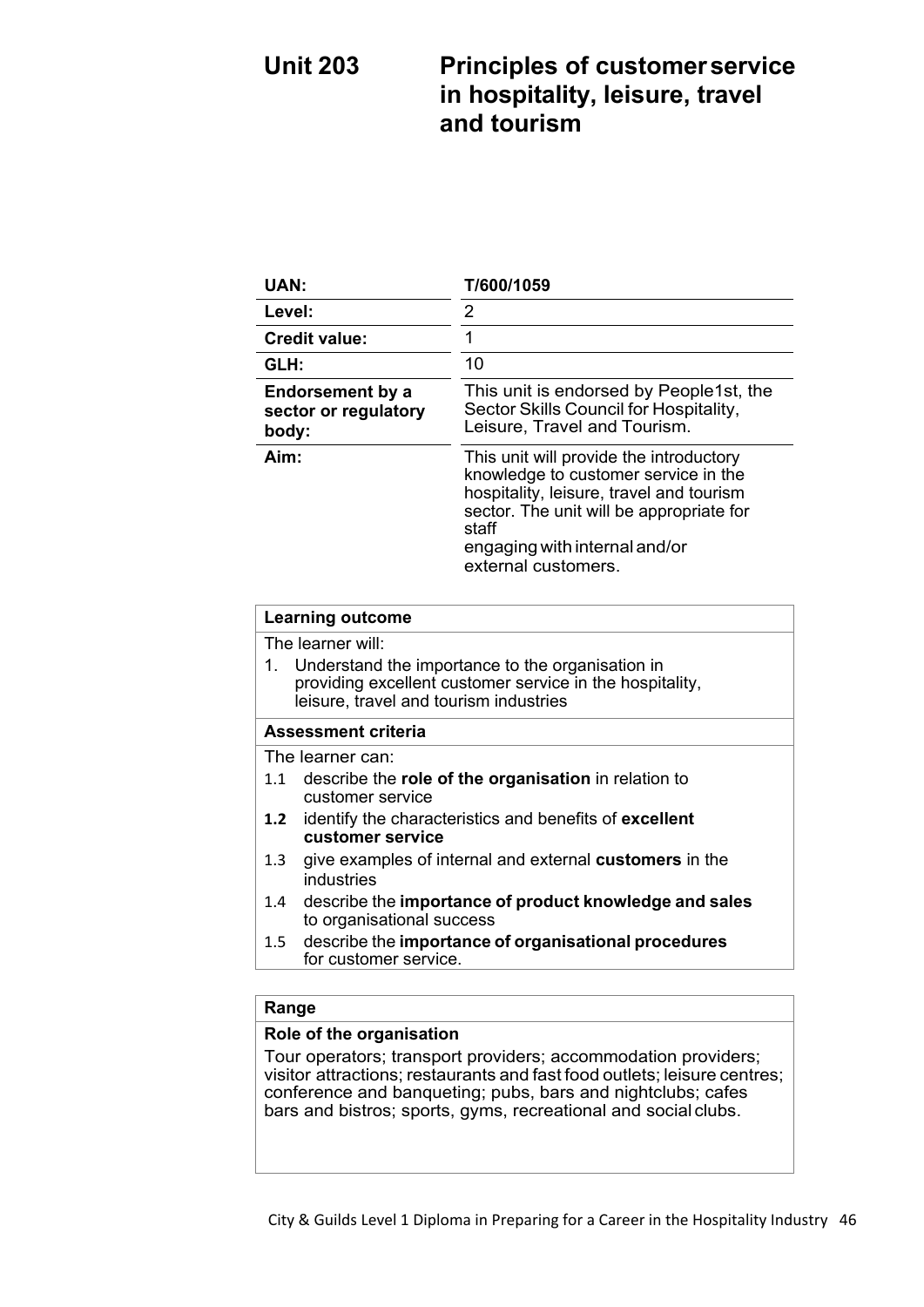Organisation's role relates to:

- Setting the service offer. The service offer, also known as a customer charter, sets the basis on which the organisation will provide a service to its customers. Customers will know this is what they can expect while organisations know what they must deliver.
- Monitoring, evaluating and improving standards via customer feedback, analysis of records, complaints, comment cards.
- Complying with industry codes of practice and legislation:
	- Health and Safety at Work Act.
		- Data Protection Act.
		- Equal opportunities Disability Discrimination Act, Sex Discrimination Act, Race Relations Act.
		- Consumer legislation Sale of Goods Act, Supply of Goods and Services Act, Unsolicited Goods and Services Act, Trade Descriptions Act, Consumer Protection Act, Consumer Credit Act, The Consumer Protection Regulations.

### **Excellent customer service**

Meeting and exceeding customer expectations, knowing key benefits/features of organisations services and products, actively listening to the customer, being professional, friendly and polite, encouraging customer loyalty, forming a relationship with customers, ensuring customers leave happy and return, ensuring customers pass on positive feedback to others.

Having experienced a certain level of customer service from an organisation, customers then come to expect that level of customer service whether good or bad.

Benefits of excellent customer service:

Increased sales, fewer complaints, new customers, numbers of compliments, repeat business/brand loyalty, reduced staff turnover, referred business, job satisfaction and staff motivation.

Good customer relationships are important to a service provider because they build customer loyalty, resulting in repeat business. It is beneficial for an organisation to have loyal customers as it tends to be cheaper and easier to repeat business with an existing satisfied customer than it is to find a new customer.

### **Customers**

An individual or an organisation - somebody who receives customer service from a service deliverer. Customers can be internal eg from another part of the same organisation or colleagues; external eg individuals; businesses including suppliers.

The learner should be able to identify the chosen organisation's customers be they internal and/or external and also those who require special assistance for example those who have specific needs eg health, language, age, cultural needs, family needs or who have specific learning difficulties.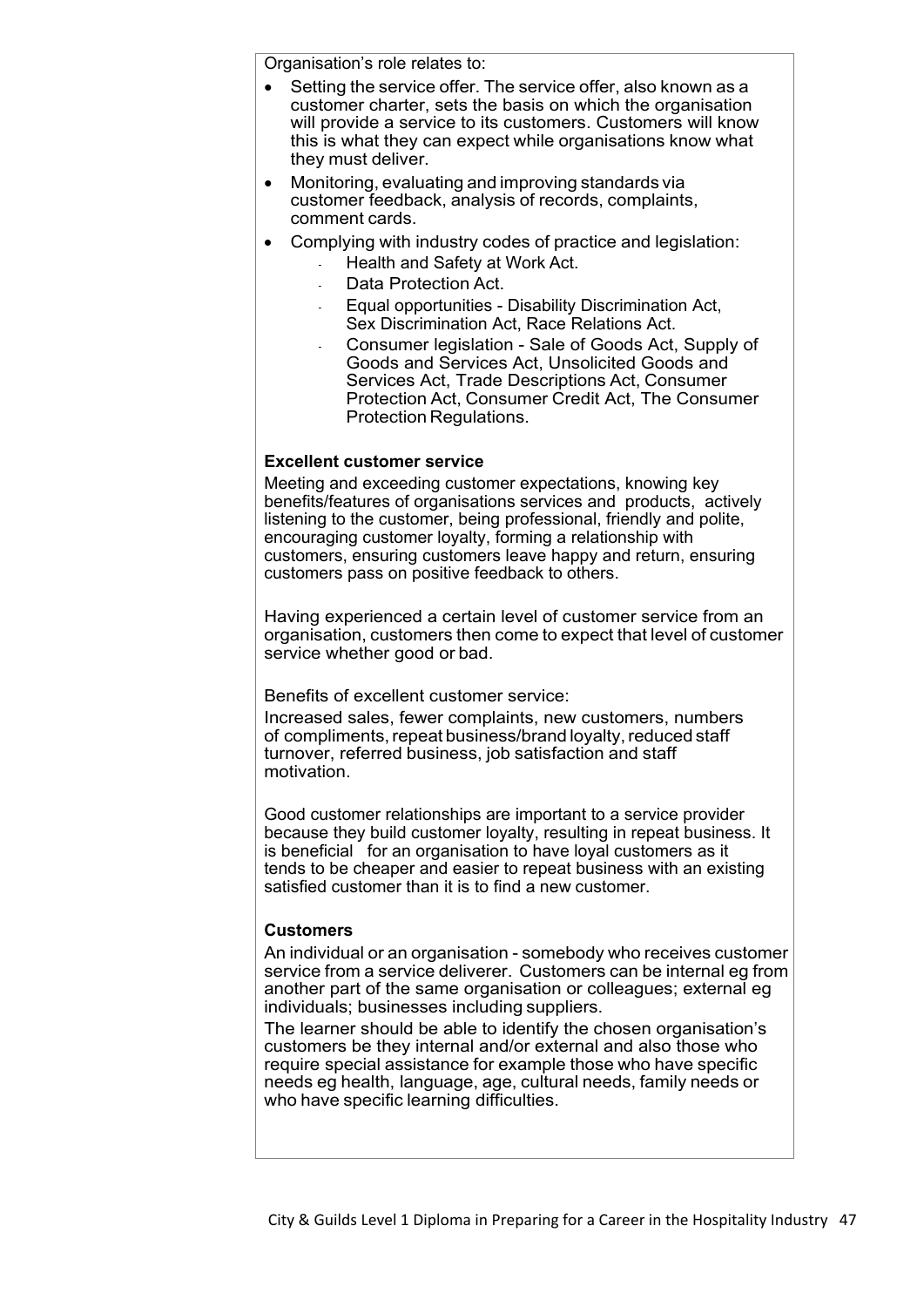### **Importance of product knowledge and sales**

Provide relevant product information to the customer to help them with their decision or any questions. Explain products to the customer to give a professional impression and increase trust with the customer, cross- sell and up-sell, match the customer's needs against the correct product, increase referrals/repeat business/ increasesales.

### **Importance of organisational procedures**

Service standards, feedback systems, complaints procedures, emergency procedures.

Organisations write procedures for staff to follow to ensure that a specific job or task is completed in a set way to achieve the same outcome and level of service. A procedure may also be in place to ensure that legislative requirements are met.

### **Learning outcome**

The learner will:

2. Understand the role of the individual in delivering customer service in the hospitality, leisure, travel and tourism industries

### **Assessment criteria**

The learner can:

- 2.1 identify the **benefits of excellent customer service** for the individual
- 2.2 describe the importance of positive attitude, behaviour and motivation in providing excellent customer service
- 2.3 describe the **importance of personal presentation** within the industries
- **2.4** explain the importance of using appropriate **types of communication**
- **2.5** describe the **importance of effective listeningskills.**

### **Range**

### **Benefits of excellent customer service**

Recognition within the organisation, motivation, customer loyalty, engaging/building relationships with customers makes the role more enjoyable, job satisfaction, monetary rewards, referrals, increased sales, better career prospects.

### **Importance of personal presentation**

Own personal presentation, approach and attitude will influence the customer's perception of the service delivered. If the customer expects to see staff in uniform who make a friendly approach and have a positive attitude they will not be satisfied if they are faced with someone who makes no approach and appears not to care.

A service deliverer's presentation should address; creating a first impression; dress codes; personal hygiene; verbal and body language; approach and attitude; behaviour.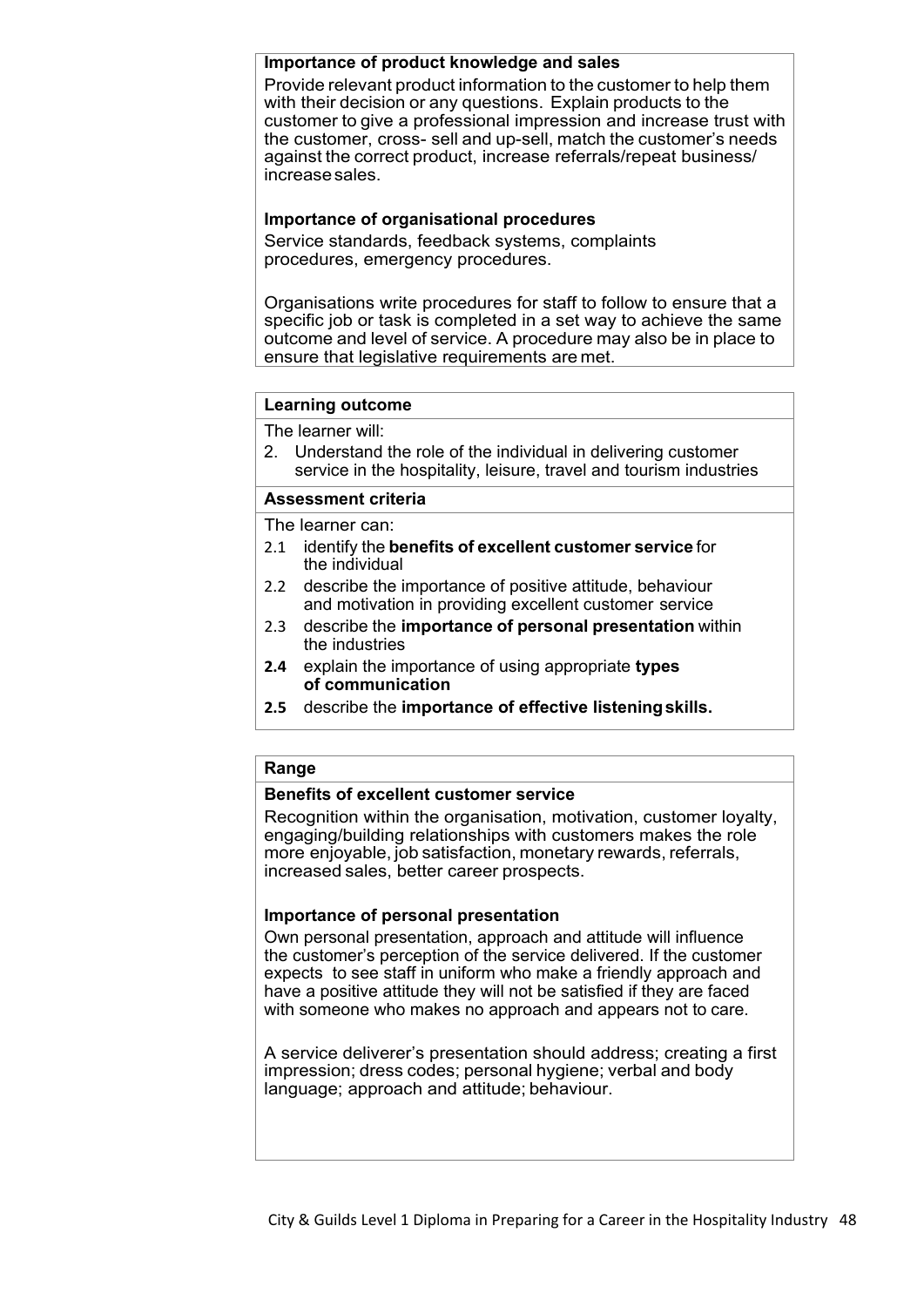Service deliverers should always be professional despite difficult circumstances eg being under pressure through lack of time, during busy periods.

### **Types of communication**

Communication

Clear, respectful, polite and confident, without the use of jargon, adapted to meet individual needs.

It is important to adapt methods of communication to meet the individual needs of a range of customers for example those:

- with language difficulties
- with health issues
- of different age groups
- with cultural differences
- with learning difficulties.

Face-to-face is about eye contact and active listening; 'normal' eye contact may differ across cultures; active listening is about head nodding, gestures and repeating back phrases that are heard and confirmation of understanding.

Written communication is, for example, letters, emails, memos and reports. There will be guidelines on when and how to use written communication eg house styles, language to be used etc. Written communication will be necessary when a formal response is required.

Telephone communication requires being able to operate the equipment efficiently and effectively; making sure customers are regularly informed when the service deliverer is accessing information to provide responses, or if they are going to be on hold etc; speaking clearly and slowly to allow for the possibility that reception on the telephone line may not be perfect; adapting speech to meet individual needs of customer.

### **Importance of effective listening skills**

Being a good or active listener means ensuring the exchange of information between the speaker and the listener is correctly understood by making eye contact; paying attention to the words, expressions, and body language of the speaker; using positive body language to express your continued concentration; using encouraging phrases such as 'I see' or 'Go on'; do not interrupt – allow the speaker to finish; give the person your complete attention; summarise the discussion to bring the conversation to a close.

Techniques to ensure understanding:

- paraphrasing
- clarifying
- probing
- **verifying**
- summarising.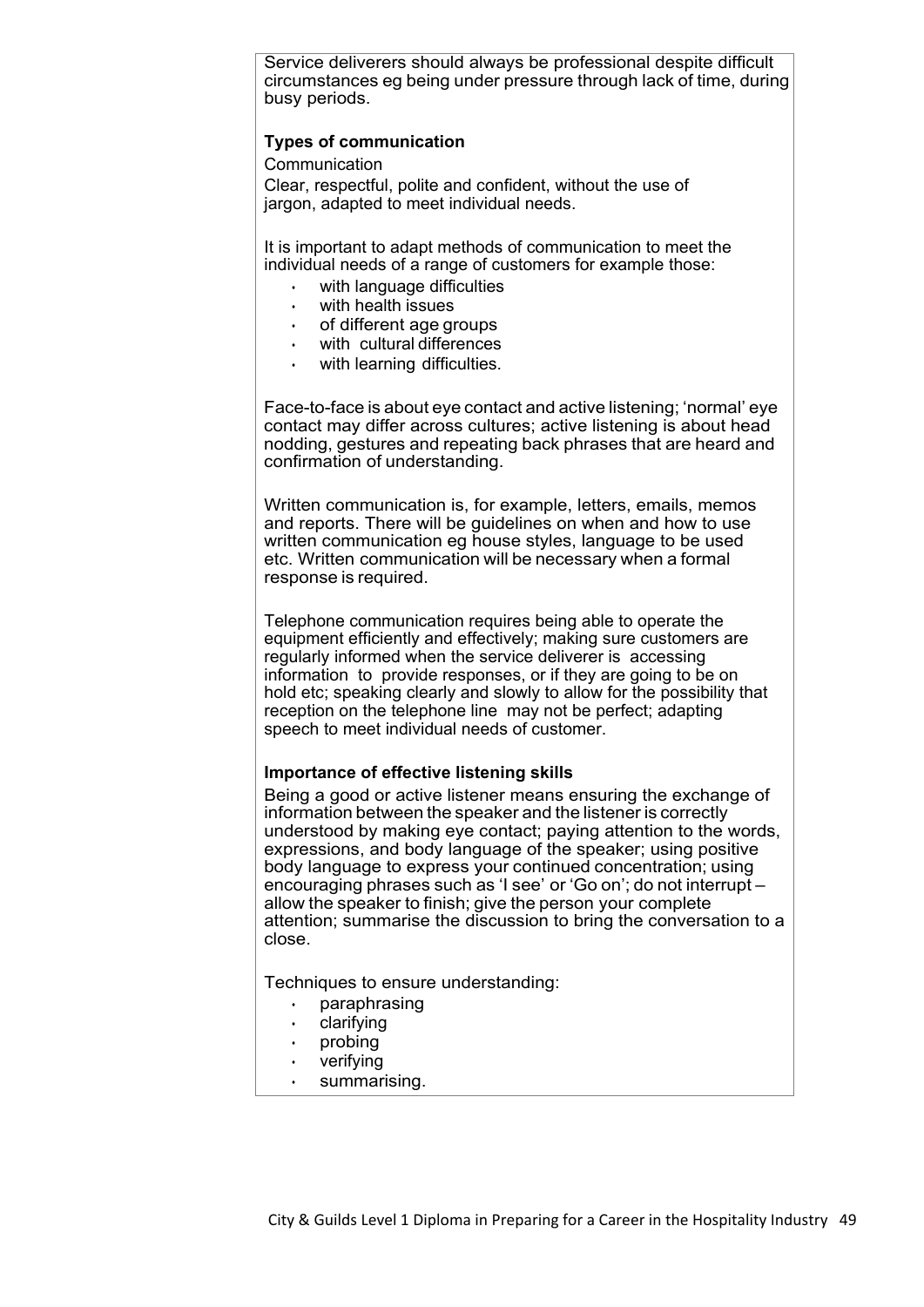The learner will:

3. Understand the importance of customers' needs and expectations in the hospitality, leisure, travel and tourism industries

### **Assessment criteria**

The learner can:

- 3.1 identify what is meant by **customer needs** and expectations in the industries
- **3.2** identify the **importance of anticipating and responding to varying customers' needs andexpectations**
- 3.3 describe the **factors**that influence the customers' choice of products and services
- 3.4 describe the importance of meeting and exceeding customer expectations
- 3.5 describe the **importance of dealing with complaints** in a positive manner
- **3.6** explain the **importance of complaint handling procedures.**

### **Range**

### **Customer needs**

Information, for example directions, facilities, price, availability, health, safety and security.

Assistance for example, for parents, those with disabilities.

Level of service - that timescales are met, promises kept,

value for money, quality presentation, specific needs.

Products and services, eg customers' expectations, identification of needs, knowledge of products and services.

Other types of customer needs exist where customers' health, mood, language skills, age, cultural background or learning difficulties influence how a service provider may need to adapt their behaviour and adapt their methods of communication to meet these individual needs.

Customer expectations are what customers think should happen and how they believe they should be treated when asking for or receiving customer service. Expectations are formed through:

- what customers hear and see
- what they read
- the messages the organisation sends (ie via its reputation and brand) what actually happens to them when dealing now and in the past with an organisation
- word of mouth
- the media

Customer expectations will be specific to the industries but broadly fall into expectations about:

- level of service
- value for money
- hygiene and health and safety
- luxury factor.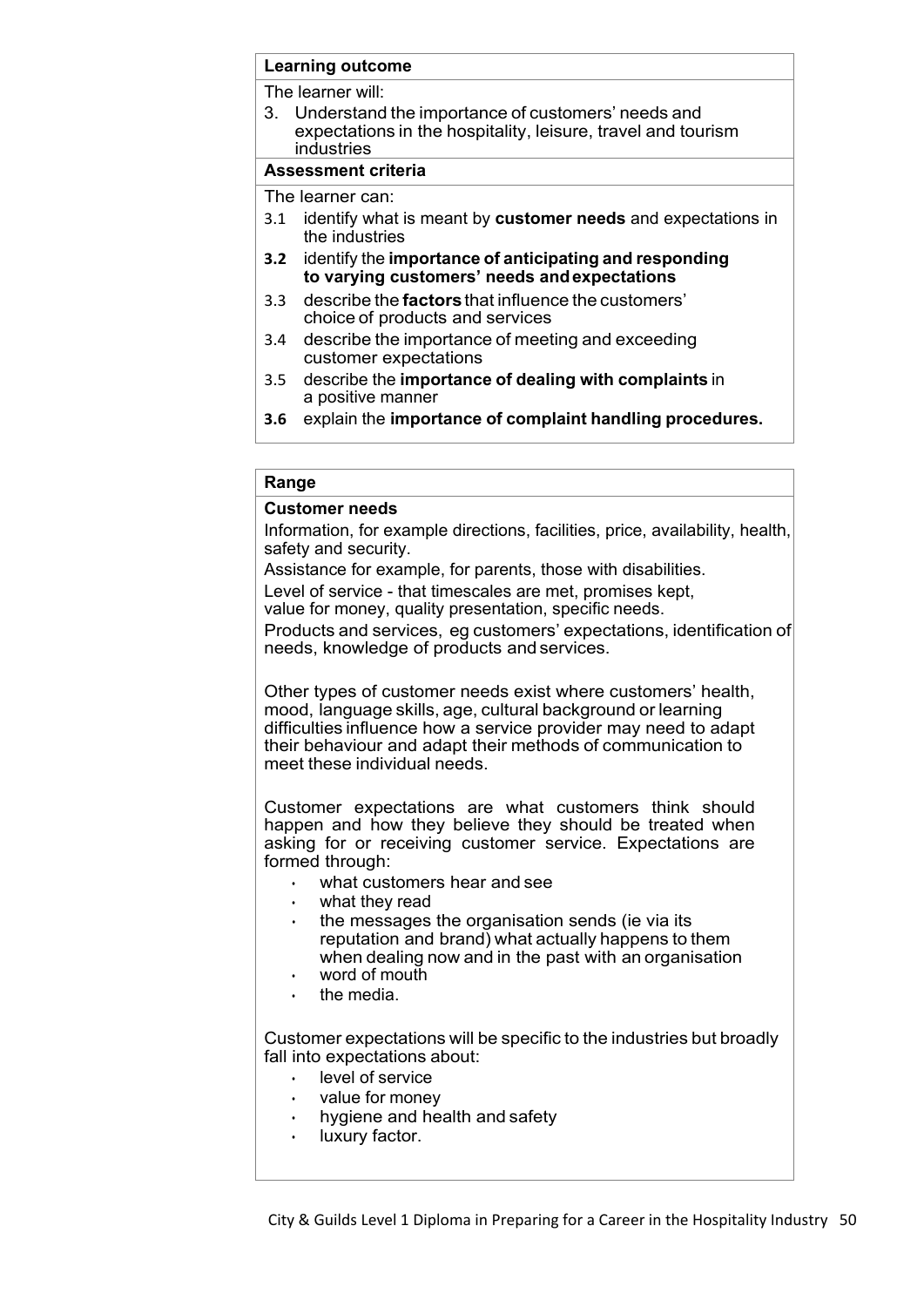### **Importance of anticipating and responding to varying customers' needs and expectations**

The customer service deliverer needs to establish the customer's expectations and needs in a way that takes full account of them as an individual. The use of questioning and listening techniques will establish needs and expectations. The deliverer needs to look out for verbal and non verbal clues so that customers are treated with respect and in the right manner according to the situation ie diffusing conflict with an angry customer.

The customer service deliverer should behave according to the organisation's policies and procedures.

### **Factors**

Price, value for money, reputation/brand, past experience, recommendation.

Customers buy benefits and solutions **not** products and the learner should be familiar with the technique of selling features and benefits and should know how these compare with those of competitors.

Benefits can be security/peace of mind; time savers; money savers; health and safety; status; convenience; comfort; flexibility; enjoyment; to comply with legislation.

### **Importance of dealing with complaints**

Analysis of complaints logs can assist in the process of continuous improvement.

Types of complaint may be price-value; quality; speed of service/deliver; level of service; poor staff attitude; breakdown.

### **Importance of complaint handling procedures Importance**

It is important to deal properly with any customer complaint within the organisation's recognised systems and procedures for doing so in order to retain the customer.

Learners must know the procedures for handling customer which will include acknowledging the complaint; apologising for inconvenience; prompt attention to situation; identifying questions to answer; investigate the complaint; identifying problems to resolve.

Techniques for dealing with complaints include keeping calm; empathise with customer; keep customer informed; arriving at a mutually acceptable solution; follow up with customer and/or with staff.

Strategies to deal with complaints involve avoiding conflict and not reacting to possible anger from customers face-to face, on the phone or in writing.

Use the HEAT strategy (Hear, Empathise, Apologise, Take ownership).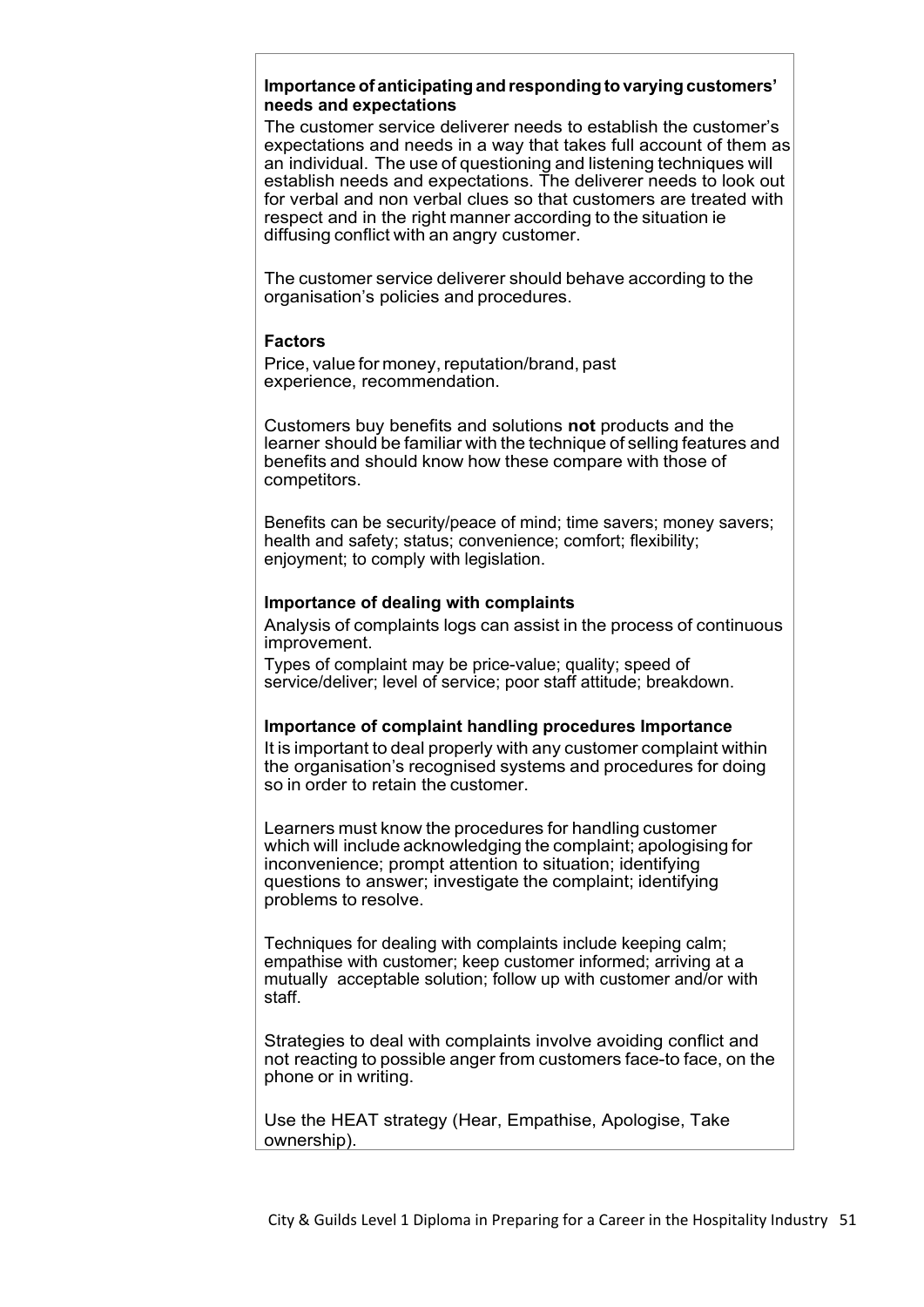# **Unit 303 Serving food and drink**

| UAN:                                                     | F/502/4835                                                                                                        |
|----------------------------------------------------------|-------------------------------------------------------------------------------------------------------------------|
| Level:                                                   | Entry level 3                                                                                                     |
| <b>Credit value:</b>                                     | 2                                                                                                                 |
| GLH:                                                     | 20                                                                                                                |
| <b>Endorsement by a</b><br>sector or regulatory<br>body: | This unit is endorsed by People1st, the<br>Sector Skills Council for Hospitality,<br>Leisure, Travel and Tourism. |
| Aim:                                                     | This unit introduces the learner to food and<br>drink service.                                                    |

### **Learning outcome**

The learner will:

1. Be able to serve food and drink to customers

### **Assessment criteria**

The learner can:

- 1.1 serve food and drink to customers, **politely, safely** and **hygienically**
- 1.2 list the **stages** in serving the customer food and drink.

### **Range**

### **1.1 Politely**

Eye contact, smiling, appropriate language.

### **Safely**

Personal Protective Equipment (PPE), correct serving equipment, identify & deal with hazards (hot liquids, trips & slips, broken equipment, report hazards to supervisor).

### **Hygienically**

Personal Protective Equipment (PPE), personal hygiene, eg hands and nails, jewellery, cosmetics, hand washing.

### **1.2 Stages**

Greet customer politely, take customer order, review customer order, prepare customer order, serve customer, check customer has all requirements.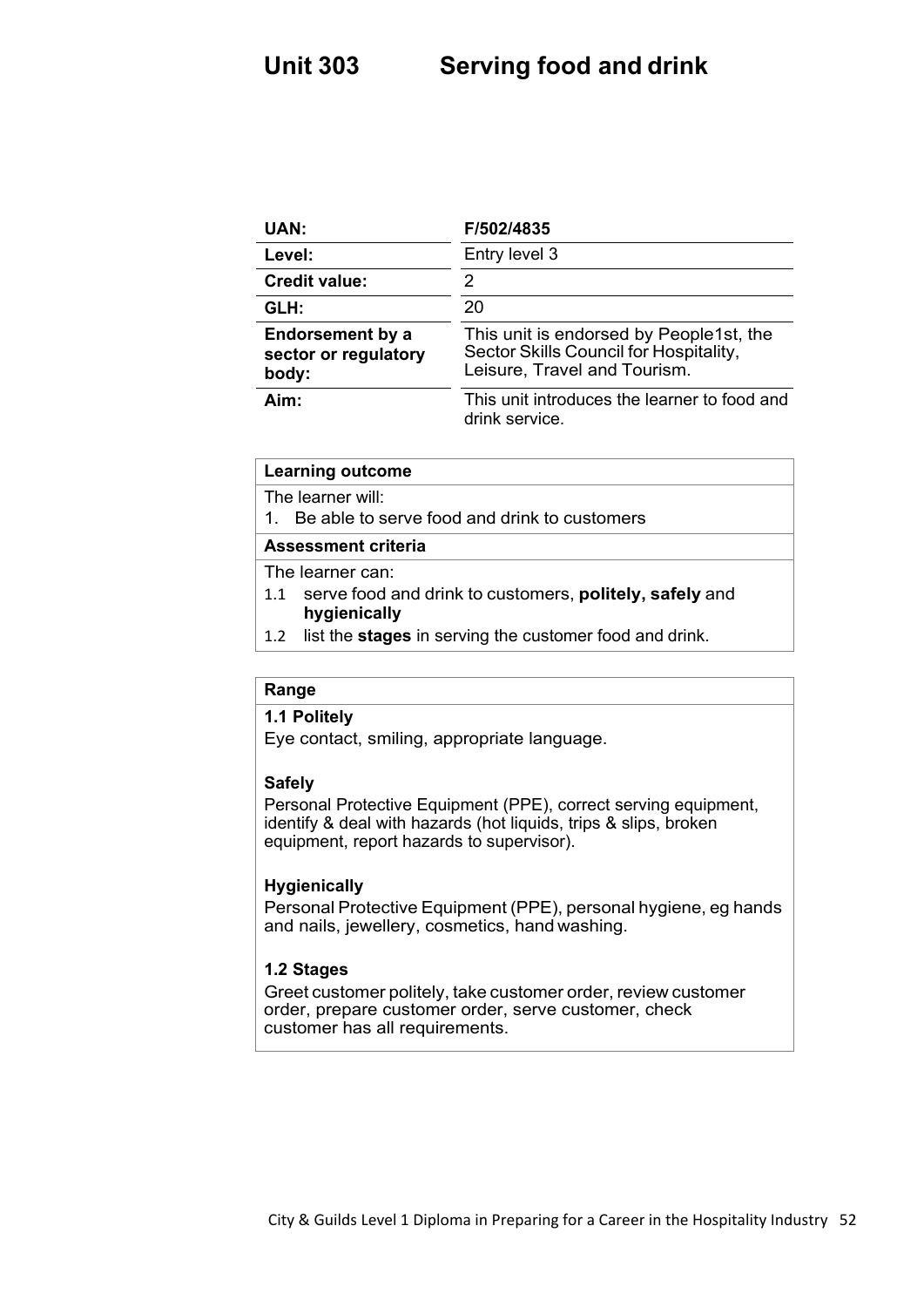The learner will:

2. Be able to work as part of a food and drink service team

### **Assessment criteria**

The learner can:

- 2.1 work with others to serve food and drink
- **2.2** assist in the **preparation/assembly of food anddrink**
- 2.3 assist in the **safe and hygienic** preparation, maintenance and cleaning of service areas
- **2.4** state how to work well as part of a food and drink service **team.**

### **Range**

### **2.2 Preparation/assembly of food and drink**

Check customer requirements, select correct equipment**,** select correct food & drink items, check the completed food and drink order, check customer has all requirements.

### **2.3 Safe and hygienic**

Personal Protective Equipment (PPE), hand washing, crosscontamination, return unused food and drink products to storage, use correct cleaning products and equipment, clean as you go, disposal of waste.

### **2.4 Team**

Arrive for work on time, help other members of staff, follow instructions, be polite, pass on information, complete tasks on time, personal presentation.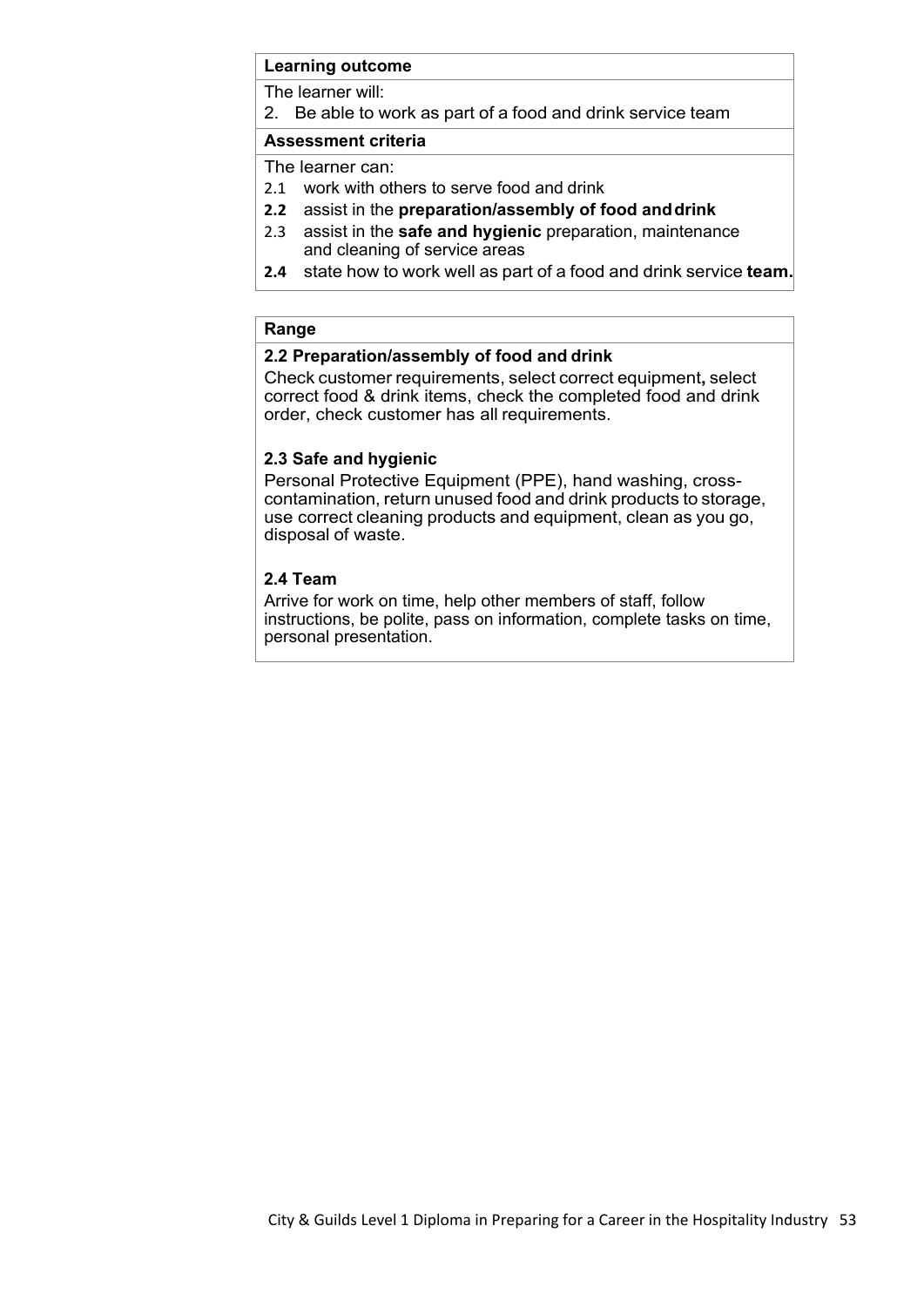| <b>UAN:</b>                                       | J/600/0711                                                                                                        |
|---------------------------------------------------|-------------------------------------------------------------------------------------------------------------------|
| Level:                                            | Entry level 3                                                                                                     |
| <b>Credit value:</b>                              | 2                                                                                                                 |
| GLH:                                              | 20                                                                                                                |
| Endorsement by a<br>sector or regulatory<br>body: | This unit is endorsed by People1st, the<br>Sector Skills Council for Hospitality,<br>Leisure, Travel and Tourism. |
| Aim:                                              | This unit introduces learners to safely and<br>hygienically preparing food for<br>cold presentation and cooking.  |

| <b>Learning outcome</b>                                                                           |  |
|---------------------------------------------------------------------------------------------------|--|
| The learner will:                                                                                 |  |
| 1. Be able to prepare food for cold presentation or cooking                                       |  |
| Assessment criteria                                                                               |  |
| The learner can:                                                                                  |  |
| select the correct ingredients for basic dishes                                                   |  |
| 1.2 choose the correct equipment and handle safely and                                            |  |
| hygienically                                                                                      |  |
| <b>prepare</b> food items for cold presentation or cooking, safely<br>1.3<br>and hygienically     |  |
| set aside or store prepared food items ready for use<br>according to instructions                 |  |
| clean work areas and equipment safely and hygienically<br>1.5<br>during and after preparing food. |  |
|                                                                                                   |  |

### **Range**

### **Correct**

Quantity and quality.

### **Ingredients**

Vegetables, fruit, meat, poultry, fish, beans and pulses, pasta, rice, dairy, bread.

### **Equipment**

Knives, small handheld kitchen equipment, chopping boards, measuring equipment, bowls, trays, storage containers, gas/electrical equipment, saucepans, frying pans.

### **Safely**

Personal Protective Equipment (PPE), selecting correct equipment for job, identify and deal with hazards (hot liquids, trips & slips, broken equipment), report hazards to supervisor.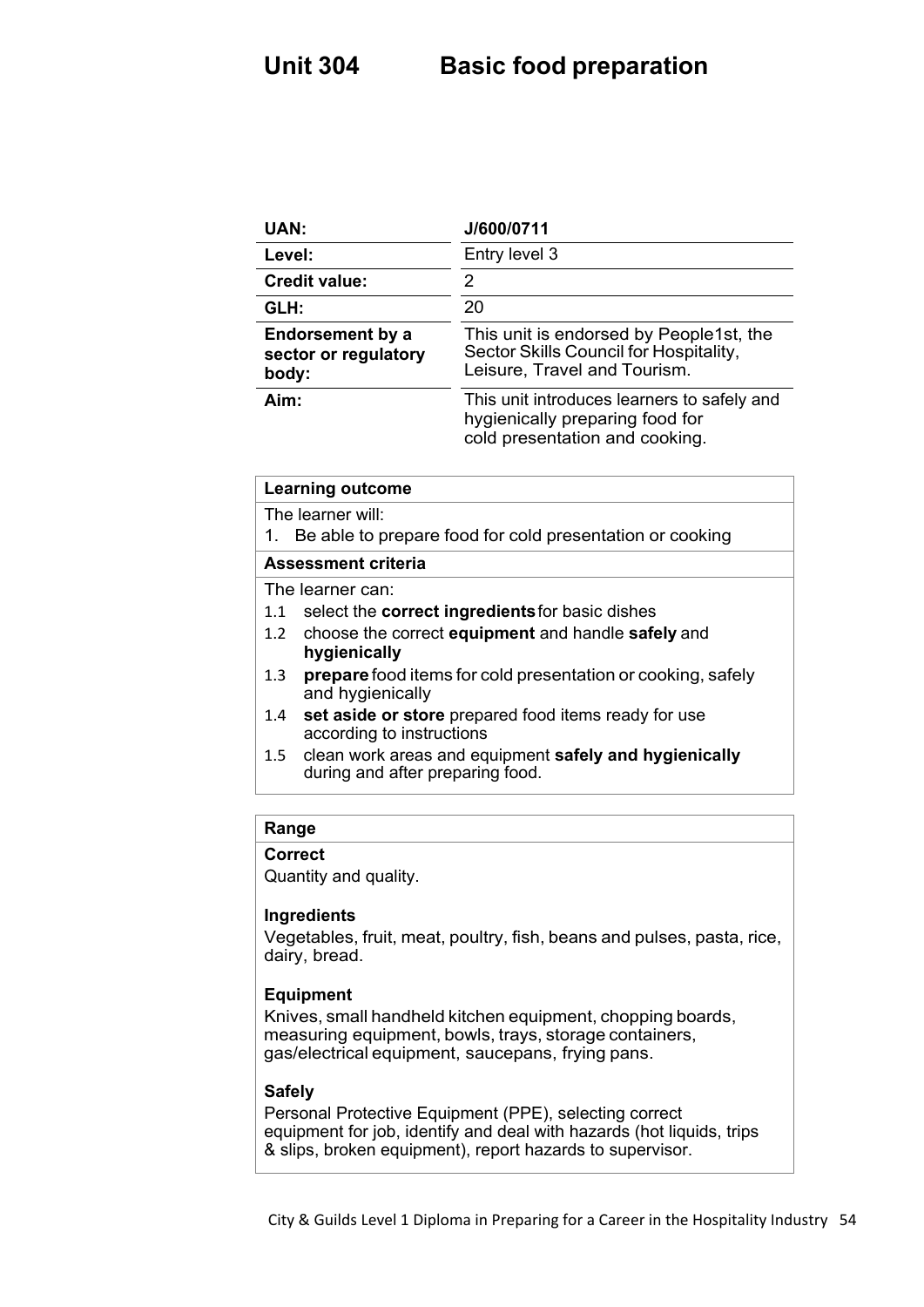### **Hygienically**

Personal Protective Equipment (PPE), personal hygiene, eg hands and nails, jewellery, cosmetics, hand washing, crosscontamination.

### **Prepare**

Wash, trim, chop, slice, peel, grate, rub in, whisk, cream, sieve.

### **Set aside or store**

Products stored in correct place, covered, labelled and dated, correct position in fridge/freezer.

### **Safely and hygienically**

PPE, return unused food products to stores, use of cleaning products and equipment, clean as you go, using correct sinks, cleaning floors, correct storage of equipment, disposal of waste.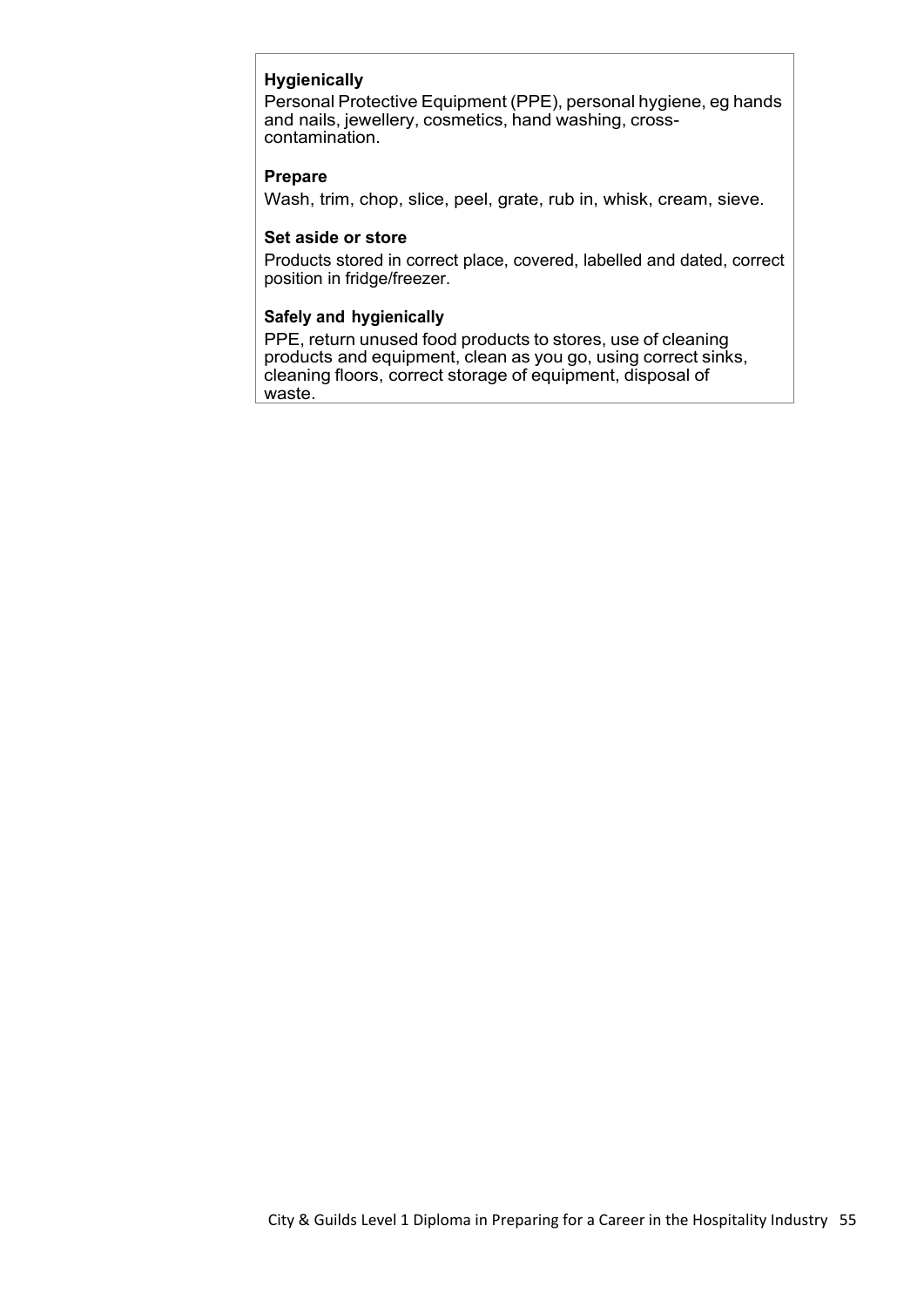



The following documents contain essential information for centres delivering City & Guilds qualifications. They should be referred to in conjunction with this handbook. To download the documents and to find other useful documents, go to the *[Centre](https://www.cityandguilds.com/delivering-our-qualifications/centre-development/centre-document-library)  [Document Library](https://www.cityandguilds.com/delivering-our-qualifications/centre-development/centre-document-library)* on *[www.cityandguilds.com](http://www.cityandguilds.com/)* or click on the links below:

### *[Quality Assurance Standards: Centre Handbook](https://www.cityandguilds.com/-/media/ilm-website/sharepoint-documents/_published-documents/qas-centre-handbook-pdf.ashx?la=en&hash=4A5447E601FBB9B560AAE285C5ECD56173ED22DA)*

This document is for all approved centres and provides guidance to support their delivery of our qualifications. It includes information on

- Centre quality assurance criteria and monitoring activities
- Administration and assessment systems
- Centre-facing support teams at City & Guilds / ILM
- Centre quality assurance roles and responsibilities.

The Centre Handbook should be used to ensure compliance with the terms and conditions of the Centre Contract.

### *[Quality Assurance Standards: Centre Assessment](https://www.cityandguilds.com/-/media/ilm-website/sharepoint-documents/_published-documents/qas-centre-assessment-pdf.ashx?la=en&hash=2E8427DC28E5517AFE5778E08398F69DF48EB554)*

This document sets out the minimum common quality assurance requirements for our regulated and non-regulated qualifications that feature centre-assessed components. Specific guidance will also be included in relevant qualification handbooks and/or assessment documentation.

It incorporates our expectations for centre internal quality assurance and the external quality assurance methods we use to ensure that assessment standards are met and upheld. It also details the range of sanctions that may be put in place when centres do not comply with our requirements, or actions that will be taken to align centre marking/assessment to required standards. Additionally, it provides detailed guidance on the secure and valid administration of centre-assessments.

### *Access arrangements - [When and how applications need to be made to City &](https://www.cityandguilds.com/-/media/cityandguilds-site/documents/delivering-our-qualifications/access-arrangements-when-and-how-to-apply-pdf.ashx?la=en&hash=8358C1BB86F242D18E468D771939693867E9CBEE)*

*[Guilds](https://www.cityandguilds.com/-/media/cityandguilds-site/documents/delivering-our-qualifications/access-arrangements-when-and-how-to-apply-pdf.ashx?la=en&hash=8358C1BB86F242D18E468D771939693867E9CBEE)* provides full details of the arrangements that may be made to facilitate access to assessments and qualifications for candidates who are eligible for adjustments in assessment.

The *[Centre Document Library](https://www.cityandguilds.com/delivering-our-qualifications/centre-development/centre-document-library)* also contains useful information on such things as:

- Conducting examinations
- Registering learners
- Appeals and malpractice

### **Useful contacts**

Please visit the Contact Us section of the City & Guilds website, *[Contact us](https://www.cityandguilds.com/help/contact-us)*